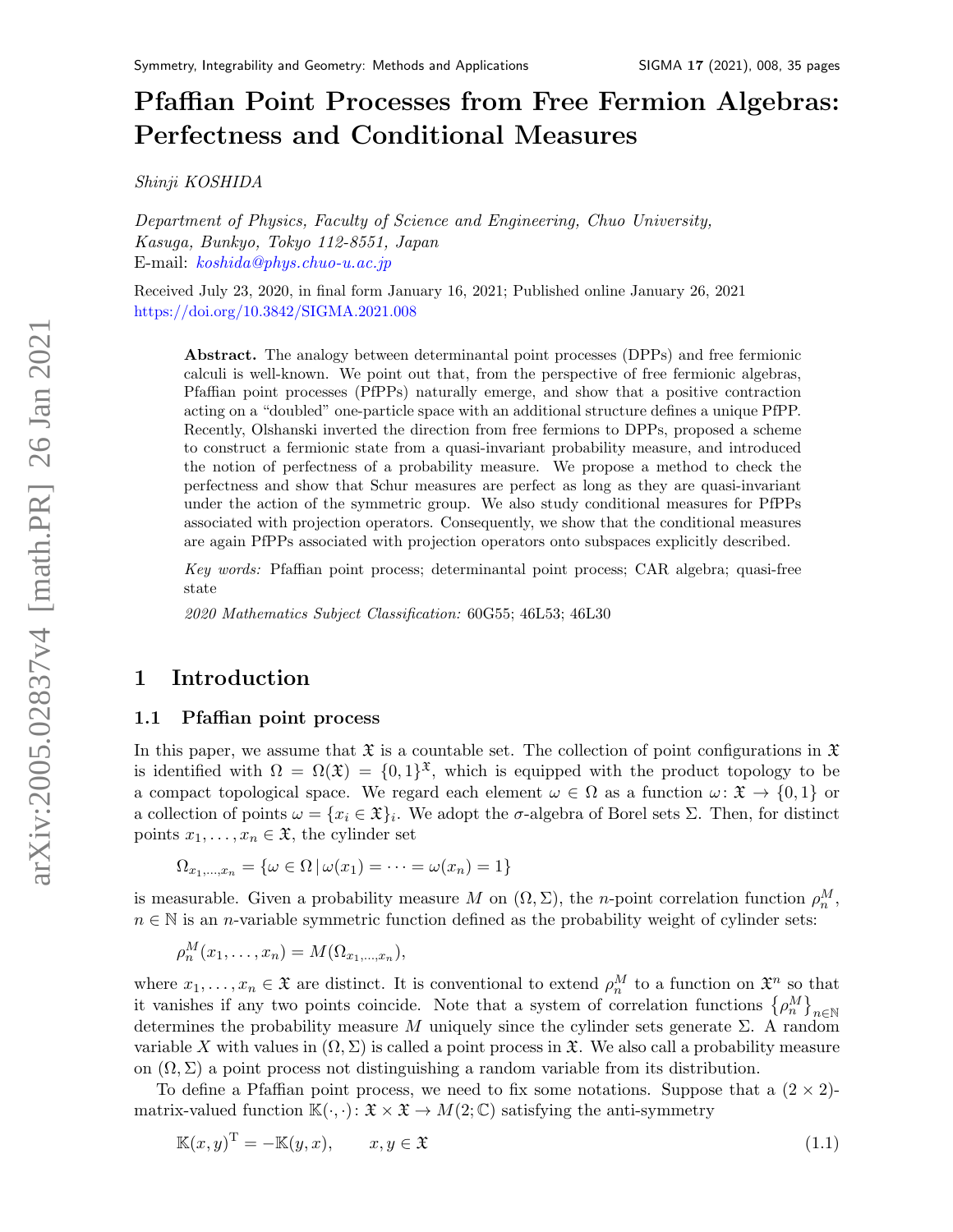is given. For any  $n \in \mathbb{N}$ , we adopt the following identification of vector spaces:

$$
M(2; \mathbb{C}) \otimes M(n; \mathbb{C}) \xrightarrow{\sim} M(2n; \mathbb{C}),
$$
  
\n
$$
e_{i,j} \otimes e_{k,l} \mapsto e_{2(k-1)+i,2(l-1)+j}, \qquad i,j = 1,2, \quad k,l = 1,\ldots,n,
$$

where  $e_{i,j}$  is the matrix with entry 1 at the  $(i,j)$ -position and 0 elsewhere. Given points  $x_1,\ldots,x_n \in \mathfrak{X}$ , we understand  $[\mathbb{K}(x_i,x_j)]_{1\leq i,j\leq n}$  as a  $(2n \times 2n)$ -matrix under the above identification and by regarding  $x_1, \ldots, x_n$  as legs for  $M(n; \mathbb{C})$ . The anti-symmetry [\(1.1\)](#page-0-0) of the function  $\mathbb{K}(\cdot, \cdot)$  ensures the anti-symmetry of the  $(2n \times 2n)$ -matrix  $[\mathbb{K}(x_i, x_j)]_{1 \le i,j \le n}$  so that

$$
[\mathbb{K}(x_i, x_j)]_{1 \le i,j \le n}^{\mathrm{T}} = [\mathbb{K}(x_j, x_i)^{\mathrm{T}}]_{1 \le i,j \le n} = -[\mathbb{K}(x_i, x_j)]_{1 \le i,j \le n}.
$$

Therefore, the Pfaffian  $Pf[\mathbb{K}(x_i, x_j)]_{1 \leq i,j \leq n}$  is defined.

**Definition 1.1.** A probability measure M on  $(\Omega, \Sigma)$  is a Pfaffian point process (PfPP) if there exists a  $(2 \times 2)$ -matrix-valued function  $\mathbb{K}^M(\cdot, \cdot)$ :  $\mathfrak{X} \times \mathfrak{X} \to M(2;\mathbb{C})$  satisfying the anti-symmetry [\(1.1\)](#page-0-0) such that every n-point function with  $n \in \mathbb{N}$  admits a Pfaffian expression

$$
\rho_n^M(x_1,\ldots,x_n) = \Pr\left[\mathbb{K}^M(x_i,x_j)\right]_{1\leq i,j\leq n}.
$$

We call the matrix-valued function  $\mathbb{K}^M(\cdot, \cdot)$  a correlation kernel of the PfPP M.

For a PfPP M, we write its correlation kernel as

$$
\mathbb{K}^M(x,y) = \begin{pmatrix} \mathbb{K}_{11}^M(x,y) & \mathbb{K}_{12}^M(x,y) \\ \mathbb{K}_{21}^M(x,y) & \mathbb{K}_{22}^M(x,y) \end{pmatrix}, \qquad x, y \in \mathfrak{X}.
$$

If, in particular,  $\mathbb{K}_{11}^{M}(x, y) = \mathbb{K}_{22}^{M}(x, y) = 0$  identically holds, we have

$$
\mathrm{Pf}\left[\mathbb{K}^M(x_i, x_j)\right]_{1 \le i,j \le n} = \det \left[\mathbb{K}_{12}^M(x_i, x_j)\right]_{1 \le i,j \le n}.
$$

Therefore, we may naturally have the following definition as a special case of PfPPs.

**Definition 1.2.** A PfPP M on  $(\Omega, \Sigma)$  is called a determinantal point process (DPP) if  $\mathbb{K}_{11}^M(x, y)$  $=\mathbb{K}_{22}^M(x,y) = 0$  identically. In this case, each correlation function admits a determinantal expression

$$
\rho_n^M(x_1, ..., x_n) = \det \left[ K^M(x_i, x_j) \right]_{1 \le i, j \le n}, \qquad K^M(x, y) = \mathbb{K}_{12}^M(x, y), \qquad x, y \in \mathfrak{X}
$$

We adopt the abuse of terminology to call the function  $K^M(\cdot, \cdot)$  on  $\mathfrak{X} \times \mathfrak{X}$  a correlation kernel of the DPP M.

DPPs form a significant class of point processes that have many applications to random partition and asymptotic representation theory  $[6, 7, 8, 9, 35, 36, 37]$  $[6, 7, 8, 9, 35, 36, 37]$  $[6, 7, 8, 9, 35, 36, 37]$  $[6, 7, 8, 9, 35, 36, 37]$  $[6, 7, 8, 9, 35, 36, 37]$  $[6, 7, 8, 9, 35, 36, 37]$  $[6, 7, 8, 9, 35, 36, 37]$  $[6, 7, 8, 9, 35, 36, 37]$  $[6, 7, 8, 9, 35, 36, 37]$  $[6, 7, 8, 9, 35, 36, 37]$  $[6, 7, 8, 9, 35, 36, 37]$  $[6, 7, 8, 9, 35, 36, 37]$  (see also  $[5, 17, 26, 49]$  $[5, 17, 26, 49]$  $[5, 17, 26, 49]$  $[5, 17, 26, 49]$  $[5, 17, 26, 49]$  $[5, 17, 26, 49]$ ). The analogy between DPPs and fermionic calculi is well-known [\[27,](#page-33-5) [28,](#page-33-6) [39,](#page-33-7) [47,](#page-34-1) [48,](#page-34-2) [50\]](#page-34-3). In particular, a quasi-free state of a certain class over an algebra of anti-commutation relations gives a DPP. Compared to DPPs, there seem to be less attempts to unify an interplay between PfPPs and free fermions, while there are many preceding studies on concrete examples (incomplete references include  $[10, 16, 21, 31, 32, 33, 43, 54, 55]$  $[10, 16, 21, 31, 32, 33, 43, 54, 55]$  $[10, 16, 21, 31, 32, 33, 43, 54, 55]$  $[10, 16, 21, 31, 32, 33, 43, 54, 55]$  $[10, 16, 21, 31, 32, 33, 43, 54, 55]$  $[10, 16, 21, 31, 32, 33, 43, 54, 55]$  $[10, 16, 21, 31, 32, 33, 43, 54, 55]$  $[10, 16, 21, 31, 32, 33, 43, 54, 55]$  $[10, 16, 21, 31, 32, 33, 43, 54, 55]$  $[10, 16, 21, 31, 32, 33, 43, 54, 55]$  $[10, 16, 21, 31, 32, 33, 43, 54, 55]$  $[10, 16, 21, 31, 32, 33, 43, 54, 55]$  $[10, 16, 21, 31, 32, 33, 43, 54, 55]$  $[10, 16, 21, 31, 32, 33, 43, 54, 55]$  $[10, 16, 21, 31, 32, 33, 43, 54, 55]$  $[10, 16, 21, 31, 32, 33, 43, 54, 55]$ . One of the aims of this paper is to extend a portion of the insight on DPPs found in the above mentioned literatures and to establish a framework to study PfPPs from free fermionic perspectives. Many settings, notations and problems are motivated by [\[39\]](#page-33-7).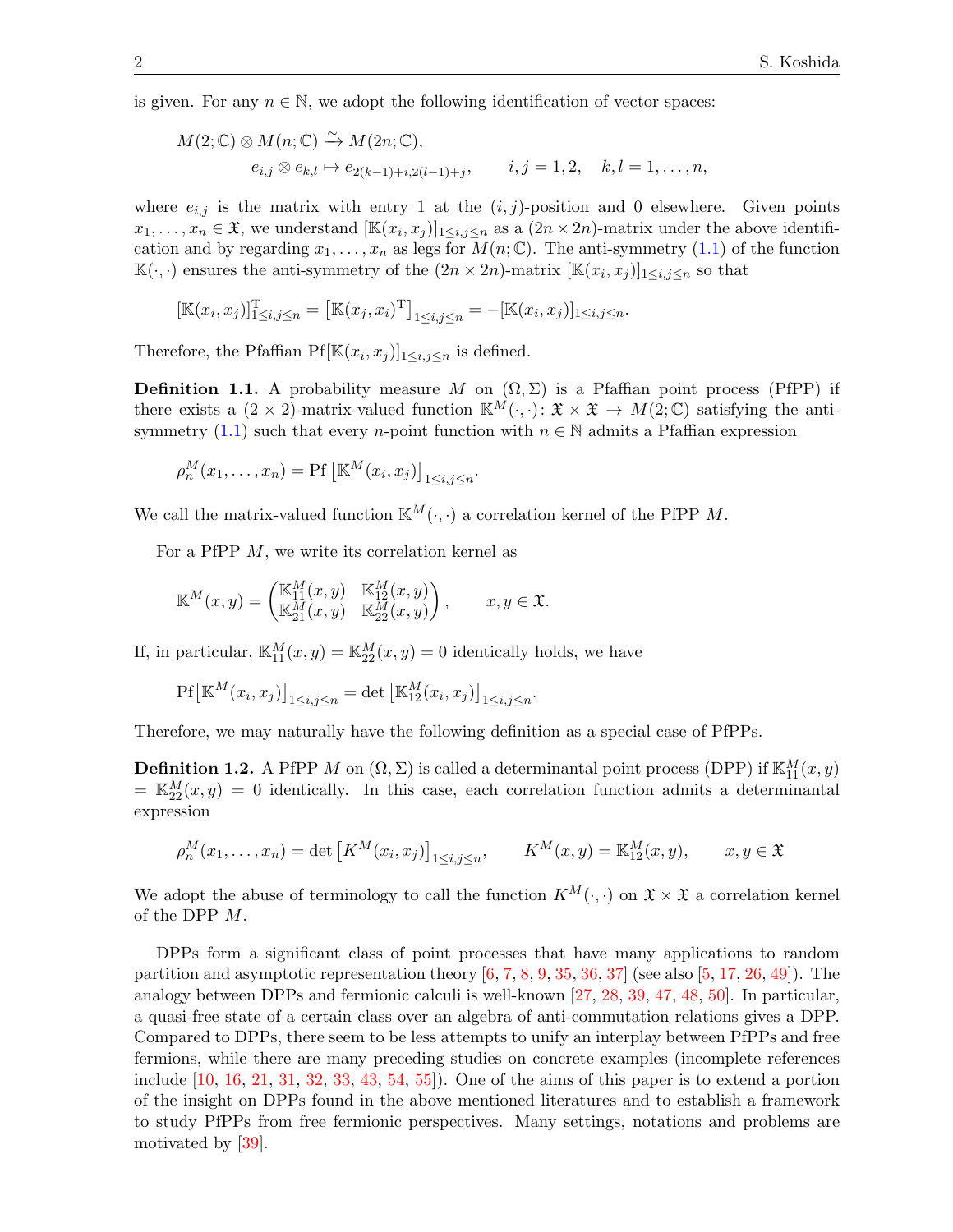#### 1.2 From a positive contraction to a PfPP

A well-known construction of a DPP on  $\mathfrak{X}$  [\[49\]](#page-34-0) starts from an operator K on  $\ell^2(\mathfrak{X})$  such that  $K = K^*$  and  $0 \leq K \leq 1$ , namely, a positive contraction on  $\ell^2(\mathfrak{X})$ . Given a positive contraction K on  $\ell^2(\mathfrak{X})$ , there exists a DPP  $M^K$  on  $\mathfrak{X}$  such that each correlation function is given by

$$
\rho_n^{MK}(x_1,\ldots,x_n) = \det[K(x_i,x_j)]_{1\leq i,j\leq n}, \quad K(x,y) = (e_x, Ke_y)_{\ell^2(\mathfrak{X})}.
$$

Here  $e_x \in \ell^2(\mathfrak{X}), x \in \mathfrak{X}$  is a function defined by  $e_x(y) = \delta_{x,y}, y \in \mathfrak{X}$ . Then the collection  $\{e_x\}_{x \in \mathfrak{X}}$ forms a complete orthonormal system of  $\ell^2(\mathfrak{X})$ .

Here, we give a direct generalization of this result to PfPPs. We define the complex conjugate J of  $\ell^2(\mathfrak{X})$  as an anti-linear operator on it that fixes each function  $e_x, x \in \mathfrak{X}$ . We set  $\mathcal{K} = \ell^2(\mathfrak{X}) \oplus \ell^2(\mathfrak{X})$  and take an anti-unitary involution  $\Gamma$  on  $\mathfrak{X}$  defined by

<span id="page-2-2"></span>
$$
\Gamma = \begin{pmatrix} 0 & J \\ J & 0 \end{pmatrix} \tag{1.2}
$$

according to the prescribed direct sum decomposition. For this pair  $(\mathcal{K}, \Gamma)$ , we consider the collection of operators

<span id="page-2-1"></span>
$$
\mathcal{Q}(\mathcal{K}, \Gamma) = \{ S \in \mathfrak{B}(\mathcal{K}) \, | \, 0 \le S = S^* \le 1, \overline{S} = 1 - S \},\tag{1.3}
$$

where  $\mathfrak{B}(\mathfrak{K})$  is the set of bounded operators on K, and for any operator  $A \in \mathfrak{B}(\mathfrak{K})$ , we write  $\overline{A} := \Gamma A \Gamma$ . We will show that each operator  $S \in \mathcal{Q}(\mathcal{K}, \Gamma)$  uniquely determines a PfPP.

<span id="page-2-0"></span>**Proposition 1.3.** Let us take  $S \in \mathcal{Q}(\mathcal{K}, \Gamma)$  and write it as

$$
S = \begin{pmatrix} S_{11} & S_{12} \\ S_{21} & S_{22} \end{pmatrix}.
$$

There exists a PfPP  $M^S$  on  $\mathfrak X$  such that each correlation function is given by

<span id="page-2-3"></span>
$$
\rho_n^{MS}(x_1,\ldots,x_n)=\Pr[\mathbb{K}_S(x_i,x_j)]_{1\leq i,j\leq n},
$$

where

$$
\mathbb{K}_{S}(x,y) = \begin{pmatrix} (e_x, S_{21}e_y)_{\ell^2(\mathfrak{X})} & (e_x, S_{22}e_y)_{\ell^2(\mathfrak{X})} \\ (e_x, (S_{11} - 1)e_y)_{\ell^2(\mathfrak{X})} & (e_x, S_{12}e_y)_{\ell^2(\mathfrak{X})} \end{pmatrix}, \qquad x, y \in \mathfrak{X}.\tag{1.4}
$$

**Remark 1.4.** If S is diagonal;  $S_{12} = S_{21} = 0$ , the PfPP  $M^S$  is a DPP.

<span id="page-2-4"></span>**Remark 1.5.** For  $S \in \mathcal{Q}(\mathcal{K}, \Gamma)$ , the function  $\mathbb{K}_{S}(\cdot, \cdot)$  satisfies the required anti-symmetry [\(1.1\)](#page-0-0). In fact, the self-adjointness of S gives  $S_{11}^* = S_{11}$ ,  $S_{22}^* = S_{22}$ ,  $S_{12}^* = S_{21}$ , and the identity  $\overline{S} = 1 - S$  implies  $JS_{11}J = 1 - S_{22}$ ,  $JS_{12}J = -S_{21}$ . In particular, we have  $S_{12}^{T} = -S_{12}$ ,  $S_{21}^{\mathrm{T}} = -S_{21}$ . Therefore,

$$
(e_x, S_{21}e_y)_{\ell^2(\mathfrak{X})} = -(e_y, S_{21}e_x)_{\ell^2(\mathfrak{X})},
$$
  
\n
$$
(e_x, S_{12}e_y)_{\ell^2(\mathfrak{X})} = -(e_y, S_{12}e_x)_{\ell^2(\mathfrak{X})},
$$
  
\n
$$
(e_x, S_{22}e_y)_{\ell^2(\mathfrak{X})} = \overline{(e_y, J(1 - S_{11})Je_x)_{\ell^2(\mathfrak{X})}} = -(e_y, (S_{11} - 1)e_x)_{\ell^2(\mathfrak{X})},
$$
  
\n
$$
(e_x, (S_{11} - 1)e_y)_{\ell^2(\mathfrak{X})} = -\overline{(e_y, JS_{22}Je_x)_{\ell^2(\mathfrak{X})}} = -(e_y, S_{22}e_x)_{\ell^2(\mathfrak{X})}
$$

for any  $x, y \in \mathfrak{X}$ , which implies the anti-symmetry [\(1.1\)](#page-0-0).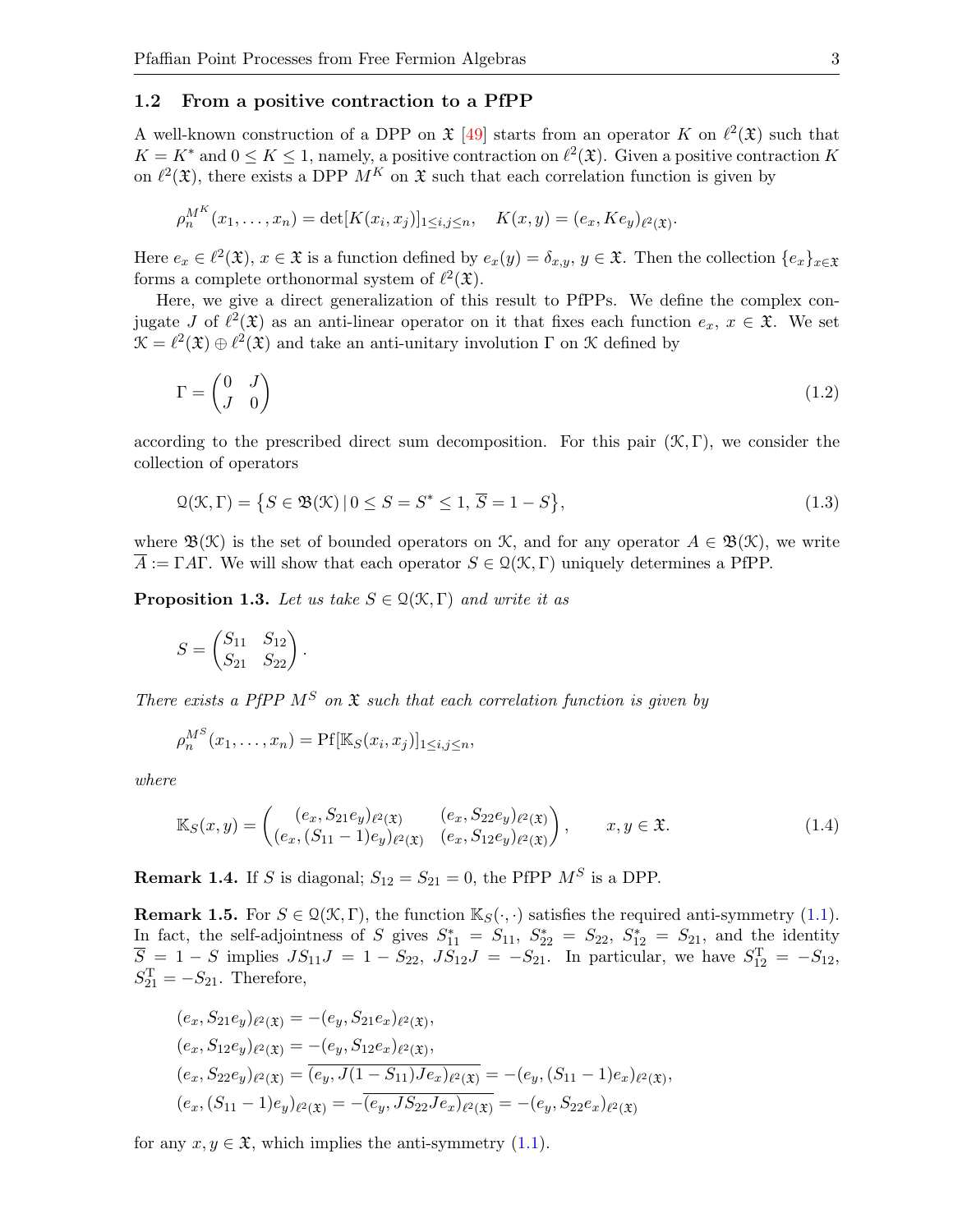It is standard to restate Proposition [1.3](#page-2-0) in terms of a Fredholm Pfaffian. Let us assume that a matrix-valued function  $\mathbb{K} \colon \mathfrak{X} \times \mathfrak{X} \to M(2;\mathbb{C})$  is finitely supported. We take another matrix-valued function  $\mathbb{J}: \mathfrak{X} \times \mathfrak{X} \to M(2;\mathbb{C})$  defined by

$$
\mathbb{J}(x,y) = \delta_{x,y} \begin{pmatrix} 0 & 1 \\ -1 & 0 \end{pmatrix}, \qquad x, y \in \mathfrak{X}.
$$

Then, the sum  $\mathbb{J} + \mathbb{K}$  still exhibits the anti-symmetry [\(1.1\)](#page-0-0). For each  $Y = \{x_1, \ldots, x_n\} \subset \mathfrak{X}$ , it can be verified that [\[43\]](#page-33-12)

$$
\Pr[(\mathbb{J} + \mathbb{K})(x_i, x_j)]_{1 \le i, j \le n} = 1 + \sum_{X \subset Y} \Pr[\mathbb{K}(x, y)]_{x, y \in X},
$$

where the sum runs over non-empty subsets  $X \subset Y$ . Since K is now supposed to be finitely supported, this description gets stable under the limit  $Y \to \mathfrak{X}$  so that the following definition of the Fredholm Pfaffian makes sense:

$$
\Pr[\mathbb{J} + \mathbb{K}]_{\mathfrak{X}} := 1 + \sum_{X \subset \mathfrak{X}} \Pr[\mathbb{K}(x, y)]_{x, y \in X},
$$

where the sum over  $X$  in fact reduces to a finite sum. It is, of course, possible to extend the definition of Fredholm Pfaffian to a not-necessarily finitely supported function K, but we will not need such a generality.

Let  $\alpha: \mathfrak{X} \to \mathbb{R}$  be a function such that  $\alpha(x) \geq 1$ ,  $x \in \mathfrak{X}$  and  $\alpha - 1$  is finitely supported. Given an anti-symmetric matrix-valued function  $\mathbb{K} : \mathfrak{X} \times \mathfrak{X} \to M(2;\mathbb{C})$ , we understand a new function an anu-symmetric matrix-value<br>denoted as  $\sqrt{\alpha-1}\mathbb{K}\sqrt{\alpha-1}$  as

$$
(\sqrt{\alpha-1}\mathbb{K}\sqrt{\alpha-1})(x,y) := \sqrt{\alpha(x)-1}\mathbb{K}(x,y)\sqrt{\alpha(y)-1}, \qquad x, y \in \mathfrak{X}.
$$

Obviously, the new function  $\sqrt{\alpha-1}\mathbb{K}\sqrt{\alpha}$  $\alpha - 1$  again exhibits the anti-symmetry [\(1.1\)](#page-0-0) and is finitely supported. To such a function  $\alpha$ , we can associate a multiplicative functional  $\Psi_{\alpha}$ , which is a measurable function on  $(\Omega, \Sigma)$  defined by

$$
\Psi_{\alpha}(\omega) = \prod_{x \in \omega} \alpha(x), \qquad \omega \in \Omega.
$$

Notice that the infinite product reduces to a finite one since  $\alpha-1$  is finitely supported. In terms of these notions, Proposition [1.3](#page-2-0) is equivalent to the following one:

<span id="page-3-0"></span>**Proposition 1.6.** Let  $S \in \mathcal{Q}(\mathcal{K}, \Gamma)$ . There is a unique PfPP  $M^S$  on  $\mathfrak{X}$  possessing the following property: for any function  $\alpha$  on  $\mathfrak X$  such that  $\alpha(x) \geq 1$ ,  $x \in \mathfrak X$  and  $\alpha - 1$  is finitely supported,

$$
\int_{\Omega} \Psi_{\alpha}(\omega) M^{S}(\mathrm{d}\omega) = \mathrm{Pf} \left[ \mathbb{J} + \sqrt{\alpha - 1} \mathbb{K}_{S} \sqrt{\alpha - 1} \right]_{\mathfrak{X}}.
$$

The equivalence between Propositions [1.3](#page-2-0) and [1.6](#page-3-0) basically follows from [\[43\]](#page-33-12). We will present a proof of this equivalence in Section [2](#page-9-0) for readers' convenience.

**Remark 1.7.** In [\[30\]](#page-33-13), the author considered a problem concerning the existence of an  $\alpha$ deformed PfPP for a given correlation kernel. Note that the case of  $\alpha = -1$  is that of PfPPs. To compare the result at  $\alpha = -1$  therein to ours, we regard a matrix-valued function  $\mathfrak{X} \times \mathfrak{X} \to M(2;\mathbb{C})$  as an operator on K. Notice, in particular, that the function  $\mathbb{J}$  is identified with

$$
\mathbb{J} = \begin{pmatrix} 0 & I \\ -I & 0 \end{pmatrix}
$$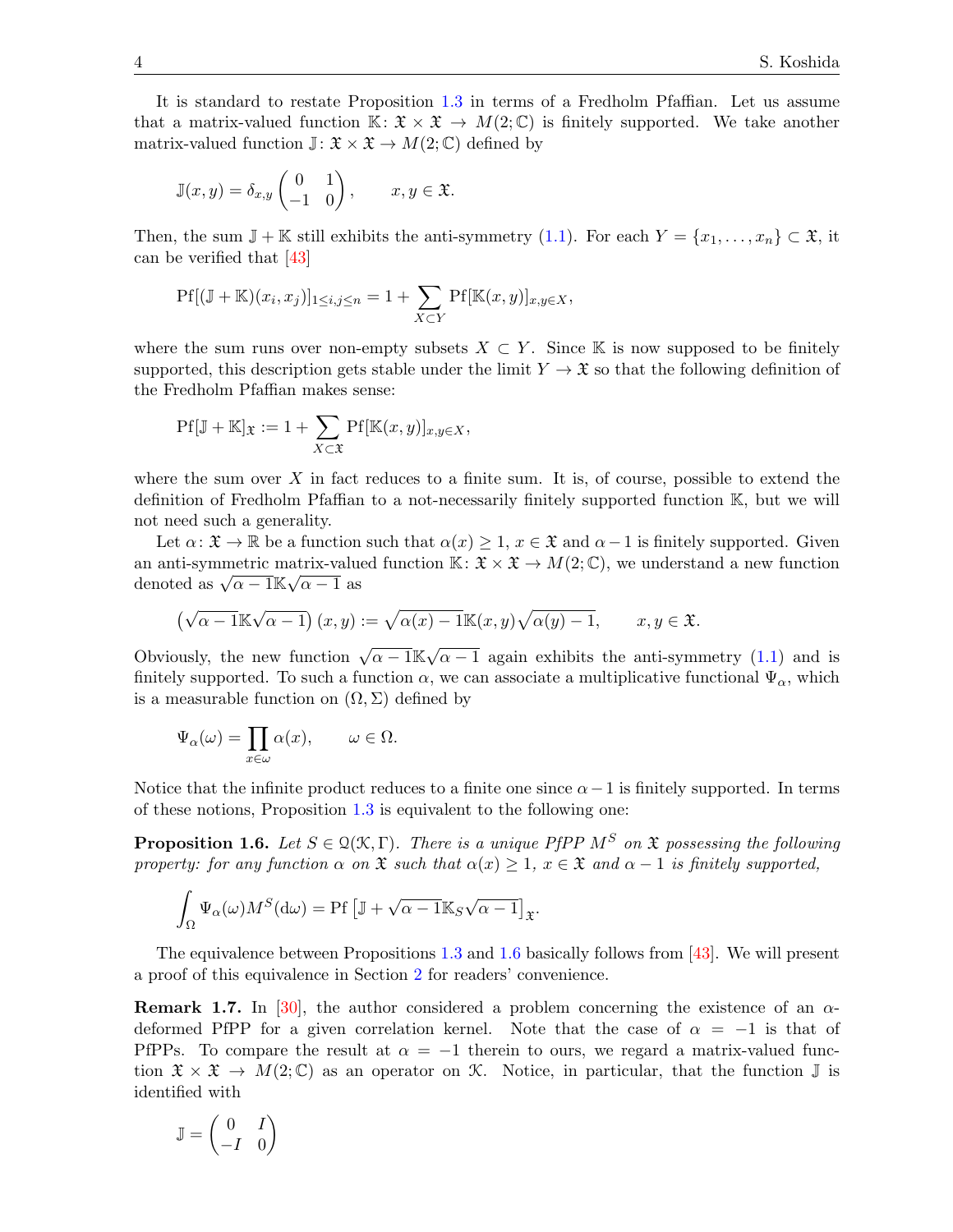according to the direct sum decomposition  $\mathcal{K} = \ell^2(\mathfrak{X}) \oplus \ell^2(\mathfrak{X})$ . The case considered in [\[30\]](#page-33-13) was that, for a correlation kernel  $\mathbb{K}$ , the product  $\mathbb{J}\mathbb{K}$  is self-adjoint and the author gave sufficient conditions so that there is a corresponding PfPP. On the other hand, in our case, a correlation kernel  $\mathbb{K}_S$  is related to  $S \in \mathcal{Q}(\mathcal{K}, \Gamma)$  as

$$
\mathbb{V}\mathbb{K}_S = S - \begin{pmatrix} I & 0 \\ 0 & 0 \end{pmatrix}, \quad \text{where} \quad \mathbb{V} = \begin{pmatrix} 0 & I \\ I & 0 \end{pmatrix}.
$$

Hence, in particular,  $\nabla K_S$  is self-adjoint. When we further impose that  $\mathbb{J} K_S$  is self-adjoint, we must have  $S_{12} = S_{21} = 0$ . Therefore, the intersection between the result in [\[30\]](#page-33-13) at  $\alpha = -1$  and ours is the case of DPPs. PfPPs of the same symmetry class as in [\[30\]](#page-33-13) have also been studied in [\[19,](#page-33-14) [20\]](#page-33-15) using quaternion determinants.

An interesting subclass of PfPPs obtained in this manner consists of those associated with projection operators. We write the collection of projection operators in  $\mathcal{Q}(\mathcal{K}, \Gamma)$  as

$$
Gr(\mathcal{K}, \Gamma) = \{ P \in \mathcal{Q}(\mathcal{K}, \Gamma) \, | \, P^2 = P \}.
$$

This notation is, of course, motivated by the fact that a projection operator  $P \in \mathrm{Gr}(\mathcal{K}, \Gamma)$ determines a closed subspace  $P\mathcal{K} \subset \mathcal{K}$  and, therefore, the collection of projection operators can be regarded as an analogue of the Grassmann variety. Let  $P_0 \in \text{Gr}(\mathcal{K}, \Gamma)$  be the projection operator onto the first component of the direct sum decomposition  $\mathcal{K} = \ell^2(\mathfrak{X}) \oplus \ell^2(\mathfrak{X})$ , which is expressed as

<span id="page-4-1"></span>
$$
P_0 = \begin{pmatrix} I & 0 \\ 0 & 0 \end{pmatrix} . \tag{1.5}
$$

For each  $n \in \mathbb{Z}_{\geq 0}$ , we write  $\Omega_n = {\omega \in \Omega | \# \omega = n}$  for the collection of *n*-point configurations and set  $\Omega^{\circ} = \bigcup_{n=0}^{\infty} \Omega_n$ , which consists of configurations of finitely many points.

<span id="page-4-0"></span>**Proposition 1.8.** Let  $P \in \text{Gr}(\mathcal{K}, \Gamma)$  be a projection operator such that  $P - P_0$  is of Hilbert– Schmidt class. Then the associated PfPP  $M^P$  is supported in  $\Omega^{\circ}$ . Equivalently, a point process X in  $\mathfrak X$  obeying  $M^P$  satisfies  $\#X < \infty$  almost surely.

#### 1.3 CAR algebra and quasifree states

We introduce an algebra of canonical anti-commutation relations (CAR algebra, for short) with a general one-particle Hilbert space following [\[2,](#page-32-7) [3\]](#page-32-8). Another style of, but equivalent, definition of a CAR algebra, can be found in, e.g., [\[12\]](#page-32-9) (see Remark [1.11](#page-6-0) below for the equivalence). Let  $\mathcal K$ be a complex Hilbert space of infinite dimension and  $\Gamma$  be an anti-unitary involution on  $\mathcal{K}$ . The algebra  $C_0(\mathcal{K}, \Gamma)$  is a \*-algebra over C generated by  $B(f)$ ,  $f \in \mathcal{K}$  subject to the relations

$$
B(\alpha f + \beta g) = \alpha B(f) + \beta B(g), \qquad f, g \in \mathcal{K}, \quad \alpha, \beta \in \mathbb{C},
$$
  
\n
$$
B(f)^* = B(\Gamma f), \qquad f \in \mathcal{K},
$$
  
\n
$$
\{B(f)^*, B(g)\} = (f, g)_{\mathcal{K}}, \qquad f, g \in \mathcal{K},
$$

where  $\{\cdot,\cdot\}$  is the anti-commutator;  $\{a,b\} := ab + ba$ . It is known that the algebra  $\mathcal{C}_0(\mathcal{K}, \Gamma)$ admits a unique C<sup>\*</sup>-norm  $\|\cdot\|$ . We denote the C<sup>\*</sup>-completion by  $\mathcal{C}(\mathcal{K}, \Gamma) = \overline{\mathcal{C}_0(\mathcal{K}, \Gamma)}^{\|\cdot\|}$  and call it the (self-dual) CAR algebra with one-particle space  $(\mathcal{K}, \Gamma)$ . To those who are more familiar with regarding  $\ell^2(\mathfrak{X})$  as a one-particle Hilbert space, we emphasize that we adopt a "doubled" space as a one-particle Hilbert space.

For a general C<sup>\*</sup>-algebra  $\mathfrak{A}$ , a state over it is, by definition, a linear functional  $\varphi \colon \mathfrak{A} \to \mathbb{C}$ satisfying the conditions that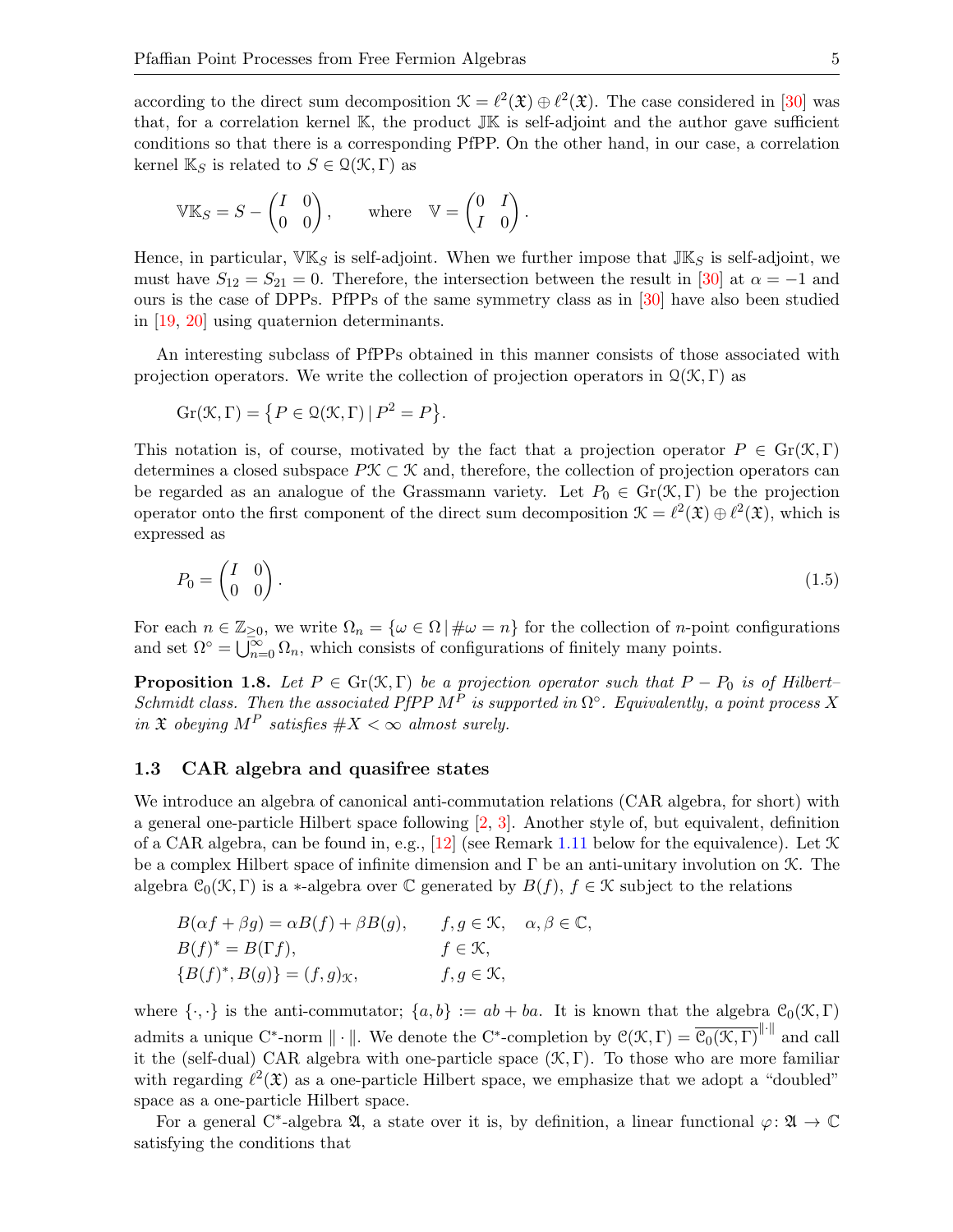- 1) for every  $A \in \mathfrak{A}, \varphi(A^*A) \geq 0$  holds,
- 2) it is normalized:

$$
\|\varphi\| := \sup \{ |\varphi(A)| \, | \, ||A|| = 1 \} = 1.
$$

Note that, from these properties, it can be deduced that  $\varphi(1) = 1$  (see, e.g., [\[51,](#page-34-6) Chapter I, Section 9. Since any positive element  $B \in \mathfrak{A}$  admits an expression  $B = A^*A$  with some  $A \in \mathfrak{A}$ , the first condition is equivalently stated that  $\varphi(B) \geq 0$  for all positive elements  $B \in \mathfrak{A}$ .

**Definition 1.9.** A state  $\varphi$  over a CAR algebra  $\mathcal{C}(\mathcal{K}, \Gamma)$  is said to be quasi-free if the moments admit Wick's formula, i.e.,

$$
\varphi(B(f_1)\cdots B(f_{2n+1})) = 0,
$$
  

$$
\varphi(B(f_1)\cdots B(f_{2n})) = (-1)^{n(n-1)/2} \sum_{\sigma} \operatorname{sgn} \sigma \prod_{i=1}^n \varphi(B(f_{\sigma(i)})B(f_{\sigma(i+n)})),
$$

where  $\sigma$  runs over permutations in  $\mathfrak{S}_{2n}$  such that  $\sigma(1) < \cdots < \sigma(n)$  and  $\sigma(i) < \sigma(i+n)$ ,  $i=1,\ldots,n$ .

It is immediate from the definition that, for a quasi-free state  $\varphi$  over  $\mathcal{C}(\mathcal{K}, \Gamma)$ , a 2n-point correlation function is expressed in terms of a Pfaffian so that

$$
\varphi(B(f_1)\cdots B(f_{2n})) = \Pr \mathbb{A}_{\varphi}(f_1,\ldots,f_{2n}),
$$

where  $\mathbb{A}_{\varphi}(f_1,\ldots,f_{2n})$  is the unique anti-symmetric  $(2n \times 2n)$ -matrix defined by

$$
\mathbb{A}_{\varphi}(f_1,\ldots,f_{2n})_{i,j} = \varphi(B(f_i)B(f_j)), \qquad 1 \le i < j \le 2n.
$$

By definition, a quasi-free state over a CAR algebra is uniquely determined by the two-point function. In fact, we have the following.

<span id="page-5-0"></span>**Lemma 1.10** ([\[2\]](#page-32-7)). The collection of quasi-free states over  $C(\mathcal{K}, \Gamma)$  is in one-to-one correspondence with the collection of operators  $\mathcal{Q}(\mathcal{K}, \Gamma)$  defined in [\(1.3\)](#page-2-1), under which an operator  $S \in \mathcal{Q}(\mathcal{K}, \Gamma)$  corresponds to the quasi-free state  $\varphi_S$  defined by

$$
\varphi_S\big(B(f)^*B(g)\big)=(f,Sg)_{\mathcal{K}},\qquad f,g\in\mathcal{K}.
$$

We will give a proof of Lemma [1.10](#page-5-0) in Section [2](#page-9-0) for readers' convenience.

As we have announced, we work on the case when  $\mathcal{K} = \ell^2(\mathfrak{X}) \oplus \ell^2(\mathfrak{X})$  equipped with  $\Gamma$  given by  $(1.2)$ , and will adopt this pair  $(\mathcal{K}, \Gamma)$  in the sequel without any specification. The associated CAR algebra  $\mathcal{C}(\mathcal{K}, \Gamma)$  is generated by  $a_x = B((0, e_x))$  and  $a_x^* = B((e_x, 0))$ ,  $x \in \mathfrak{X}$ . Notice that the notation is compatible with the ∗-involution since  $\Gamma(e_x, 0) = (0, e_x)$ . Then, from the definition of a quasi-free state, we have

<span id="page-5-1"></span>
$$
\varphi_S\big(a_{x_1}^* \cdots a_{x_n}^* a_{x_n} \cdots a_{x_1}\big) = \text{Pf}[\mathbb{K}_S(x_i, x_j)]_{1 \le i, j \le n},\tag{1.6}
$$

where the matrix-valued function  $\mathbb{K}_{S}(\cdot, \cdot): \mathfrak{X} \times \mathfrak{X} \to M(2;\mathbb{C})$  was defined in [\(1.4\)](#page-2-3) associated with the operator S. In fact, the values of the matrix-valued function  $\mathbb{K}_{S}(\cdot,\cdot)$  is written in terms of the quasi-free state as

$$
\mathbb{K}_S(x,y) = \begin{pmatrix} \varphi_S(a_x^* a_y^*) & \varphi_S(a_x^* a_y) \\ \varphi_S(a_x a_y^*) - \delta_{x,y} & \varphi_S(a_x a_y) \end{pmatrix}, \qquad x, y \in \mathfrak{X}.
$$

At this stage, we can find an analogy between this expectation value and a correlation function of a PfPP.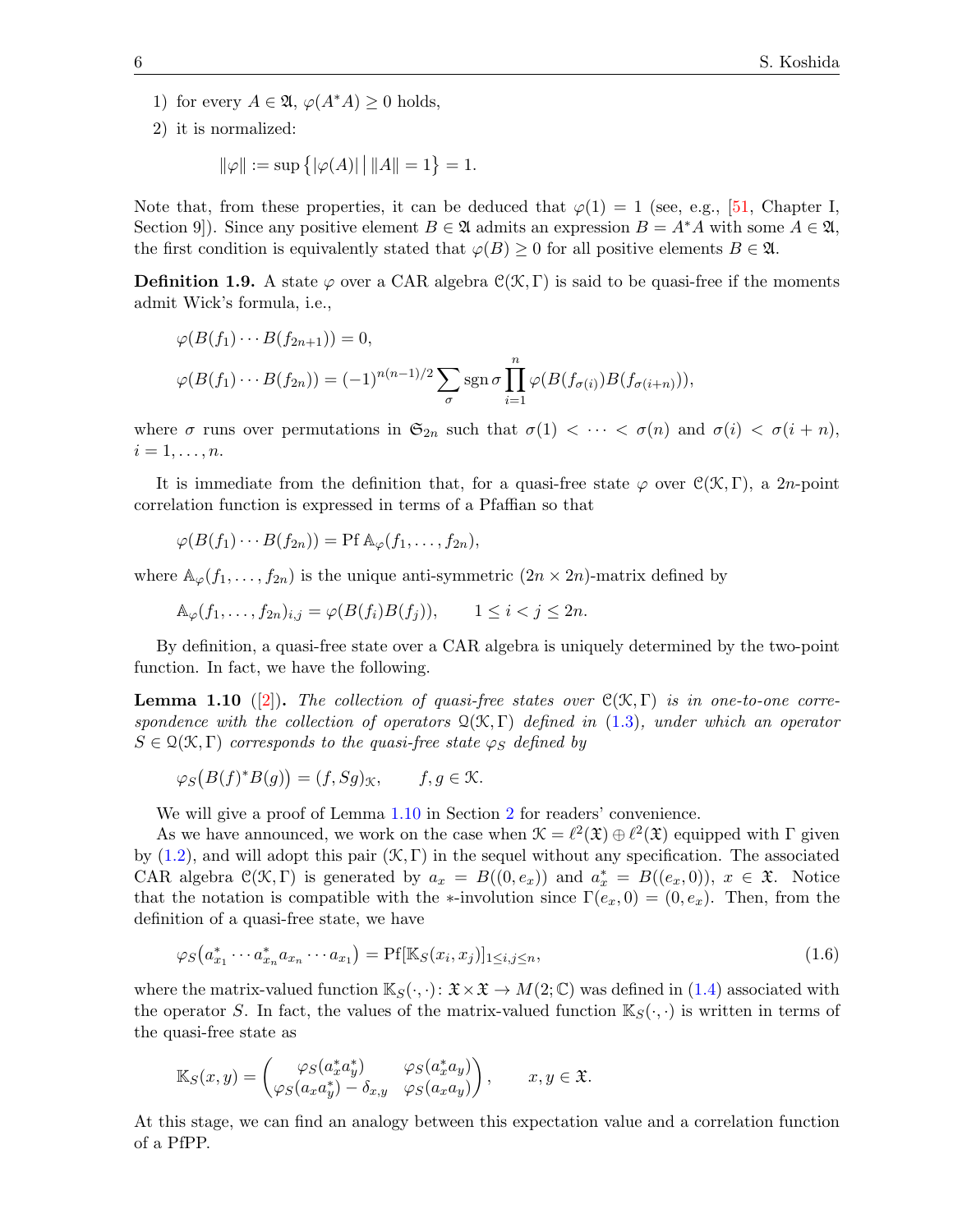<span id="page-6-0"></span>**Remark 1.11.** We may define functionals  $a^*: \ell^2(\mathfrak{X}) \to \mathfrak{C}(\mathfrak{X}, \Gamma)$  and  $a: \ell^2(\mathfrak{X}) \to \mathfrak{C}(\mathfrak{X}, \Gamma)$  by extending the assignments  $e_x \mapsto a_x^*$  and  $e_x \mapsto a_x$ ,  $x \in \mathfrak{X}$  linearly and anti-linearly, respectively. In other words, these functionals are defined by  $a^*(u) = B((u,0)), a(u) = B((0,Ju)), u \in \ell^2(\mathfrak{X})$ . Then, we find anti-commutation relations that are widely accepted [\[12\]](#page-32-9):

<span id="page-6-1"></span>
$$
\{a^*(u), a^*(v)\} = \{a(u), a(v)\} = 0, \qquad \{a(u), a^*(v)\} = (u, v)_{\ell^2(\mathfrak{X})}, \qquad u, v \in \ell^2(\mathfrak{X}). \tag{1.7}
$$

Conversely, when we have linear and anti-linear functional  $a^*$ ,  $a$  satisfying the anti-commutation relations [\(1.7\)](#page-6-1), the generators of  $\mathcal{C}(\mathcal{K}, \Gamma)$  are recovered as  $B((u, v)) = a^*(u) + a(Jv), (u, v) \in \mathcal{K}$ .

Let us consider a commutative algebra topologically generated by  $a_x^* a_x$ ,  $x \in \mathfrak{X}$ , which is identified with the algebra  $C(\Omega)$  of continuous functions on  $\Omega$  by the correspondence

$$
\prod_{i=1}^{n} a_{x_i}^* a_{x_i} \mapsto \chi_{\Omega_{x_1,\ldots,x_n}}, \qquad x_1,\ldots,x_n \in \mathfrak{X} \colon \text{ distinct.}
$$

In the sequel, we regard  $C(\Omega)$  as a subalgebra of  $C(\mathcal{K}, \Gamma)$  under this correspondence.

Our strategy to prove Proposition [1.3](#page-2-0) is to identify the above expectation value  $(1.6)$  with the correlation function of the desired PfPP, expecting that for a quasi-free state  $\varphi_{\mathcal{S}}$ , there exists a probability measure  $M^S$  on  $(\Omega, \Sigma)$  so that the restriction of  $\varphi_S$  on the subalgebra  $C(\Omega)$  is identical to the integration with respect to  $M<sup>S</sup>$ :

$$
\varphi_S(F) = \int_{\Omega} F(\omega) M^S(\mathrm{d}\omega), \qquad F \in C(\Omega).
$$

Then, the probability measure  $M^S$  is automatically a PfPP. We will see in Section [2](#page-9-0) that this indeed happens to prove Proposition [1.3.](#page-2-0)

Remark 1.12. It seems highly nontrivial if our construction can be extended to the case of continuous systems. If the space is continuous, the field operators  $a(x)$ ,  $a^*(x)$  labeled by points  $x$  in the space are no longer operators. Instead, they are operator-valued distributions. Hence, for a suitable test function u, their integral  $a(u) = \int u(x)a(x)dx$ ,  $a^*(u) = \int u(x)a^*(x)dx$  make sense as operators. On the other hand, in the context of point processes, it is natural to consider an integral of the form  $\rho(u) \stackrel{?}{=} \int u(x)a^*(x)a(x)dx$  for a test function u. In fact, the existence of such operators allows us to have

$$
\varphi_S(\rho(u_1)\cdots \rho(u_n)) \stackrel{?}{=} \int \left(\prod_{i=1}^n dx_i\right) u_1(x_1)\cdots u_n(x_n) \text{Pf}[\mathbb{K}_S(x_i,x_j)]_{1\leq i,j\leq n}
$$

under a quasi-free state  $\varphi_S$  and to identify the integrated Pfaffian as a correlation function of a PfPP. It is, however, not ensured that the integral  $\rho(u)$  does make sense in general.

#### 1.4 Perfectness of a probability measure

As we have seen in Lemma [1.10,](#page-5-0) the set  $\mathcal{Q}(\mathcal{K}, \Gamma)$  labels quasi-free states over  $\mathcal{C}(\mathcal{K}, \Gamma)$ . In this sense, Proposition [1.3](#page-2-0) states that associated to a quas-free state, a PfPP exists. Recently, Olshanski [\[39\]](#page-33-7) proposed a scheme to invert this correspondence, which is outlined here.

Let  $\mathfrak S$  be the group of finite permutations of  $\mathfrak X$ . The assumptions are

- 1. A probability measure M on  $(\Omega, \Sigma)$  is G-quasi-invariant.
- 2. The set  $\mathfrak X$  is equipped with a linear order  $\leq$  so that the ordered set  $(\mathfrak X,\leq)$  is isomorphic to  $\mathbb Z$  or  $\mathbb N$ .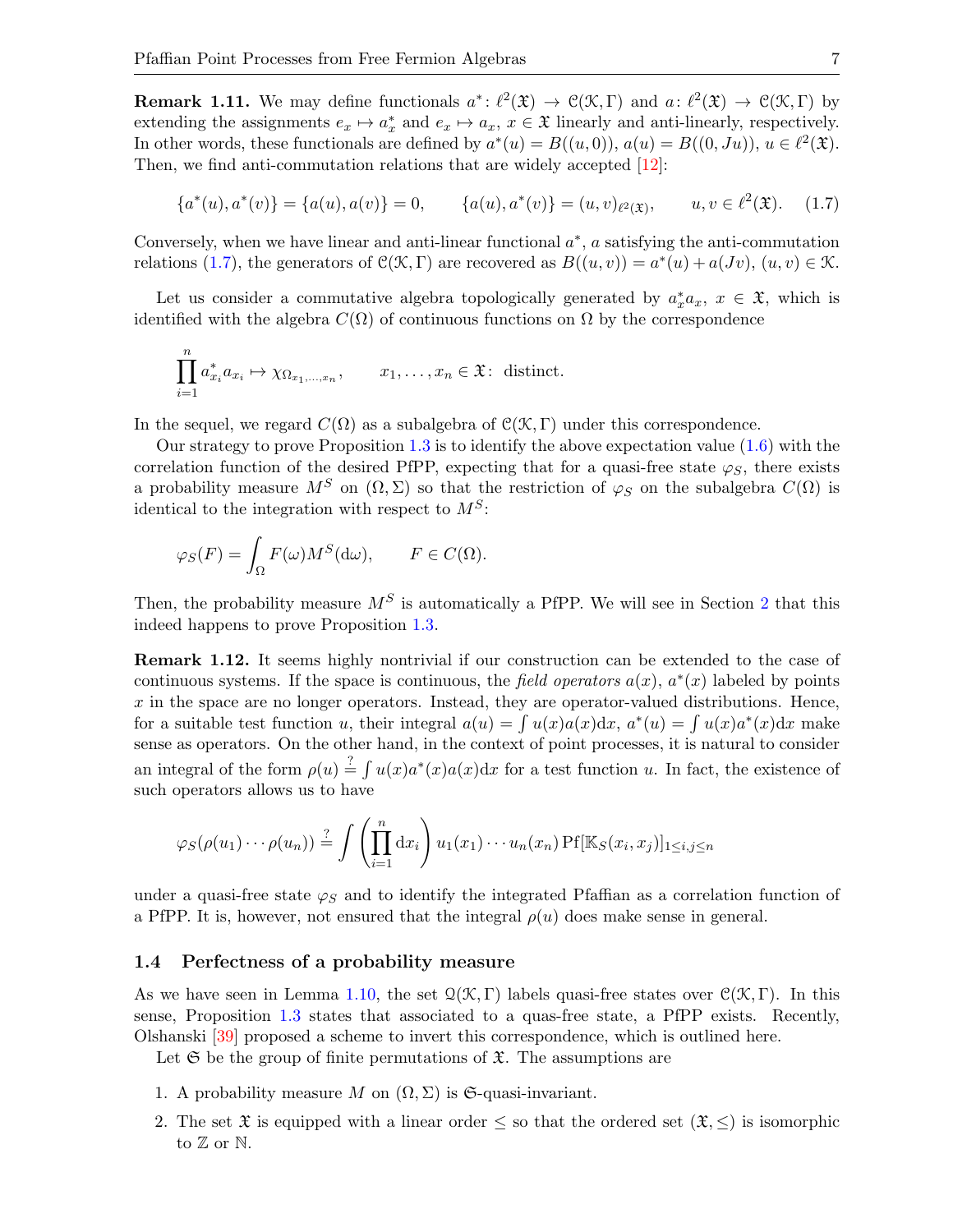We consider the gauge invariant subalgebra  $\mathcal{A}(\mathcal{K}, \Gamma) \subset \mathcal{C}(\mathcal{K}, \Gamma)$  topologically generated by  $a_x^* a_y$ ,  $x, y \in \mathfrak{X}$ . Under the above assumptions, we can associate to the probability measure M a representation  $\mathfrak{T}^M$  of the gauge invariant subalgebra  $\mathcal{A}(\mathcal{K}, \Gamma)$  on the Hilbert space  $L^2(\Omega, M)$ . Then, we immediately obtain a state  $\varphi^M$  on  $\mathcal{A}(\mathcal{K}, \Gamma)$  by

$$
\varphi^M(A) = \left(\mathbb{I}, \mathfrak{I}^M(A)\mathbb{I}\right)_{L^2(\Omega, M)}, \qquad A \in \mathcal{A}(\mathcal{K}, \Gamma),
$$

where  $\mathbb{I} \in L^2(\Omega, M)$  is the unit constant function on  $\Omega$ . By construction of the representation  $\mathfrak{I}^M$ , the action of  $C(\Omega)$  on  $L^2(\Omega, M)$  is just given by the multiplication. Therefore, we have

$$
\varphi^M(F) = (\mathbb{I}, F\mathbb{I})_{L^2(\Omega, M)} = \int_{\Omega} F(\omega) M(\mathrm{d}\omega), \qquad F \in C(\Omega),
$$

which implies that the state  $\varphi^M$  restricted on the commutative subalgebra  $C(\Omega)$  is just the expectation value with respect to the probability measure  $M$  and, in particular, if  $M$  is a PfPP,  $\varphi^M$  restricted on  $C(\Omega)$  admits a Pfaffian expression.

**Definition 1.13.** Let M be a G-quasi-invariant probability measure on  $(\Omega, \Sigma)$  and assume that  $\mathfrak X$  can be equipped with a linear order  $\leq$  so that  $(\mathfrak X,\leq)$  is isomorphic to  $\mathbb Z$  or  $\mathbb N$ . The probability measure M is said to be *perfect* if there exists a quasifree state  $\varphi$  on  $\mathcal{C}(\mathcal{K}, \Gamma)$  such that the resulting state  $\varphi^M$  on  $\mathcal{A}(\mathcal{K}, \Gamma)$  is realized as

$$
\varphi^M = \varphi|_{\mathcal{A}(\mathcal{K},\Gamma)}.
$$

#### 1.5 Schur measures

Schur measures form a family of DPPs on  $\mathfrak{X} = \mathbb{Z} + \frac{1}{2}$  $\frac{1}{2}$  introduced in [\[35\]](#page-33-0) that includes the Plancherel measure and the  $z$ -measure as special cases. Let  $\mathbb Y$  be the collection of partitions, each element of which is a sequence of non-increasing integers  $\lambda = (\lambda_1 \geq \lambda_2 \geq \cdots \geq 0)$  such that there exists  $\ell \in \mathbb{N}$  and  $\lambda_{\ell+1} = 0$ . To each  $\lambda \in \mathbb{Y}$ , we associate a subset

$$
\mathbb{M}(\lambda) = \left\{ \lambda_i - i + \frac{1}{2} \middle| i \in \mathbb{N} \right\} \subset \mathfrak{X},
$$

which defines an embedding  $\mathbb{M} \colon \mathbb{Y} \to \Omega$ . Therefore, given a probability measure on Y, we obtain one on  $(\Omega, \Sigma)$  by pushing it forward via M.

Let T be the collection of data  $\rho = (\alpha; \beta)$ , where  $\alpha = (\alpha_1 \ge \alpha_2 \ge \cdots \ge 0)$  and  $\beta = (\beta_1 \ge \cdots \ge 0)$  $\beta_2 \geq \cdots \geq 0$ ) satisfying  $\sum_{j\geq 1} \alpha_j + \sum_{j\geq 1} \beta_j \leq 1$ . It is known that  $\mathbb T$  parametrizes Schur-positive specializations of the ring of symmetric functions.

We introduce a subset  $\mathbb{T}^{\circ}$  consisting of  $\rho = (\alpha; \beta)$  such that  $\alpha_1 < 1$  and  $\beta_1 < 1$ . Note that the difference  $\mathbb{T}\backslash \mathbb{T}^{\circ}$  consists of two elements  $(1,0,\ldots,0,0,\ldots)$  and  $(0,0,\ldots,1,0,\ldots)$ . The Schur measure  $M_{s(\rho)}$  associated with  $\rho \in \mathbb{T}^{\circ}$  is defined by

$$
M_{s(\rho)}(\omega) \propto \begin{cases} s_{\lambda}(\rho)^2, & \omega = \mathbb{M}(\lambda), \\ 0, & \text{otherwise}, \end{cases} \omega \in \Omega,
$$

where  $s_{\lambda}(\rho)$  is the Schur function associated with  $\lambda \in \mathbb{Y}$  specialized at  $\rho$ . Note that, in general, we are allowed to have a weight at  $\omega = M(\lambda)$  proportional to  $s_{\lambda}(\rho)s_{\lambda}(\rho')$  with possibly different specializations  $\rho$  and  $\rho'$ , but we concentrate on the spacial case when  $\rho = \rho'$ .

<span id="page-7-0"></span>**Theorem 1.14.** Assume that a Schur measure  $M_{s(\rho)}$  for  $\rho \in \mathbb{T}^{\circ}$  is  $\mathfrak{S}\text{-quasi invariant. Then it}$ is perfect.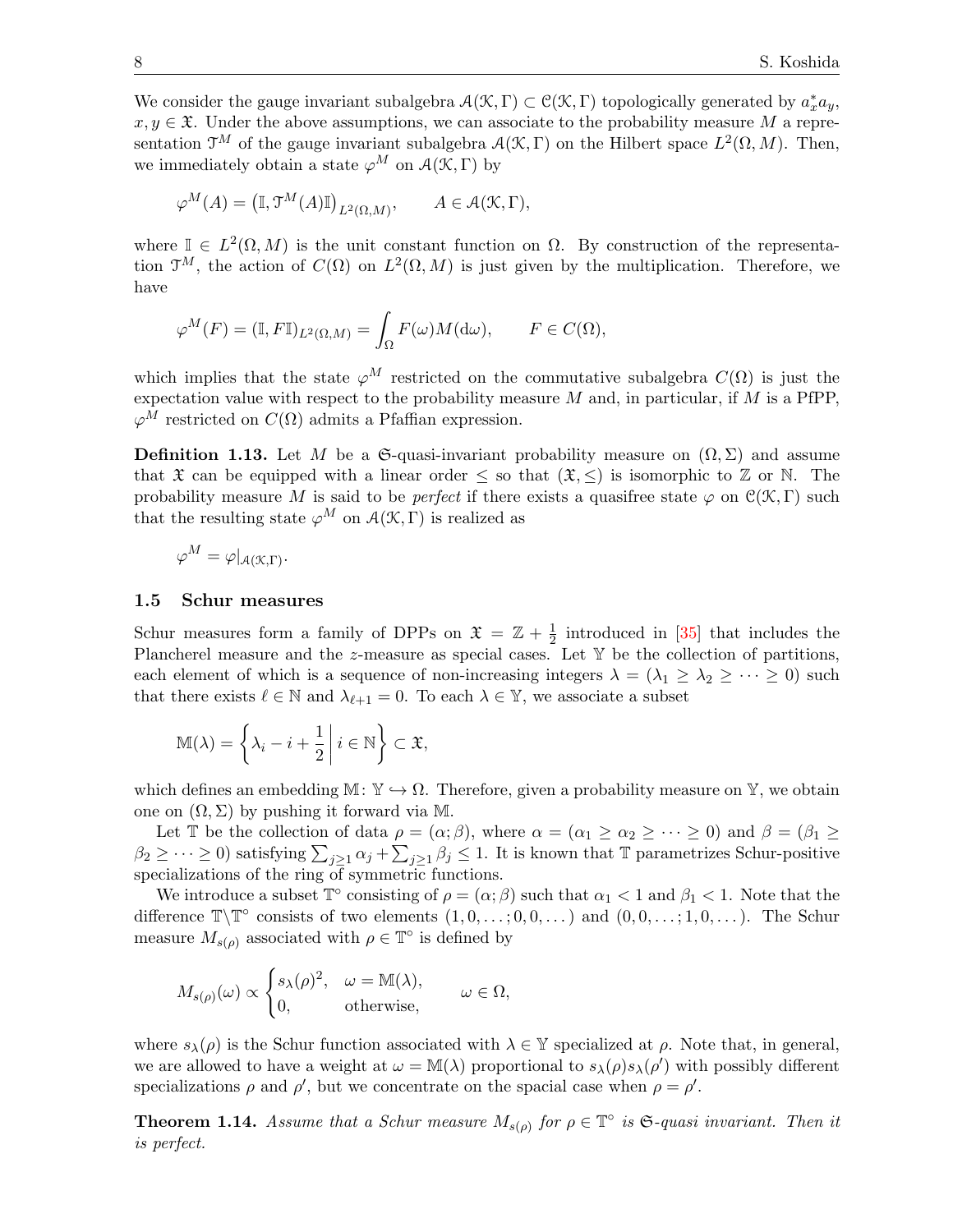#### 1.6 Conditional measures of PfPPs

Let X and X' be disjoint finite subsets in  $\mathfrak X$  and take a cylinder set

$$
C(X, X') = \{ \omega \in \Omega \mid X \subset \omega, X' \cap \omega = \varnothing \},
$$

which consists of configurations such that every points in  $X$  are occupied and those in  $X'$  are unoccupied. We identify the cylinder set  $C(X, X')$  with  $\Omega(\mathfrak{X}\backslash (X \sqcup X')) := \{0, 1\}^{\mathfrak{X}\backslash (X \sqcup X')}$  via the map

$$
F_{X,X'}\colon C(X,X')\to \Omega(\mathfrak{X}\backslash (X\sqcup X'));\qquad \omega\mapsto \omega\backslash X.
$$

For a probability measure M on  $(\Omega, \Sigma)$ , assume that the cylinder set has strictly positive weight:  $M(C(X, X')) > 0$ . We define the conditional measure of M on  $(X, X')$  by

$$
M_{X,X'} := (F_{X,X'})_* \frac{M|_{C(X,X')}}{M(C(X,X'))}.
$$

We focus on PfPPs associated with projection operators. For a subset  $A \subset \mathfrak{X}$ , we set

$$
\mathcal{K}_A^+ = \overline{\text{Span}\{(e_x, 0) \mid x \in A\}}, \qquad \mathcal{K}_A^- = \overline{\text{Span}\{(0, e_x) \mid x \in A\}}
$$

and  $\mathcal{K}_A = \mathcal{K}_A^+ \oplus \mathcal{K}_A^ A$ , which is the direct sum of Hilbert spaces. It is obvious from the definition that  $\Gamma$  preserves the subspace  $\mathcal{K}_A$ . Thus, we can write  $\Gamma_A := \Gamma|_{\mathcal{K}_A}$ .

Let X and X' be finite disjoint subsets of  $\mathfrak X$  and take a projection operator  $P \in \mathrm{Gr}(\mathfrak X,\Gamma)$ . Then,  $P\mathcal{K} \subset \mathcal{K}$  is a closed subspace. We define a new closed subspace

$$
P\mathfrak{X}_{X,X'} := \big(P\mathfrak{X} + \big(\mathfrak{X}^+_X \oplus \mathfrak{X}^-_{X'}\big)\big) \cap \mathfrak{X}_{\mathfrak{X} \setminus (X \sqcup X')}
$$

in  $\mathcal{K}_{\mathfrak{X}\setminus (X\cup X')}$  and a projection operator  $P_{X,X'}$  as the orthogonal projection onto  $P\mathcal{K}_{X,X'}$  in  $\mathcal{K}_{\mathfrak{X}\backslash(X\sqcup X')}$ .

<span id="page-8-1"></span>**Lemma 1.15.** Let X and X' be finite disjoint subsets of  $\mathfrak{X}$ . Then, we have

$$
P_{X,X'} \in \mathrm{Gr}\big(\mathcal{K}_{\mathfrak{X}\setminus (X\sqcup X')},\Gamma_{\mathfrak{X}\setminus (X\sqcup X')}\big).
$$

Let us also introduce the notion of regularity.

**Definition 1.16.** Let X and X' be finite disjoint subsets of  $\mathfrak{X}$ . A projection operator P ∈  $Gr(X, \Gamma)$  is said to be  $(X, X')$ -regular if

$$
P\mathcal K\cap\big(\mathcal K_X^+\oplus\mathcal K_{X'}^-\big)=\{0\}.
$$

The following result is an analogue of [\[39,](#page-33-7) Proposition 6.13] for PfPPs.

<span id="page-8-0"></span>**Theorem 1.17.** Let X and X' be finite disjoint subsets of  $\mathfrak{X}$ . Assume that a projection operator  $P \in \mathrm{Gr}(\mathcal{K}, \Gamma)$  is  $(X, X')$ -regular. Then, we have

$$
M_{X,X'}^P := (M^P)_{X,X'} = M^{P_{X,X'}}.
$$

In particular, it is a PfPP associated with a projection operator.

Remark 1.18. A similar problem has been studied in [\[13\]](#page-32-10). Our result describes the reduction of a projection operator, which is new.

A natural application of Theorem [1.17](#page-8-0) is a proof of quasi-invariance of PfPPs with respect to the symmetric group along the line of [\[14,](#page-32-11) [38,](#page-33-16) [39\]](#page-33-7), which is set aside for a future work.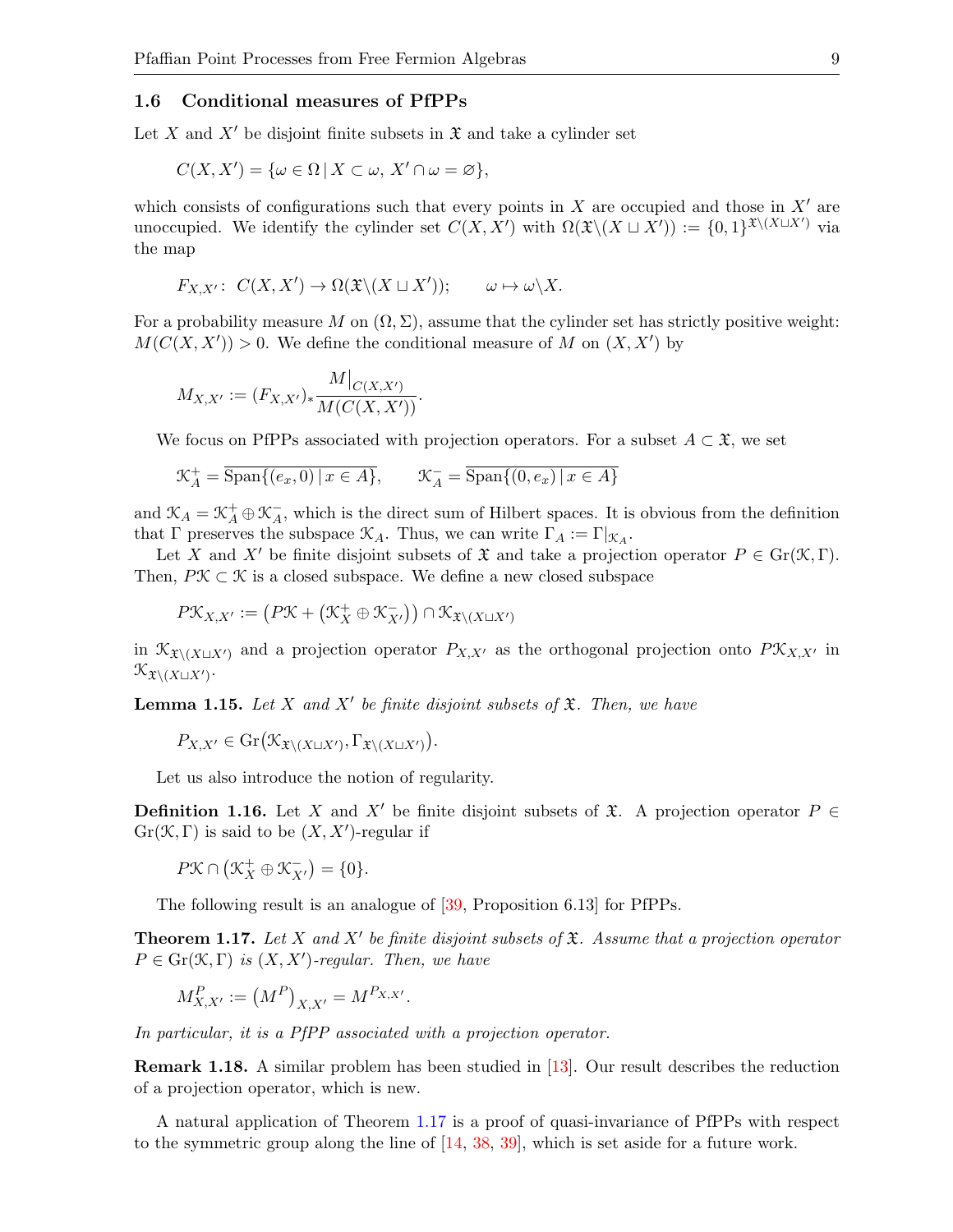#### Organization

In Section [2,](#page-9-0) we recall the Fock representations of a CAR algebra and prove Propositions [1.3,](#page-2-0) [1.6,](#page-3-0) and [1.8.](#page-4-0) In Section [3,](#page-17-0) after recalling the procedure of obtaining a state over the gauge-invariant subalgebra of a CAR algebra from a probability measure proposed in [\[39\]](#page-33-7), we give a proof of Theorem [1.14.](#page-7-0) Section [4](#page-24-0) is devoted to a proof of Theorem [1.17,](#page-8-0) which includes a one of Lemma [1.15](#page-8-1) as a part. In Appendix [A,](#page-30-0) we illustrate that the shifted Schur measures are understood as examples in our perspective from a CAR algebra.

# <span id="page-9-0"></span>2 Existence of Pfaffian point processes

## 2.1 Fock representations

Here, we see Fock representations of  $\mathcal{C}(\mathcal{K}, \Gamma)$ , which play prominent roles in the theory of a CAR algebra.

#### 2.1.1 General construction

Let H be a Hilbert space. For each  $n \in \mathbb{N}$ , we write  $\bigwedge^n \mathcal{H}$  for the *n*-th wedge product of H, which is generated by the vectors  $u_1 \wedge \cdots \wedge u_n, u_1, \ldots, u_n \in \mathcal{H}$  subject to the anti-symmetry:

$$
u_1 \wedge \cdots \wedge u_n = \text{sgn}(\sigma) u_{\sigma(1)} \wedge \cdots \wedge u_{\sigma(n)}, \qquad \sigma \in \mathfrak{S}_n.
$$

When we take  $\{e_i\}_{i=1,2,...}$  for a complete orthonormal system of  $\mathcal{H}$ , then the vectors  $e_{i_1} \wedge \cdots \wedge e_{i_n}$ ,  $i_1 > \cdots > i_n$  form a complete orthonormal system of  $\bigwedge^n \mathcal{H}$ . The Fermi Fock space over  $\mathcal{H}$  is defined by

$$
\mathcal{F}(\mathcal{H}) = \bigoplus_{n=0}^{\infty} \bigwedge^{n} \mathcal{H},
$$

where we set  $\bigwedge^0 \mathcal{H} = \mathbb{C}$ 1. The Fermi Fock space admits the natural inner product induced from each component of the direct sum and becomes a Hilbert space, i.e., the direct sum is understood in the topological sense.

For each  $u \in \mathcal{H}$ , the creation operator  $a_{\mathcal{H}}^*(u)$  is an operator on  $\mathcal{F}(\mathcal{H})$  defined by

$$
a_{\mathcal{H}}^*(u): \ \eta \mapsto u \wedge \eta, \qquad \eta \in \mathcal{F}(\mathcal{H}).
$$

The annihilation operator  $a_{\mathcal{H}}(u)$  is defined as the adjoint operator of  $a_{\mathcal{H}}^*(u)$ . By definition, it is obvious that creation and annihilation operators act as

$$
a^*_{\mathcal{H}}(u)\colon\; \bigwedge^n \mathcal{H} \to \bigwedge^{n+1} \mathcal{H}, \qquad a_{\mathcal{H}}(u)\colon \; \bigwedge^n \mathcal{H} \to \bigwedge^{n-1} \mathcal{H}.
$$

We can also see that the assignment  $u \mapsto a_{\mathcal{H}}^*(u)$  is linear and  $u \mapsto a_{\mathcal{H}}(u)$  is anti-linear.

#### 2.1.2 Fock representation and a quasi-free state

Let us take a projection operator  $P \in Gr(\mathcal{K}, \Gamma)$ , associated to which we can construct a representation of  $\mathcal{C}(\mathcal{K}, \Gamma)$  on a Fock space  $\mathcal{F}(P\mathcal{K})$ . To describe the action, notice that, from the property  $1 - P = \overline{P}$ , we can see that the projection to the complementary subspace of PX is  $\overline{P}$ . Let us set

$$
\pi_P\colon\thinspace \mathfrak C(\mathfrak K,\Gamma)\to\mathfrak B(\mathfrak F(P\mathfrak K));\qquad B(f)\mapsto a^*_{P\mathfrak K}(Pf)+a_{P\mathfrak K}(P\Gamma f),\qquad f\in\mathfrak K.
$$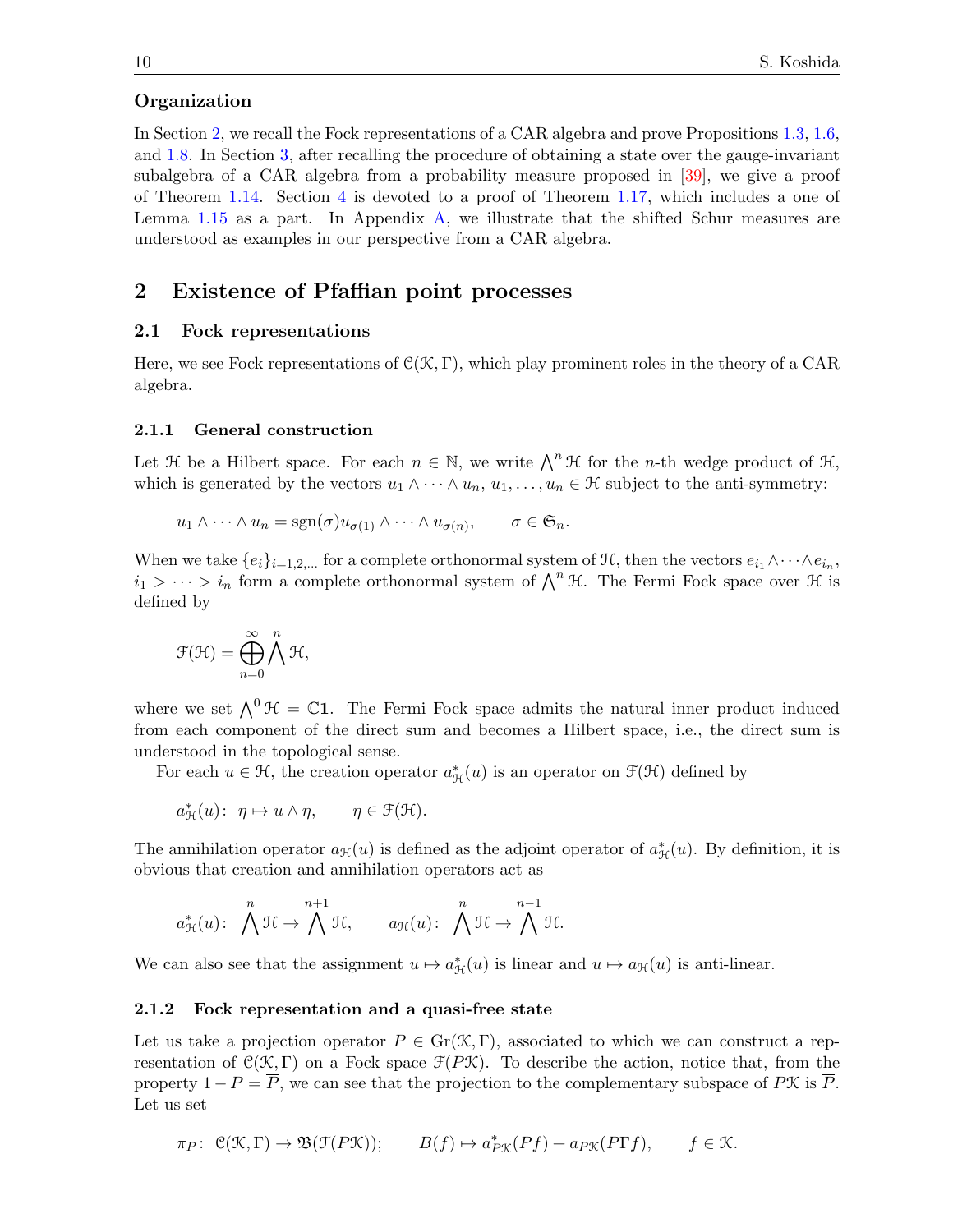Then, it is known that  $(\pi_P, \mathcal{F}(P\mathcal{K}))$  is a faithful and irreducible representation of  $\mathcal{C}(\mathcal{K}, \Gamma)$ . When we set

$$
\varphi_P(A) = (\mathbf{1}, \pi_P(A)\mathbf{1})_{\mathfrak{F}(P\mathcal{K})}, \qquad A \in \mathfrak{C}(\mathcal{K}, \Gamma),
$$

we can verify that  $\varphi_P$  is exactly the quasi-free state corresponding to P in the sense that it possesses the property required in Lemma [1.10](#page-5-0)

In particular, when we take  $P_0 \in \text{Gr}(\mathcal{K}, \Gamma)$ , we have  $P_0 \mathcal{K} \simeq \ell^2(\mathfrak{X})$ , and the map  $\pi_{P_0}$  is described as

$$
\pi_{P_0}(a^*(u)) = a_{P_0\mathcal{K}}^*(u), \qquad \pi_{P_0}(a(u)) = a_{P_0\mathcal{K}}(u), \qquad u \in P_0\mathcal{K} \simeq \ell^2(\mathfrak{X}).
$$

Let us describe a standard complete orthonormal system of the Fock space  $\mathcal{F}(\ell^2(\mathfrak{X}))$ . Since  $\mathfrak{X}$ is countable, it can be equipped with a linear order  $\leq$ . For each  $\omega = \{x_1 > \cdots > x_n\} \in \Omega^{\circ}$ , we set

$$
e_{\omega} := e_{x_1} \wedge \cdots \wedge e_{x_n}.
$$

Then the collection  $\{e_{\omega}\}_{{\omega}\in{\Omega}^{\circ}}$  forms a complete orthonormal system.

**Proof of Lemma [1.10.](#page-5-0)** Let  $\varphi$  be a quasi-free state over  $\mathcal{C}(\mathcal{K}, \Gamma)$ . Then the assignment

$$
Q_{\varphi}: \ \mathcal{K} \times \mathcal{K} \to \mathbb{C}; \qquad (f, g) \mapsto \varphi(B(f)^*B(g))
$$

defines a quadratic form on K. It follows from the relation in the CAR algebra that

$$
B(f)^*B(f) \le B(f)^*B(f) + B(f)B(f)^* = ||f||^2, \qquad f \in \mathcal{K}.
$$

Since the norm of a state is unity, we have  $Q_{\varphi}(f, f) \leq ||B(f)^*B(f)|| \leq ||f||^2$  for any  $f \in \mathcal{K}$ , which implies that  $Q_{\varphi}$  is a bounded quadratic form. Therefore, owing to the correspondence between bounded operators and bounded quadratic forms (see, e.g., [\[23,](#page-33-17) Chapter 1]), there exists a bounded operator  $S \in \mathfrak{B}(\mathfrak{K})$  such that  $Q_{\varphi}(f,g) = (f, Sg)_{\mathfrak{K}}, f, g \in \mathfrak{K}$ . It also follows from the positivity of the state that the quadratic form  $Q_{\varphi}$  is positive, and therefore,  $S = S^* \geq 0$ . Again, from the relation in the CAR algebra, we have

$$
(f, Sg)_{\mathcal{K}} = (f, g)_{\mathcal{K}} - (\Gamma g, S\Gamma f)_{\mathcal{K}} = (f, g)_{\mathcal{K}} - (f, \overline{S}g)_{\mathcal{K}}, \qquad f, g \in \mathcal{K},
$$

which implies that  $\Gamma S\Gamma = 1 - S$ . Since  $\Gamma S\Gamma \geq 0$ , we can see that  $S \leq 1$ .

Conversely, given an operator  $S \in \mathcal{Q}(\mathcal{K}, \Gamma)$ , we define the following operator

$$
P_S = \begin{pmatrix} S & S^{1/2}(1-S)^{1/2} \\ S^{1/2}(1-S)^{1/2} & 1-S \end{pmatrix}
$$

acting on  $\hat{\mathcal{K}} = \mathcal{K} \oplus \mathcal{K}$ . Notice that the assumption  $0 \leq S = S^* \leq 1$  ensures that the square roots  $S^{1/2}$  and  $(1 - S)^{1/2}$  make sense. Let us equip this Hilbert space with the anti-unitary involution

$$
\widehat{\Gamma} = \begin{pmatrix} \Gamma & 0 \\ 0 & -\Gamma \end{pmatrix}.
$$

Then, it can be checked that  $P_S \in \text{Gr}(\mathcal{K}, \Gamma)$ , which implies that the functional  $\varphi_{P_S}$  defined by

$$
\varphi_{P_S}(A) = (\mathbf{1}, \pi_{P_S}(A)\mathbf{1})_{\mathcal{F}(P_S \widehat{\mathcal{K}})}, \qquad A \in \mathcal{C}(\widehat{\mathcal{K}}, \widehat{\Gamma})
$$

is a quasi-free state over  $\mathcal{C}(\mathcal{K}, \Gamma)$ . Now, since  $\Gamma$  acts diagonally along the direct sum decomposition,  $\mathcal{C}(\mathcal{K}, \Gamma)$  is regarded as a subalgebra of  $\mathcal{C}(\mathcal{K}, \widehat{\Gamma})$  and the restriction  $\varphi_S = \varphi_{P_S}|_{\mathcal{C}(\mathcal{K}, \Gamma)}$  is the quasi-free state corresponding to the given S.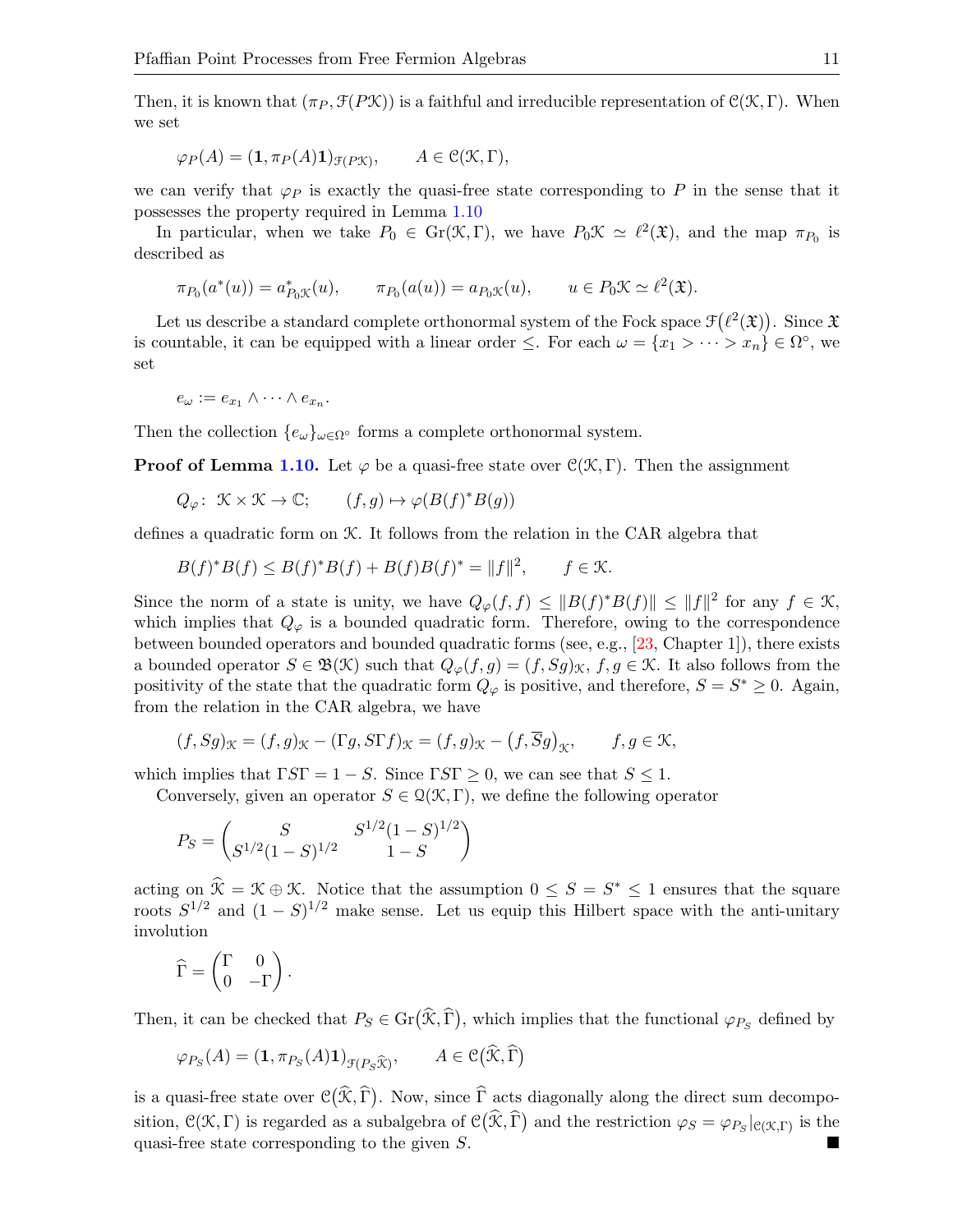#### 2.2 Proof of Proposition [1.3](#page-2-0)

Now, we are at the position of proving Proposition [1.3.](#page-2-0) Our strategy is to check the criteria by Lenard [\[24,](#page-33-18) [25\]](#page-33-19).

#### 2.2.1 Lenard's criteria

Suppose that a system of functions  $\{\rho_n: \mathfrak{X}^n \to \mathbb{R}\}_{n=1}^\infty$  is given. A question is if there exists a probability measure M on  $(\Omega, \Sigma)$  such that its n-point correlation function  $\rho_n^M$  coincides with the given function  $\rho_n$  for every  $n \in \mathbb{N}$ . Lenard [\[24,](#page-33-18) [25\]](#page-33-19) clarified the necessary and sufficient conditions for this to happen.

**Theorem 2.1** ([\[24,](#page-33-18) [25\]](#page-33-19)). A system of functions  $\{\rho_n: \mathfrak{X}^n \to \mathbb{R}\}_{n=1}^{\infty}$  is a one of correlation functions for a probability measure on  $(\Omega, \Sigma)$  if it possesses the following properties:

1. Symmetry: each function  $\rho_n$  is a symmetric function, i.e.,

$$
\rho_n(x_{\sigma(1)},\ldots,x_{\sigma(n)})=\rho_n(x_1,\ldots,x_n)
$$

for arbitrary  $\sigma \in \mathfrak{S}_n$  and  $x_1, \ldots, x_n \in \mathfrak{X}$ .

2. Positivity: for any system of functions  $\boldsymbol{\Phi} = \{\Phi_n : \mathfrak{X}^n \to \mathbb{R}\}_{n=0}^N$  ( $\Phi_0$  is understood as a constant) with finite support such that

<span id="page-11-1"></span>
$$
\Phi_0 + \sum_{n=1}^{N} \sum_{\substack{i_1, ..., i_n \in I \\ \text{distinct}}} \Phi_n(x_{i_1}, ..., x_{i_n}) \ge 0
$$
\n(2.1)

holds for any  $\omega = \{x_i\}_{i \in I} \in \Omega$ , we have

$$
\Phi_0 + \sum_{n=1}^N \sum_{x_1, ..., x_n \in \mathfrak{X}} \Phi_n(x_1, ..., x_n) \rho_n(x_1, ..., x_n) \ge 0.
$$

Therefore, Proposition [1.3](#page-2-0) reduces to the following assertion.

<span id="page-11-0"></span>**Lemma 2.2.** Let  $S \in \mathcal{Q}(\mathcal{K}, \Gamma)$ . Then the system of functions

$$
\rho_n(x_1,\ldots,x_n)=\Pr\left[\mathbb{K}_S(x_i,x_j)\right]_{1\leq i,j\leq n},\qquad x_1,\ldots,x_n\in\mathfrak{X},\qquad n\in\mathbb{N}
$$

satisfies the symmetry and positivity conditions.

#### 2.2.2 Proof of Lemma [2.2](#page-11-0)

As we have seen, each correlation function is realized as

$$
\rho_n(x_1,\ldots,x_n)=\varphi_S\big(a_{x_1}^*\cdots a_{x_n}^*a_{x_n}\cdots a_{x_1}\big).
$$

Then, the symmetry condition is obviously satisfied since

$$
a_{x_1}^* \cdots a_{x_n}^* a_{x_n} \cdots a_{x_1} = a_{x_{\sigma(1)}}^* \cdots a_{x_{\sigma(n)}}^* a_{x_{\sigma(n)}} \cdots a_{x_{\sigma(1)}}
$$

holds for all  $\sigma \in \mathfrak{S}_n$ .

 $\mathbf{v}$ 

To show the positivity condition, let  $\Phi = {\Phi_n : \mathfrak{X}^n \to \mathbb{R}}_{n=0}^N$  be a system of functions satisfying  $(2.1)$ . We can see that

$$
\Phi_0+\sum_{n=1}^N\sum_{x_1,\ldots,x_n\in\mathfrak{X}}\Phi_n(x_1,\ldots,x_n)\rho_n(x_1,\ldots,x_n)=\varphi_S(A_{\Phi}),
$$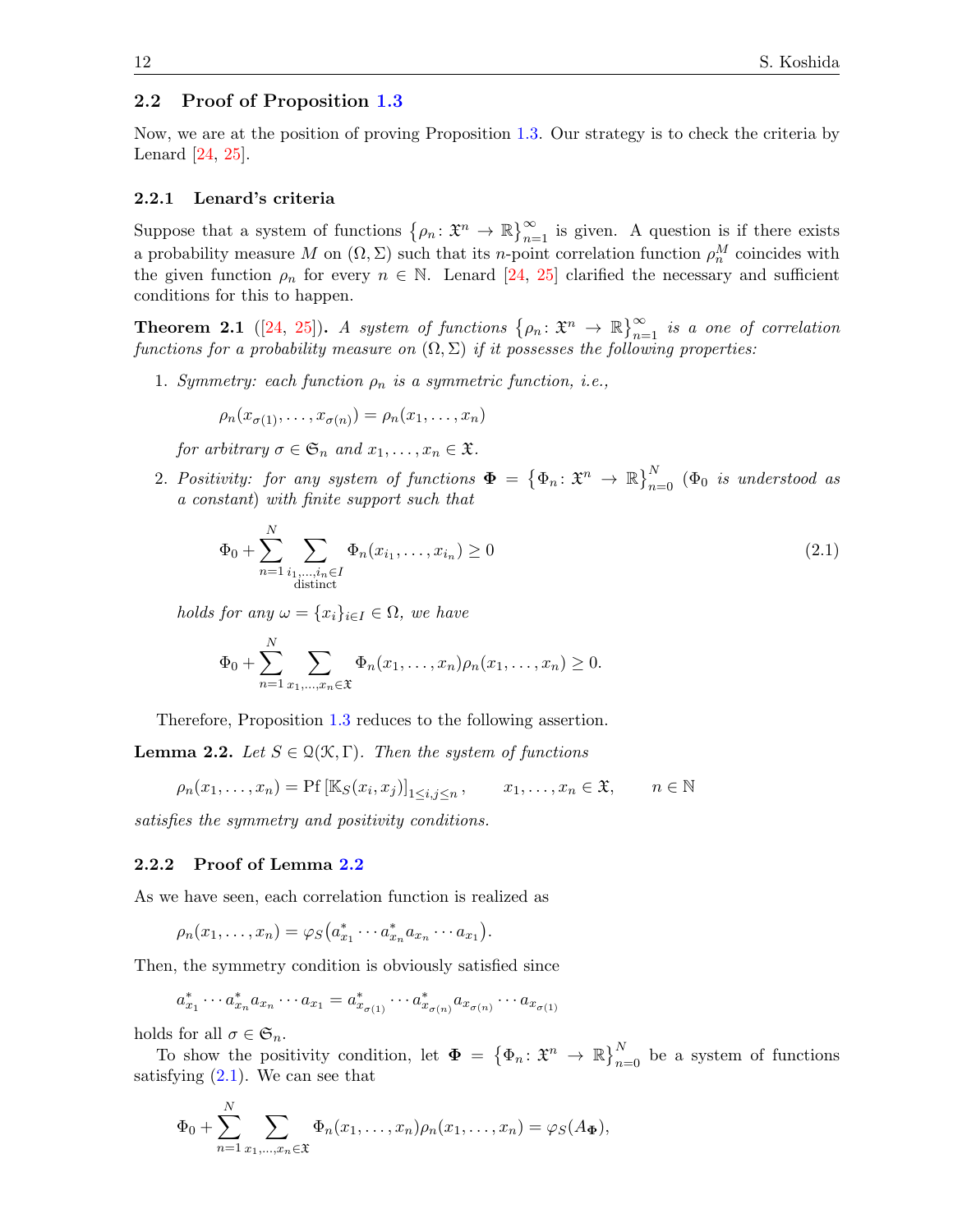where we set

$$
A_{\Phi} = \Phi_0 + \sum_{n=1}^N \sum_{x_1, \dots, x_n \in \mathfrak{X}} \Phi_n(x_1, \dots, x_n) a_{x_1}^* \cdots a_{x_n}^* a_{x_n} \cdots a_{x_1}.
$$

Therefore, owing to the positivity of a state over a C<sup>\*</sup>-algebra, it suffices to show that  $A_{\Phi} \in$  $C(\mathcal{K}, \Gamma)$  is a positive element, which can be checked in any faithful representation. In fact, when we take a faithful representation  $(\pi, \mathcal{H})$ , we may regard  $\mathcal{C}(\mathcal{K}, \Gamma)$  as a C<sup>\*</sup>-subalgebra of  $\mathfrak{B}(\mathcal{H})$  via the embedding  $\pi$ . Since the spectrum of an element in a C<sup>\*</sup>-subalgebra coincides with that in a whole algebra (see, e.g., [\[11,](#page-32-12) Proposition 2.2.7]), the relevant element  $A_{\Phi} \in \mathcal{C}(\mathcal{K}, \Gamma)$  is positive if and only if  $\pi(A_{\Phi})$  is a positive operator on  $\mathfrak{H}$ .

We can, in particular, take a Fock representation  $(\pi_{P_0}, \mathcal{F}(\ell^2(\mathfrak{X}))).$ 

**Lemma 2.3.** In the Fock space  $\mathfrak{F}(\ell^2(\mathfrak{X}))$ , the complete orthonormal system  $\{e_\omega\}_{\omega \in \Omega} \circ$  diagonalizes  $\pi_{P_0}(A_{\Phi})$  so that

$$
\pi_{P_0}(A_{\Phi})e_{\omega} = \left(\Phi_0 + \sum_{k=1}^N \sum_{\substack{i_1,\ldots,i_k=1 \ i_1,\ldots,i_k=1}}^n \Phi_k(x_{i_1},\ldots,x_{i_k})\right)e_{\omega}, \qquad \omega = \{x_1 > \cdots > x_n\},\,
$$

**Proof.** This follows from a direct computation. Let us notice that  $a_{x_1}^* \cdots a_{x_n}^* a_{x_n} \cdots a_{x_1} = 0$  if any two points from  $x_1, \ldots, x_n$  coincide. Hence, we have

$$
A_{\Phi} = \Phi_0 + \sum_{n=1}^{N} \sum_{\substack{x_1, ..., x_n \in \mathfrak{X} \\ \text{distinct}}} \Phi_n(x_1, ..., x_n) \prod_{i=1}^{n} a_{x_i}^* a_{x_i}.
$$

We can also see that  $\pi_{P_0}(a_x^*a_x)e_\omega = \chi_{[x \in \omega]}e_\omega, x \in \mathfrak{X}, \omega \in \Omega^\circ$ . Therefore, the desired result is obtained.

The eigenvalues of  $\pi_{P_0}(A_{\Phi})$  are non-negative from the assumption implying that  $A_{\Phi}$  is a positive element, and therefore, the system of functions  $\{\rho_n\}_{n=1}^{\infty}$  fulfills the positivity conditions. Now, the proof is complete.

#### 2.3 Restatement in terms of the Fredholm Pfaffian

Here, we see the equivalence between Propositions [1.3](#page-2-0) and [1.6.](#page-3-0) First, notice that a multiplicative functional  $\Psi_{\alpha}$  associated with a function  $\alpha$  is identified with

$$
\Psi_{\alpha} = \prod_{x \in \mathfrak{X}} (\alpha(x) a_x^* a_x + a_x a_x^*)
$$

in  $C(\Omega) \subset \mathcal{C}(\mathcal{K}, \Gamma)$ . Since  $\alpha - 1$  is finitely supported and  $\{a_x, a_x^*\}=1$ , factors except for finitely many ones in the product are unity. We can see that  $\Psi_{\alpha}$  can also be expressed as

<span id="page-12-0"></span>
$$
\Psi_{\alpha} = \prod_{x \in \mathfrak{X}} ((\alpha(x) - 1)a_x^* a_x + 1) = 1 + \sum_{X \subset \mathfrak{X}} \prod_{x \in X} (\alpha(x) - 1)a_x^* a_x.
$$
\n(2.2)

Therefore, it is immediate that, for the the probability measure  $M^S$  associated with  $S \in \mathcal{Q}(\mathcal{K}, \Gamma)$ in the sense of Proposition [1.3,](#page-2-0) the expectation value of  $\Psi_{\alpha}$  is

$$
\int_{\Omega} \Psi_{\alpha}(\omega) M^{S}(\mathrm{d}\omega) = 1 + \sum_{X \subset \mathfrak{X}} \prod_{x \in X} (\alpha(x) - 1) \Pr[\mathbb{K}_{S}(x, y)]_{x, y \in X}.
$$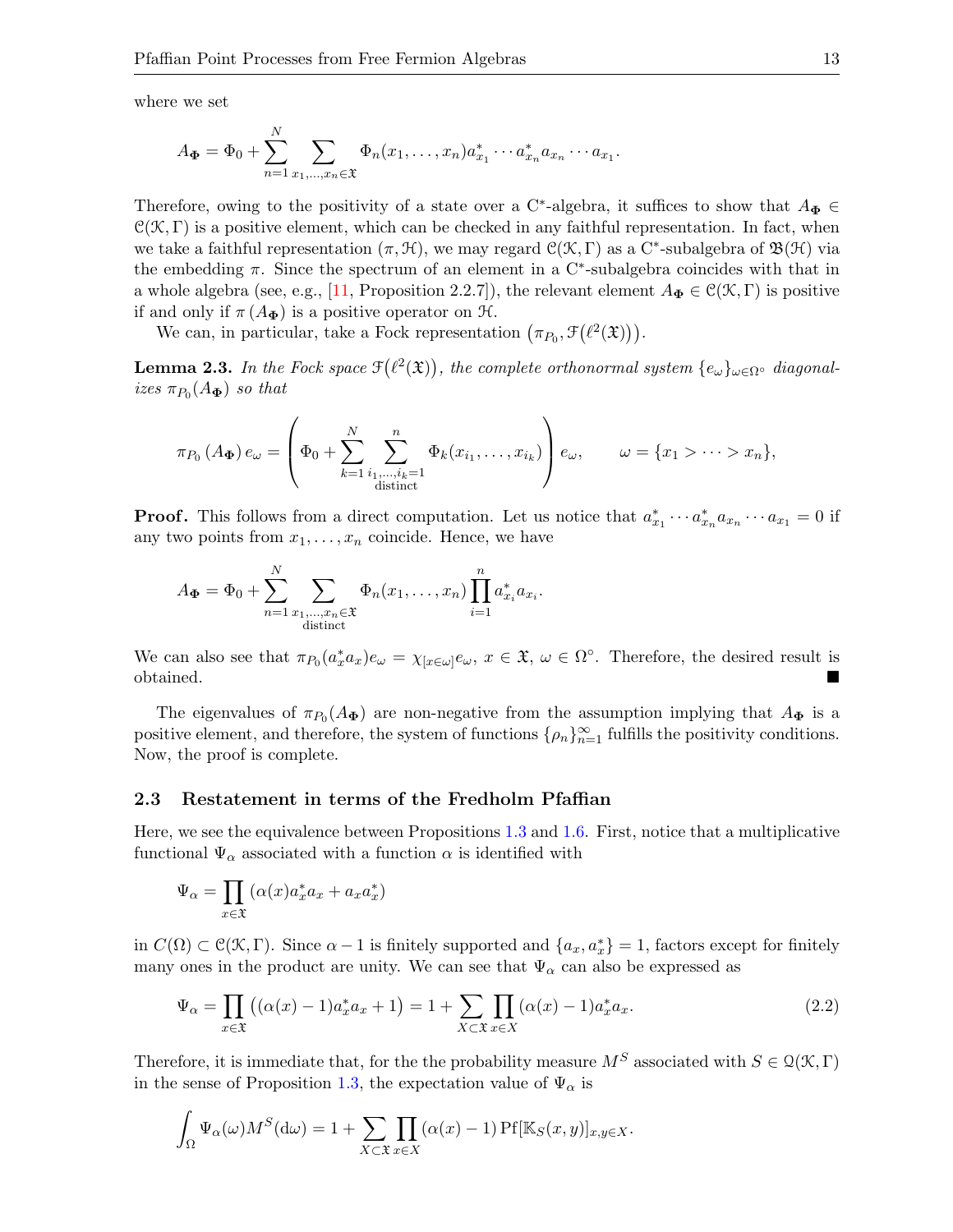When we write  $\mathbf{D}_{\sqrt{\alpha-1}}: \mathfrak{X} \times \mathfrak{X} \to M(2;\mathbb{C})$  for the matrix-value function

$$
\mathbf{D}_{\sqrt{\alpha-1}}(x,y) := \delta_{x,y} \begin{pmatrix} \sqrt{\alpha(x)-1} & 0 \\ 0 & \sqrt{\alpha(x)-1} \end{pmatrix},
$$

we have

$$
\prod_{x \in X} (\alpha(x) - 1) = \det[\mathbf{D}_{\sqrt{\alpha - 1}}(x, y)]_{x, y \in X}.
$$

Due to the formula Pf  $(B^TAB) = (\det B)(PfA)$  for an anti-symmetric matrix A and an arbitrary matrix  $B$  of the same size, we have

$$
\int_{\Omega} \Psi_{\alpha}(\omega) M^{S}(\mathrm{d}\omega) = 1 + \sum_{X \subset \mathfrak{X}} \mathrm{Pf}\left[ \left( \sqrt{\alpha - 1} \mathbb{K}_{S} \sqrt{\alpha - 1} \right) (x, y) \right]_{x, y \in X} = \mathrm{Pf}[\mathbb{J} + \mathbb{K}_{S}]_{\mathfrak{X}}
$$

as has also been shown in [\[43\]](#page-33-12).

Conversely, let  $M^S$  be the probability measure associated with  $S \in \mathcal{Q}(\mathcal{K}, \Gamma)$  in the sense of Proposition [1.6.](#page-3-0) For a finite subset  $X \subset \mathfrak{X}$ , we set  $\alpha_X = \chi_X + 1$ , where  $\chi_X$  is the characteristic function of X. Then  $\alpha_X - 1$  is finitely supported and  $\alpha(x) \geq 1$ ,  $x \in \mathfrak{X}$ . Owing to the expression  $(2.2)$ , we have

$$
\Psi_{\alpha_X} = 1 + \sum_{Y = \{y_1, \dots, y_n\} \subset X} \chi_{\Omega_{y_1, \dots, y_n}},
$$

and therefore,

$$
\int_{\Omega} \Psi_{\alpha_X}(\omega) M^S(\mathrm{d}\omega) = 1 + \sum_{Y = \{y_1, \dots, y_n\} \subset X} \rho^{M^S}(y_1, \dots, y_n).
$$

On the other hand, from the characterization of  $M^S$ , it follows that

$$
\int_{\Omega} \Psi_{\alpha_X}(\omega) M^S(\mathrm{d}\omega) = 1 + \sum_{Y \subset X} \mathrm{Pf}[\mathbb{K}_S(x, y)]_{x, y \in Y}.
$$

If we define vectors

$$
\mathbf{v}_S = \left(\rho^{M^S}(x_1,\ldots,x_n)\right)_{X=\{x_1,\ldots,x_n\}\subset \mathfrak{X}}, \qquad \mathbf{w}_S = \left(\Pr[\mathbb{K}_S(x,y)]_{x,y\in X}\right)_{X\subset \mathfrak{X}}
$$

with understanding  $(\mathbf{v}_S)_{\emptyset} = (\mathbf{w}_S)_{\emptyset} = 1$  and a matrix  $A = (A_{X,Y})_{X,Y \subset \mathfrak{X}}$  by

$$
A_{X,Y} = \begin{cases} 1, & X \supset Y, \\ 0, & \text{otherwise,} \end{cases}
$$

we have  $A\mathbf{v}_S = A\mathbf{w}_S$ . Since the matrix A is triangular with respect to the partial order induced from the inclusion relation with unit diagonal, it is invertible. Therefore,  $\mathbf{v}_S = \mathbf{w}_S$  implying that

$$
\rho^{M^S}(x_1,\ldots,x_n)=\Pr[\mathbb{K}_S(x_i,x_j)]_{1\leq i,j\leq n},\qquad x_1,\ldots,x_n\in\mathfrak{X}\colon\text{ distinct},
$$

which is the desired property.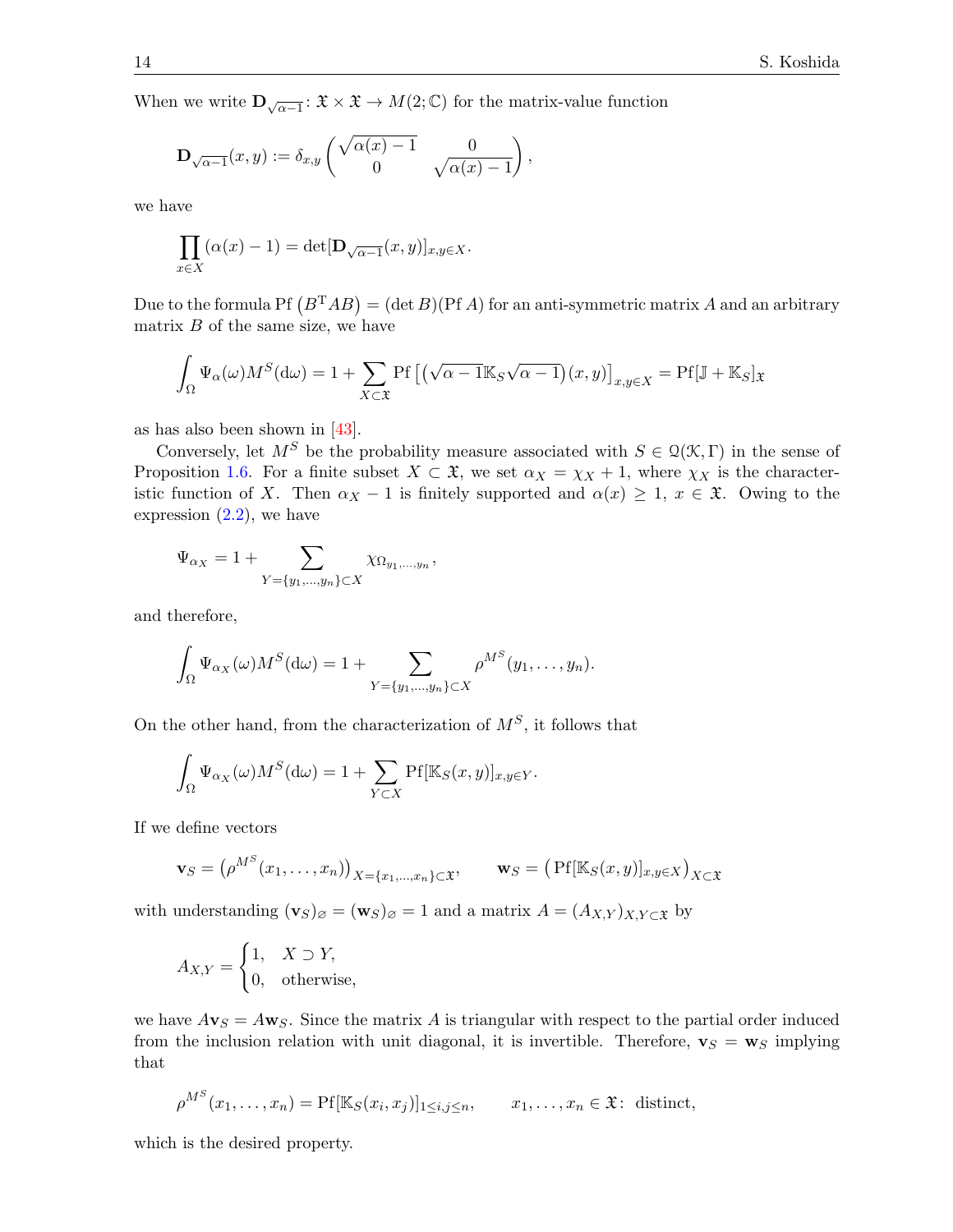#### 2.4 Unitarily implementable Bogoliubov automorphisms

#### 2.4.1 Bogoliubov automorphisms

Let us consider the following collection of operators:

$$
\mathfrak{I}(\mathcal{K}, \Gamma) = \{ V \in \mathfrak{U}(\mathcal{K}) \, | \, \overline{V} = V \},
$$

where  $\mathfrak{U}(\mathcal{K})$  is the set of unitary operators on  $\mathcal{K}$ . It obviously forms a group. Given an operator  $V \in \mathcal{I}(\mathcal{K}, \Gamma)$ , we can define an automorphism  $\alpha_V$  of  $\mathcal{C}(\mathcal{K}, \Gamma)$  by  $\alpha_V(B(f)) := B(Vf)$ ,  $f \in \mathcal{K}$ , which is called the Bogoliubov automorphism associated with V. When we have a state  $\varphi$ over  $C(\mathcal{K}, \Gamma)$ , we can twist it by a Bogoliubov automorphism to obtain a new state  $\varphi \circ \alpha_V$ , which defines a right action of the group  $\mathfrak{I}(\mathcal{K}, \Gamma)$  on the collection of states. On the other hand, the group  $\mathfrak{I}(\mathcal{K}, \Gamma)$  also acts on  $\mathfrak{Q}(\mathcal{K}, \Gamma)$  from the right via

 $\mathcal{Q}(\mathcal{K}, \Gamma) \times \mathcal{I}(\mathcal{K}, \Gamma) \to \mathcal{Q}(\mathcal{K}, \Gamma); \qquad (S, V) \mapsto V^* S V.$ 

When the state is quasi-free, then these two actions are compatible:

**Lemma 2.4.** For  $S \in \mathcal{Q}(\mathcal{K}, \Gamma)$  and  $V \in \mathcal{I}(\mathcal{K}, \Gamma)$ , we have  $\varphi_S \circ \alpha_V = \varphi_{V^*SV}$ .

**Proof.** It is easily checked that

$$
\varphi_S \circ \alpha_V(B(f)^*B(g)) = \varphi_S(B(Vf)^*B(Vg)) = (Vf, SVg)_{\mathcal{K}} = \varphi_{V^*SV}(B(f)^*B(g))
$$

for any  $f, g \in \mathcal{K}$ , which implies the desired equality.

It is obvious that the group action by  $\mathfrak{I}(\mathcal{K}, \Gamma)$  preserves the collection  $Gr(\mathcal{K}, \Gamma)$  of projection operators. Moreover, we have the following:

**Lemma 2.5.** The group  $\mathfrak{I}(\mathfrak{K},\Gamma)$  acts on  $\text{Gr}(\mathfrak{K},\Gamma)$  transitively.

**Proof.** For projection operators  $P, P' \in Gr(\mathcal{K}, \Gamma)$ , let us take complete orthonormal systems  $\{f_i\}_{i\in I}$  and  $\{g_i\}_{i\in I}$  of PK and P'K, respectively. Then  $\{f_i, \Gamma f_i\}_{i\in I}$  and  $\{g_i, \Gamma g_i\}_{i\in I}$  are both complete orthonormal systems of  $K$ . If we define an operator  $V$  by

$$
V\sum_{i\in I}(a_if_i+b_i\Gamma f_i):=\sum_{i\in I}(a_ig_i+b_i\Gamma g_i),\qquad a_i,b_i\in\mathbb{C},\qquad i\in I,
$$

it is a unitary operator such that  $V^*P'V = P$  and commutes with  $\Gamma$ .

#### 2.4.2 Unitary implementability

Let  $P \in \text{Gr}(\mathcal{K}, \Gamma)$  be a projection and take an operator  $V \in \mathcal{I}(\mathcal{K}, \Gamma)$ . We say that the Bogoliubov automorphism  $\alpha_V$  is unitarily implementable on the Fock representation  $(\pi_P, \mathcal{F}(P\mathcal{K}))$  if there exists a unitary operator U on  $\mathcal{F}(P\mathcal{K})$  such that

$$
\pi_P \circ \alpha_V = \mathrm{Ad}(\mathfrak{U}^*) \circ \pi_P.
$$

Since  $\alpha_V$  is an automorphism,  $\pi_P \circ \alpha_V$  is an irreducible representation and is identified with the Fock representation  $\pi_{V^*PV}$ . It is known that the unitary implementability is equivalent to the quasi-equivalence of two representations  $\pi_P \circ \alpha_V$  and  $\pi_P$ , which is, therefore, equivalent to the quasi-equivalence of quasi-free states  $\varphi_{V^*PV}$  and  $\varphi_P$ .

The following criterion is well-known:

<span id="page-14-0"></span>**Theorem 2.6** ([\[2,](#page-32-7) [42,](#page-33-20) [46\]](#page-34-7)). Let  $P, P' \in \text{Gr}(\mathcal{K}, \Gamma)$  be projection operators and take an operator  $V \in \mathfrak{I}(\mathfrak{X},\Gamma)$  such that  $P' = V^*PV$ . Then V is unitarily implementable on the Fock representation  $(\pi_P, \mathcal{F}(P\mathcal{K}))$  if and only if  $P - P'$  is of Hilbert–Schmidt class.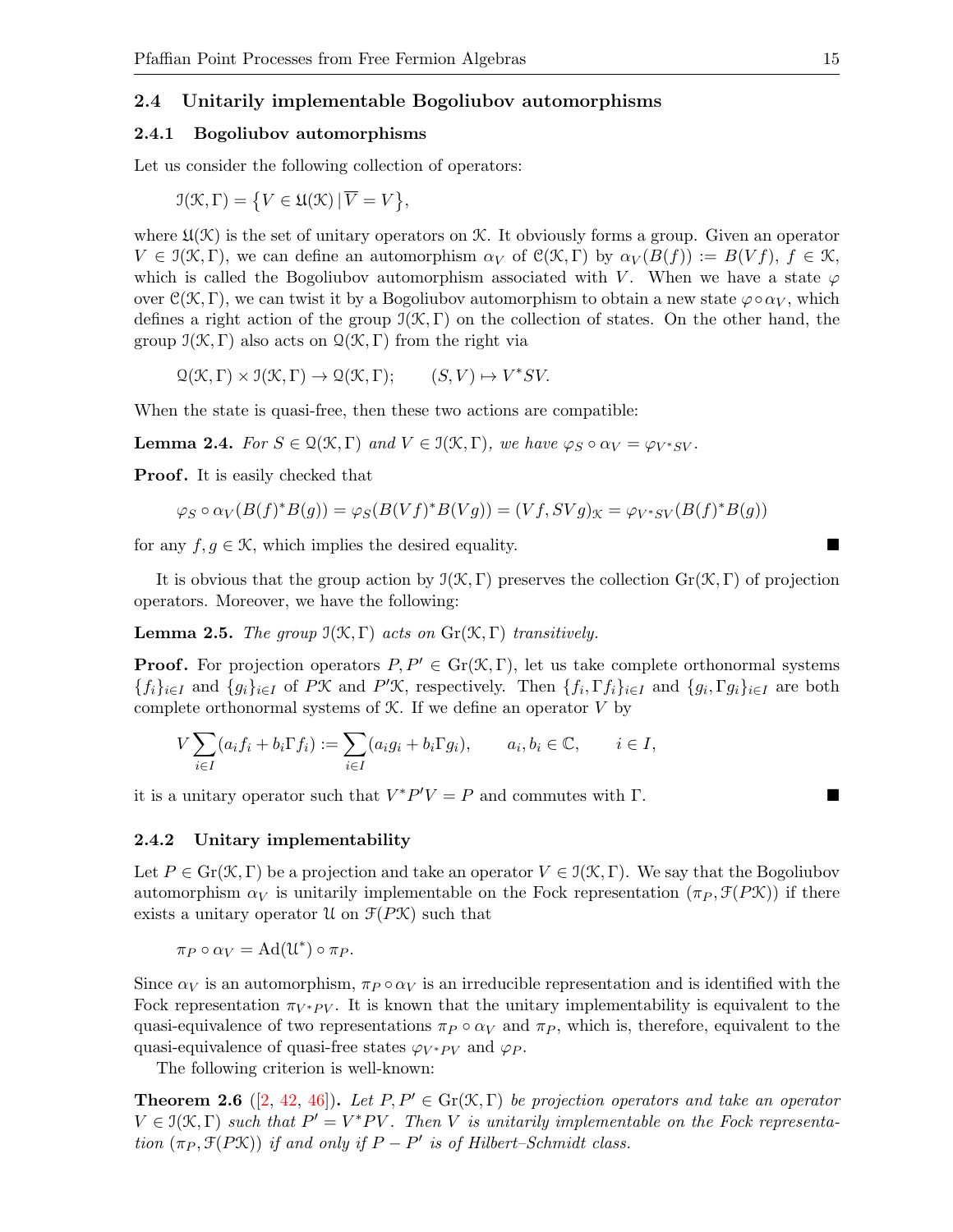#### 2.4.3 Proof of Proposition [1.8](#page-4-0)

Let  $P \in \text{Gr}(\mathcal{K}, \Gamma)$  be such that  $P - P_0$  is of Hilbert–Schmidt class as assumed in Proposition [1.8](#page-4-0) and take  $V \in \mathcal{I}(\mathcal{K}, \Gamma)$  so that  $P = V^*P_0V$ . Then, it follows from Theorem [2.6](#page-14-0) that there exists a unitary operator U on  $\mathcal{F}(\ell^2(\mathfrak{X}))$  such that

$$
\varphi_P(A) = (\mathbf{1}, \pi_{P_0}(\alpha_V(A))\mathbf{1})_{\mathcal{F}(\ell^2(\mathfrak{X}))} = (\mathfrak{U}\mathbf{1}, \pi_{P_0}(A)\mathfrak{U}\mathbf{1})_{\mathcal{F}(\ell^2(\mathfrak{X}))}, \qquad A \in \mathcal{C}(\mathfrak{X}, \Gamma).
$$

We may expand  $\mathfrak{U1} \in \mathfrak{F}(\ell^2(\mathfrak{X}))$  in the complete orthonormal system  $\{e_\omega\}_{\omega \in \Omega}$ <sup>°</sup> as

$$
\mathfrak{U}\mathbf{1} = \sum_{\omega \in \Omega^{\circ}} c^P(\omega) e_{\omega}, \qquad c^P(\omega) \in \mathbb{C}, \qquad \omega \in \Omega^{\circ}.
$$

It is obvious that  $\widetilde{M}^P := |c^P(\cdot)|$ <sup>2</sup> defines a probability measure supported on  $\Omega^{\circ}$  such that

$$
\int_{\Omega} F(\omega) \widetilde{M}^P(\mathrm{d}\omega) = \varphi_P(F) = \int_{\Omega} F(\omega) M^P(\mathrm{d}\omega), \qquad F \in C(\Omega).
$$

Therefore, we can conclude that  $\widetilde{M}^P = M^P$  and, in particular,  $M^P$  is supported on  $\Omega^{\circ}$ .

#### 2.4.4 Straightforward generalization of Proposition [1.8](#page-4-0)

The above proof suggests a straightforward generalization of Proposition [1.8.](#page-4-0) Let us take a subset  $X \subset \mathfrak{X}$  and write  $\Omega_X^{\text{fin}}$  for the subset of  $\Omega$  consisting of  $\omega$  such that  $(\mathfrak{X}\backslash X)\cap \omega$  and  $X\backslash \omega$  are both finite. Note that, if X is a finite set, then  $\Omega_X^{\text{fin}} = \Omega^{\circ}$ . Let  $P_X^{\text{fin}}$  be the orthogonal projection onto  $\mathfrak{K}^+_{\mathfrak{X}\setminus X} \oplus \mathfrak{K}^-_X$ . Then we have the following:

<span id="page-15-1"></span>**Proposition 2.7.** If  $P \in Gr(\mathcal{K}, \Gamma)$  is such that  $P - P_X^{\text{fin}}$  is of Hilbert–Schmidt class, then the associated PfPP  $M^P$  is supported on  $\Omega_X^{\text{fin}}$ .

#### 2.5 Example

In view of Proposition [1.3,](#page-2-0) one may associate PfPPs to a *bilinear Hamiltonian system* of quantum physics. Let us illustrate this correspondence with a simple example. We assume that  $\mathfrak{X} = \mathbb{Z} + \frac{1}{2}$  $\frac{1}{2}$ , and take an even function  $\Upsilon: \mathfrak{X} \to \mathbb{R}$  and an odd function  $\Delta: \mathfrak{X} \to \mathbb{C}$ . We decompose the Hilbert space  $\mathcal{K} = \ell^2(\mathfrak{X}) \oplus \ell^2(\mathfrak{X})$  into  $\mathcal{K} = \bigoplus_{x \in \mathfrak{X}} \mathcal{K}_x$  with  $\mathcal{K}_x = \mathbb{C}(e_x, 0) \oplus \mathbb{C}(0, e_{-x}), x \in \mathfrak{X}$ , where, as usual,  $\bigoplus$  is understood as the completed direct sum of Hilbert spaces. Accordingly, we define an operator  $H = \sum_{x \in \mathfrak{X}} H_x$  by

$$
H_x = \begin{pmatrix} \Upsilon(x) & \Delta(x) \\ \overline{\Delta}(x) & -\Upsilon(x) \end{pmatrix}
$$

with respect to the basis  $((e_x, 0), (0, e_{-x}))$ ,  $x \in \mathfrak{X}$ . It is readily to see that H is self-adjoint and satisfies  $\overline{H} = -H$ . Each  $H_x, x \in \mathfrak{X}$  has eigenvalues  $\pm \lambda_x$  with  $\lambda_x = \sqrt{\Upsilon(x)^2 + |\Delta(x)|^2}$  and, as normalized eigenvectors corresponding to the eigenvalues  $\pm \lambda_x$ , we can take

$$
\gamma_x^{\pm} = u_x^{\pm}(e_x, 0) + \overline{u_{-x}^{\mp}}(0, e_{-x}),
$$

where

<span id="page-15-0"></span>
$$
u_x^{\pm} = \sqrt{\frac{1}{2} \left( 1 \pm \frac{\Upsilon(x)}{\sqrt{\Upsilon(x)^2 + |\Delta(x)|^2}} \right)} e^{i\phi_x}, \qquad \phi_x = \begin{cases} 0, & x > 0, \\ \arg \Delta(x), & x < 0. \end{cases}
$$
 (2.3)

Note that, though  $\arg \Delta(x)$  is only defined modulo  $2\pi$ ,  $e^{i\phi_x}$  is still well-defined. Under this setting, we consider the following series of examples.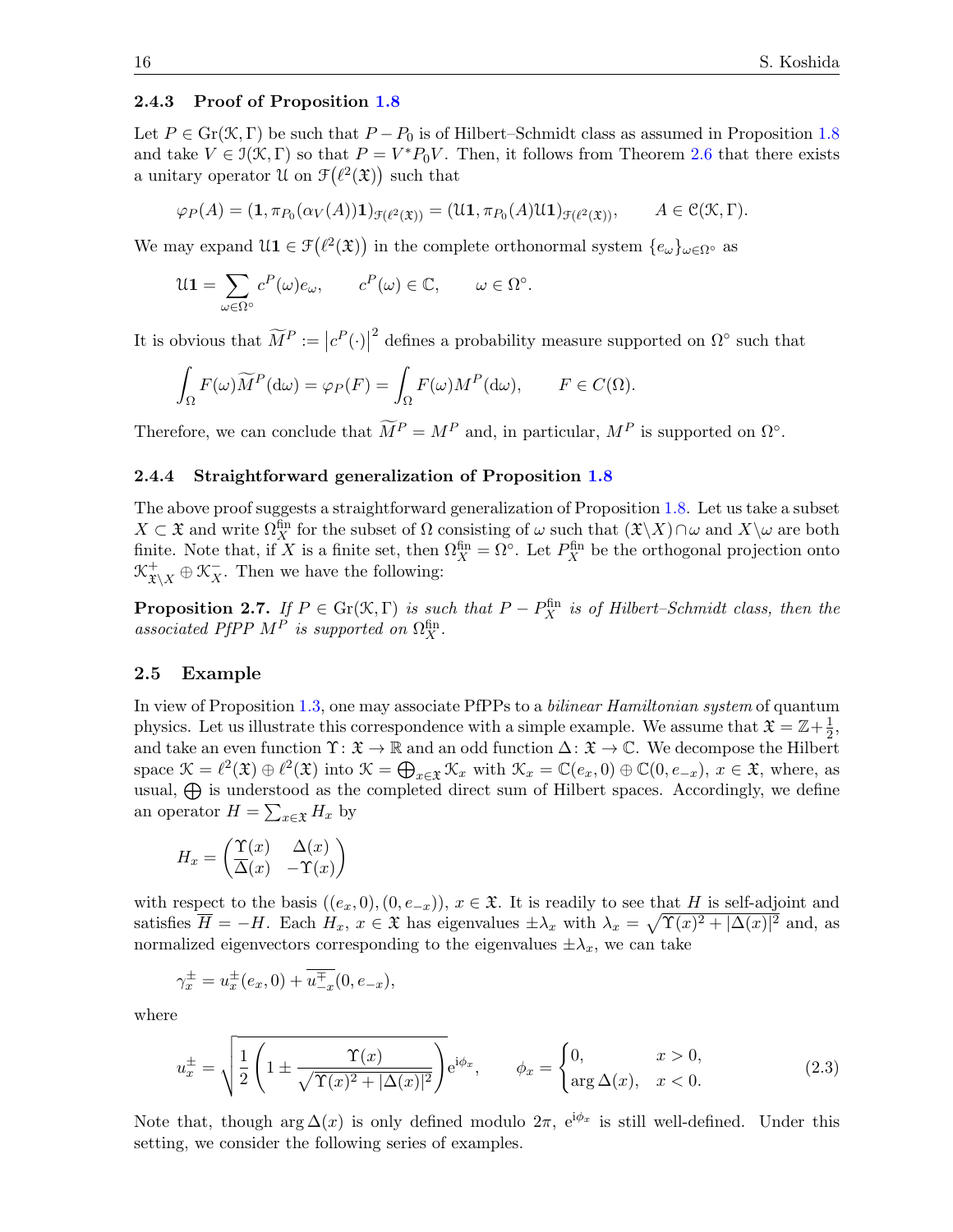**Proposition 2.8.** For  $\beta \in \mathbb{R}$ , we define  $S_{\beta} := (1 + e^{-\beta H})^{-1}$  by means of the spectral decomposition of H. Then, we have  $S_\beta \in \mathcal{Q}(\mathcal{K}, \Gamma)$ . The corresponding correlation kernel  $\mathbb{K}_{S_\beta}$  is given by

$$
\mathbb{K}_{S_{\beta}}(x,y) = \begin{pmatrix} \frac{1 - e^{-\beta \lambda_x}}{1 + e^{-\beta \lambda_x}} \overline{u_{-x}^+ u_x^-} \delta_{x+y,0} & \frac{|u_x^-|^2 + e^{-\beta \lambda_x} (1 - |u_x^-|^2)}{1 + e^{-\beta \lambda_x}} \delta_{x,y} \\ \frac{|u_x^+|^2 - 1 + e^{-\beta \lambda_x} (1 - |u_x^+|^2)}{1 + e^{-\beta \lambda_x}} \delta_{x,y} & \frac{1 - e^{-\beta \lambda_x}}{1 + e^{-\beta \lambda_x}} u_x^+ u_{-x}^- \delta_{x+y,0} \end{pmatrix}, \qquad x, y \in \mathfrak{X}.
$$

Furthermore, the weak limits  $S_{\infty} := \lim_{\beta \to \infty} S_{\beta}$  and  $S_{-\infty} := \lim_{\beta \to -\infty} S_{\beta}$  exist and  $S_{\pm \infty} \in \text{Gr}(\mathcal{K}, \Gamma)$ . The projection operators  $S_{\infty}$  and  $S_{-\infty}$  are the orthogonal projection onto the closed subspaces generated by  $\{\gamma_x^+: x \in \mathfrak{X}\}\$  and  $\{\gamma_x^-: x \in \mathfrak{X}\}\$ , respectively.

**Proof.** For each  $x \in \mathfrak{X}$ , we write  $P_x$  for the orthogonal projection in  $\mathcal{K}_x$  onto the subspace spanned by  $\gamma_x^+$ . Explicitly, it is the matrix

<span id="page-16-0"></span>
$$
P_x = \begin{pmatrix} \frac{|u_x^+|^2}{u_{-x}^+ u_x^-} & u_{-x}^+ u_x^- \\ u_{-x}^+ u_x^- & |u_x^-|^2 \end{pmatrix} \tag{2.4}
$$

in the basis  $((e_x, 0), (0, e_{-x}))$ . Then, the operator admits the spectral decomposition

<span id="page-16-1"></span>
$$
S_{\beta} = \sum_{x \in \mathfrak{X}} \left( \left( 1 + e^{-\beta \lambda_x} \right)^{-1} P_x + \left( 1 + e^{\beta \lambda_x} \right)^{-1} (I_x - P_x) \right),\tag{2.5}
$$

where  $I_x$  is the identity operator on  $\mathcal{K}_x, x \in \mathfrak{X}$ . Noting that  $\Gamma: \mathcal{K}_x \to \mathcal{K}_{-x}$ , we observe from [\(2.3\)](#page-15-0) and [\(2.4\)](#page-16-0) that  $P_{-x} = I_x - P_x$ . Since the assignment  $x \mapsto \lambda_x$  is an even function on  $\mathfrak{X}$ , we can see that

$$
\overline{S_{\beta}} = \sum_{x \in \mathfrak{X}} \left( \left( 1 + e^{-\beta \lambda_x} \right)^{-1} (I_x - P_x) + \left( 1 + e^{\beta \lambda_x} \right)^{-1} P_x \right)
$$
  
= 
$$
\sum_{x \in \mathfrak{X}} \left( I_x - \left( 1 + e^{-\beta \lambda_x} \right)^{-1} P_x - \left( 1 + e^{\beta \lambda_x} \right)^{-1} (I_x - P_x) \right) = I - S_{\beta}.
$$

Notice that  $S_\beta$  is clearly self-adjoint and satisfies  $0 \leq S \leq I$ . Hence, we conclude that  $S_\beta \in$  $\mathcal{Q}(\mathcal{K}, \Gamma)$ . It is a straightforward manipulation to derive the expression of  $\mathbb{K}_{S_{\beta}}$  from [\(1.4\)](#page-2-3), [\(2.4\)](#page-16-0) and [\(2.5\)](#page-16-1).

Existence of the weak limits  $S_{\pm\infty}$  is ensured by the spectral decomposition [\(2.5\)](#page-16-1) and the dominated convergence theorem. It is also obvious from construction that  $S_{\infty} = \sum_{x \in \mathfrak{X}} P_x$  is the projection onto the closed subspace generated by  $\{\gamma_x^+: x \in \mathfrak{X}\}\)$ , and that  $S_{-\infty} = \sum_{x \in \mathfrak{X}} (I_x - I_x)$  $P_x$ ) =  $I - S_{\infty}$  is that onto the closed subspace generated by  $\{\gamma_x^- : x \in \mathfrak{X}\}\$  $\overline{\phantom{a}}$ .

**Remark 2.9.** The property  $\overline{H} = -H$  of the operator H ensures that the family  $\{e^{itH}: t \in \mathbb{R}\}\$ is a one-parameter subgroup of  $\mathfrak{I}(\mathfrak{K},\Gamma)$ . Hence, it generates a one-parameter group of Bogoliubov automorphisms  $\alpha_{e^{itH}}$ ,  $t \in \mathbb{R}$  to give the CAR algebra  $\mathcal{C}(\mathcal{K}, \Gamma)$  a structure of a C<sup>\*</sup>-dynamical system. Given a C<sup>\*</sup>-dynamical system, it is natural to study its ground states and Kubo– Martin–Schwinger (KMS) states. For these notions of a C<sup>∗</sup> -dynamical system, ground states and KMS states, we refer readers to [\[12,](#page-32-9) Chapter 5.2]. In fact, under the correspondence in Lemma [1.10](#page-5-0) between quasi-free states and operators in  $\mathcal{Q}(\mathcal{K}, \Gamma)$ , each  $S_{\beta}, \beta \in \mathbb{R}$  corresponds to the  $\beta$ -KMS state and  $S_{\infty}$  is the ground state.

Let us apply the criteria in Propositions [1.8](#page-4-0) and [2.7](#page-15-1) to the projection operators  $S_{\infty}$  and  $S_{-\infty}$ .

**Proposition 2.10.** Assume that  $|\Delta(x)|/\Upsilon(x) = o(|x|^{-1/2})$  as  $|x| \to \infty$  Then the PfPPs  $M^{S_{\infty}}$ and  $M^{S-\infty}$  are supported on  $\Omega^{\circ}$  and  $\Omega^{\text{fin}}_{\mathfrak{X}}$ , respectively. In other words, if a point process X obeys  $M^{S_{\infty}}$ , then we have  $\#X < \infty$  almost surely, and if it obeys  $M^{S_{-\infty}}$ , we have  $\#\mathfrak{X}\setminus X < \infty$ .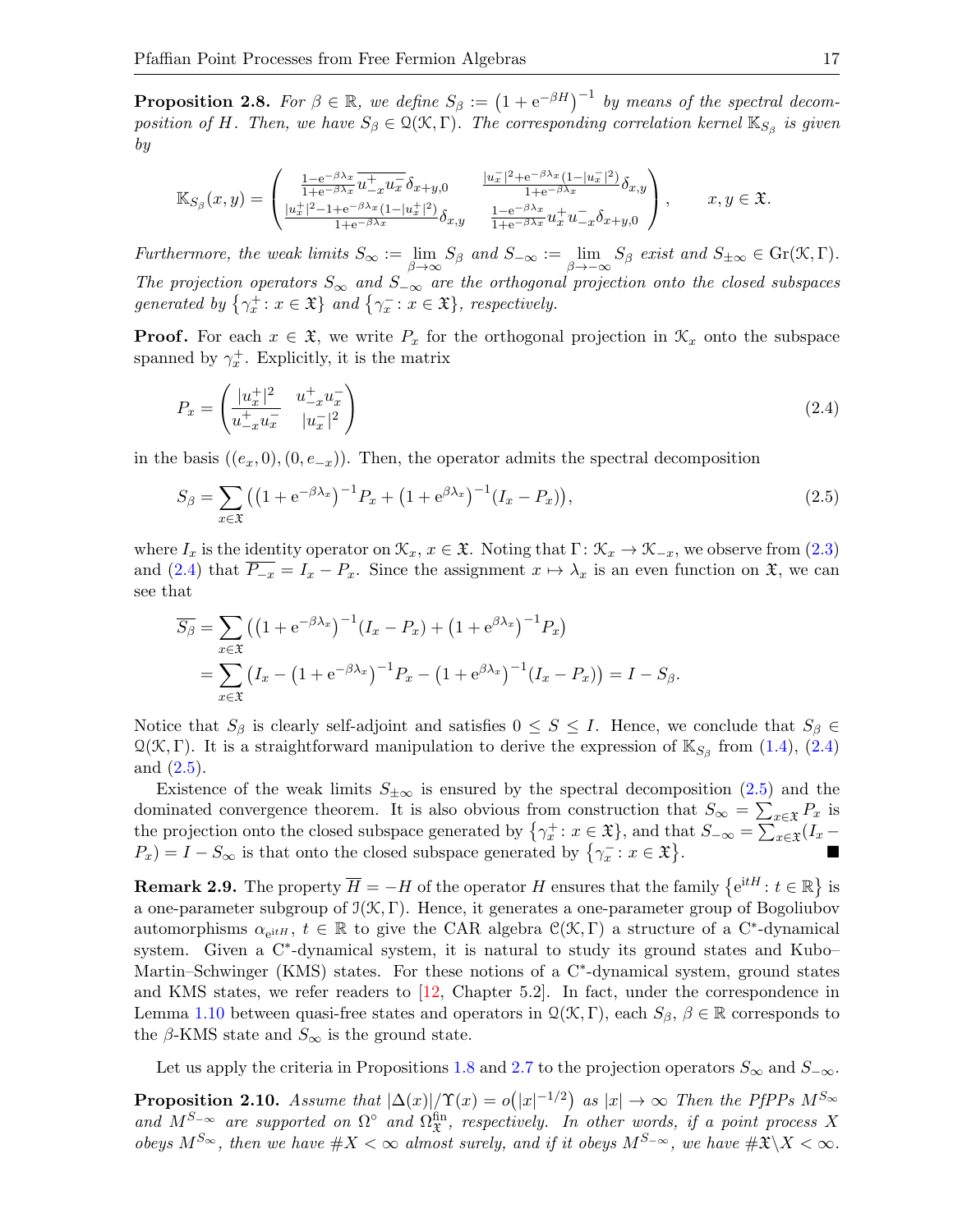**Proof.** As before, we write  $P_0$  for the orthogonal projection to the first component of  $\mathcal{K} =$  $\ell^2(\mathfrak{X}) \oplus \ell^2(\mathfrak{X})$ . Then,  $P_{\mathfrak{X}}^{\text{fin}} = I - P_0$  is the projection to the second component. Due to Propositions [1.8](#page-4-0) and [2.7,](#page-15-1) our task is to estimate the difference

$$
S_{\infty} - P_0 = (I - S_{-\infty}) - (I - P_{\mathfrak{X}}^{\text{fin}}) = -(S_{-\infty} - P_{\mathfrak{X}}^{\text{fin}})
$$

of projection operators. We may decompose  $P_0$  as  $P_0 = \sum_{x \in \mathfrak{X}} (P_0)_x$  according to  $\mathfrak{X} = \bigoplus_{x \in \mathfrak{X}} \mathfrak{X}_x$ . Then, we can see that, for each  $x \in \mathfrak{X}$ ,

$$
P_x - (P_0)_x = \begin{pmatrix} |u_x^+|^2 - 1 & u_{-x}^+ u_x^- \\ u_{-x}^+ u_x^- & |u_x^-|^2 \end{pmatrix}
$$

and

$$
\operatorname{Tr}_{\mathcal{K}_x} \left( (P_x - (P_0)_x)^2 \right) = \left( 1 - |u_x^+|^2 \right)^2 + 2|u_{-x}^+ u_x^-|^2 + |u_x^-|^4.
$$

Hence, we have

$$
\operatorname{Tr}_{\mathcal{K}}\big((S_{\infty} - P_0)^2\big) = \sum_{x \in \mathfrak{X}} \big(\big(1 - |u_x^+|^2\big)^2 + 2|u_{-x}^+ u_x^-|^2 + |u_x^-|^4\big).
$$

On the other hand, we observe from  $(2.3)$  that

$$
|u_x^+|^2 = 1 + O\big((|\Delta(x)|/\Upsilon(x))^2\big), \qquad |u_x^-|^2 = O\big((|\Delta(x)|/\Upsilon(x))^2\big)
$$

as  $|x| \to \infty$ . Therefore, if  $|\Delta(x)|/\Upsilon(x) = o(|x|^{-1/2})$  as  $|x| \to \infty$ ,  $S_{\infty} - P_0 = -(S_{-\infty} - P_{\mathfrak{X}}^{\text{fin}})$  is of Hilbert–Schmidt class, which implies, due to Propositions [1.8](#page-4-0) and [2.7,](#page-15-1) that the PfPPs  $\mathcal{M}^{S_{\infty}}$ and  $M^{S-\infty}$  are supported on  $\Omega^{\circ}$  and  $\Omega_{\mathfrak{X}}^{\text{fin}}$ , respectively.

# <span id="page-17-0"></span>3 From measures to states

#### 3.1 Quasi-invariant measures and representations

This and next subsections are devoted to an exposition of a construction of a state over the gauge-invariant subalgebra of a CAR algebra from a probability measure that was proposed in [\[39\]](#page-33-7).

#### 3.1.1 Koopman-type construction

Let G be a countable group of automorphisms of  $(\Omega, \Sigma)$ . Then, G naturally acts on the collection of measures on  $(\Omega, \Sigma)$  by

$$
{}^g M(A) := M(g^{-1}(A)), \qquad A \in \Sigma, \qquad g \in G.
$$

Two measures  $M_1$  and  $M_2$  are said to be equivalent if they are absolutely continuous with respect to each other and, in this case, we write  $M_1 \simeq M_2$ . By means of this notion, we say that a measure M is G-quasi-invariant if  $M \simeq {}^g M$  for arbitrary  $g \in G$ .

Since the group G acts naturally on the commutative algebra  $C(\Omega)$  of continuous functions on  $\Omega$ , we can consider a semi-direct product of C<sup>\*</sup>-algebras  $C(\Omega) \rtimes G$ . Take a G-quasi-invariant measure M on  $(\Omega, \Sigma)$ . We define a representation of  $C(\Omega) \rtimes G$  on  $L^2(\Omega, M)$  following the Koopman-type construction:

$$
\mathfrak{T}^M(F)h := Fh,
$$
  
\n
$$
F \in C(\Omega), \quad h \in L^2(\Omega, M),
$$
  
\n
$$
(\mathfrak{T}^M(g)h)(\omega) := h(g^{-1}(\omega))\phi(\omega, g)^{1/2}, \quad g \in G, \quad h \in L^2(\Omega, M), \quad \omega \in \Omega,
$$

where  $\phi$  is the 1-cocycle defined by

$$
\phi(\omega, g) := \frac{^g M}{M}(\omega), \qquad \omega \in \Omega, \qquad g \in G.
$$

Notice that the  $G$ -quasi-invariance ensures the existence of the Radon–Nikodým derivative.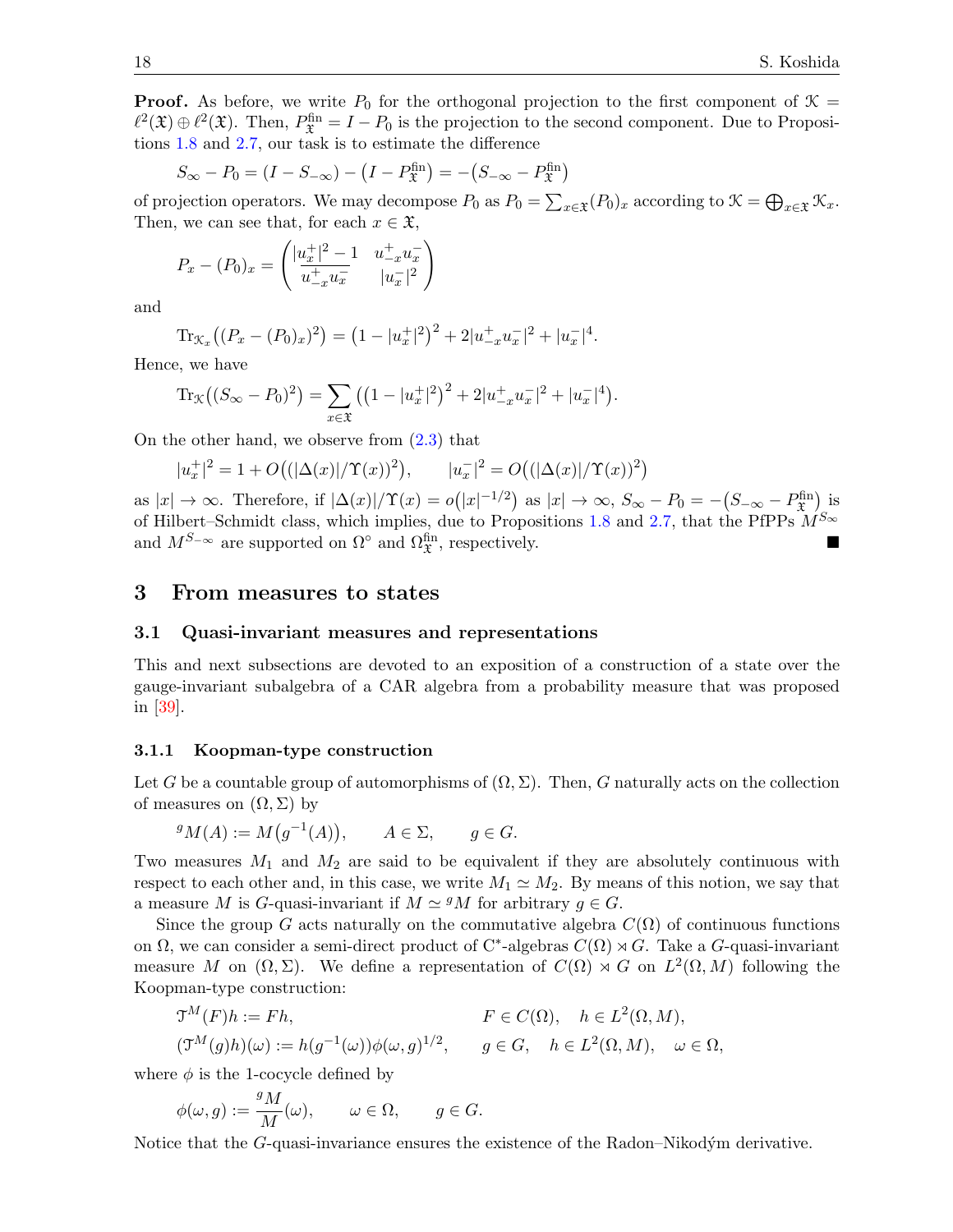#### 3.1.2 Arising of the gauge-invariant subalgebra  $\mathcal{A}(\mathcal{K}, \Gamma)$

Hereafter, we assume that  $\Omega = \{0,1\}^{\mathfrak{X}}$  and  $G = \mathfrak{S} = \mathfrak{S}(\mathfrak{X})$  that consists of finite permutations of  $\mathfrak{X}$ . The wreath product  $\mathfrak{S} \wr \mathbb{Z}_2$  is realized as the semi-direct product  $\mathfrak{S} \ltimes \mathcal{E}$ , where  $\mathcal{E}$  is the commutative algebra generated by  $\varepsilon_x$ ,  $x \in \mathfrak{X}$  with the relations  $\varepsilon_x^2 = 1$ ,  $x \in \mathfrak{X}$ . The covariance structure reads

$$
g\varepsilon_x g^{-1} = \varepsilon_{g(x)}, \qquad g \in \mathfrak{S}, \qquad x \in \mathfrak{X}.
$$

For each  $x \in \mathfrak{X}$ , we define  $d_x \in C(\Omega)$  by  $d_x(\omega) = 1 - 2\omega(x)$ ,  $\omega \in \Omega$ .

**Proposition 3.1.** Let us write  $C^*[\mathfrak{S} \wr \mathbb{Z}_2]$  for the  $C^*$ -algebra completion of the group algebra  $\mathbb{C}[\mathfrak{S} \wr \mathbb{Z}_2]$ . We have an isomorphism

$$
C(\Omega) \rtimes \mathfrak{S} \to C^*[\mathfrak{S} \wr \mathbb{Z}_2],
$$

which is characterized by the assignment  $d_x \mapsto \varepsilon_x$ ,  $x \in \mathfrak{X}$  and the natural identification of  $\mathfrak{S}$  in both sides.

Let M be an G-quasi-invariant measure and  $\mathcal{T}^M$  be the associated representation of  $C(\Omega) \rtimes \mathfrak{S}$ on  $L^2(\Omega, M)$ . Then, due to the above isomorphism, it is regarded as a representation of  $C^*[\mathfrak{S} \vert \mathbb{Z}_2]$ .

We introduce a two-sided ideal

$$
I = \langle (1 - s_{x,y})(1 - \varepsilon_x)(1 - \varepsilon_y), (1 - s_{x,y})(1 + \varepsilon_x)(1 + \varepsilon_y) : x, y \in \mathfrak{X} \rangle
$$

of  $C^*[\mathfrak{S} \wr \mathbb{Z}_2]$ , where we write  $s_{x,y}$  for the transposition of x and y. Since it is generated by self-adjoint elements, the quotient  $C^*[\mathfrak{S} \wr \mathbb{Z}_2]/I$  is a  $C^*$ -algebra.

**Proposition 3.2.** For an  $\mathfrak{S}\text{-quasi-invariant measure }M$ , the representation  $\mathfrak{T}^M$  factors through the quotient  $C^*[\mathfrak{S} \wr \mathbb{Z}_2]/I$ .

To define a morphism  $C^*[\mathfrak{S} \wr \mathbb{Z}_2] \to \mathcal{A}(\mathcal{K}, \Gamma)$ , we further assume that  $\mathfrak{X}$  is equipped with a linear order  $\leq$  so that, as an ordered set,  $(\mathfrak{X}, \leq)$  is isomorphic to  $\mathbb Z$  or N. In particular, we assume that each interval is a finite set. We write

$$
\eta_x := 1 - 2a_x^* a_x, \qquad x \in \mathfrak{X}
$$

and

$$
\eta_{(x,y)} := \prod_{x < z < y} \eta_z, \qquad x, y \in \mathfrak{X}.
$$

Notice that  $\eta_x, x \in \mathfrak{X}$  are commutative and the ordering of the product does not matter.

**Proposition 3.3.** We defina a morphism  $p: C^*[\mathfrak{S} \wr \mathbb{Z}_2] \to \mathcal{A}(\mathfrak{X}, \Gamma)$  by

$$
p(\varepsilon_x) := \eta_x, \qquad x \in \mathfrak{X},
$$
  

$$
p(s_{x,y}) := \frac{1 + \eta_x \eta_y}{2} + \frac{1 + \eta_x \eta_y + (1 - \eta_x \eta_y) \eta_{(x,y)}}{2} (a_x^* a_y + a_y^* a_x), \qquad x < y.
$$

Then, p is a surjection and ker  $p = I$ . Hence, in particular,  $C^*[\mathfrak{S} \wr \mathbb{Z}_2]/I \simeq \mathcal{A}(\mathfrak{K}, \Gamma)$ .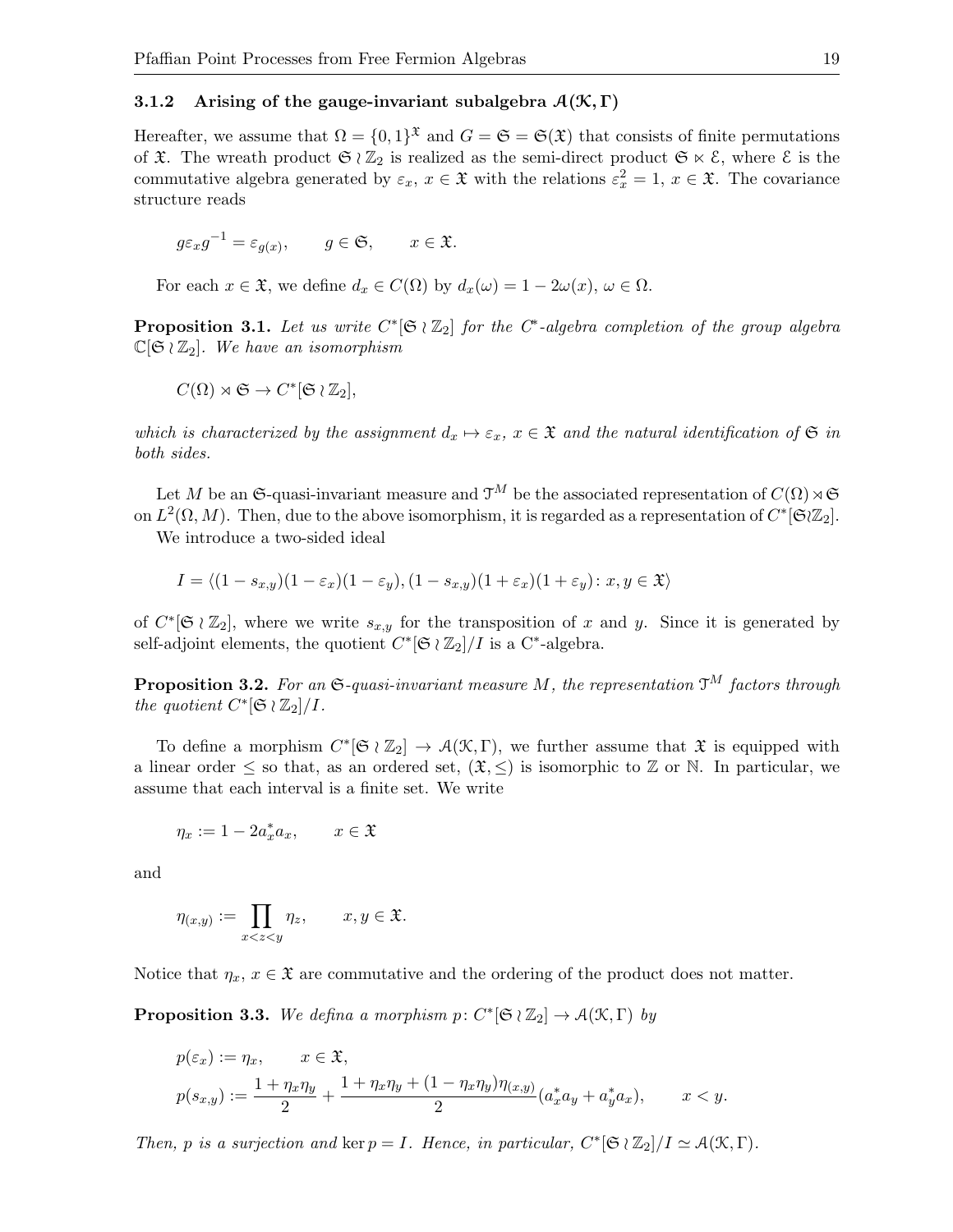#### 3.2 Construction of states

When M is a probability measure on  $(\Omega, \Sigma)$ , we may define a state  $\varphi^M$  over  $C^*[\mathfrak{S} \wr \mathbb{Z}_2]/I \simeq$  $\mathcal{A}(\mathcal{K}, \Gamma)$  by

$$
\varphi^M(A):=\left(\mathbb{I},\mathfrak{I}^M(A)\mathbb{I}\right)_{L^2(\Omega,M)},\qquad A\in C^*[\mathfrak{S}\wr \mathbb{Z}_2]/I\simeq \mathcal{A}(\mathfrak{X},\Gamma),
$$

where  $\mathbb{I} \in L^2(\Omega, M)$  is the unit constant function. When we restrict this state on the subalgebra  $C(\Omega)$ , we see that

$$
\varphi^M(F) = \int_{\Omega} F(\omega) M(\mathrm{d}\omega), \qquad F \in C(\Omega),
$$

which is exactly the expectation value of F under the probability measure  $M$ . Therefore, if M is a PfPP,

$$
\varphi^M\big(a_{x_1}^*\cdots a_{x_n}^*a_{x_n}\cdots a_{x_1}\big)=\int_{\Omega_{x_1,\ldots,x_n}}M(\mathrm{d}\omega)=\text{Pf}\left[\mathbb{K}^M(x_i,x_j)\right]_{1\leq i,j\leq n}.
$$

Therefore, we are tempted to expect that the state  $\varphi^M$  is quasifree, but it is not obvious.

#### 3.3 Perfectness: Warm-up

To illustrate an idea of proving Theorem [1.14,](#page-7-0) let us start with a simple example. Let us take linearly independent vectors  $\mathbf{v} = \{v_n \in \ell^2(\mathfrak{X}) | n = 1, ..., N\}$  and let  $K_{\mathbf{v}}$  be the orthogonal projection to the subspace spanned by v. Then, the projection  $P_v = (I - JK_vJ) \oplus K_v$  on K lies in Gr(K, Γ). Since, in particular, it preserves each component of  $\mathcal{K} = \ell^2(\mathfrak{X}) \oplus \ell^2(\mathfrak{X})$ , it determines a DPP  $M^{P_V}$  with correlation kernel  $K_v(x, y) = (e_x, K_v e_y)$ .

<span id="page-19-0"></span>**Proposition 3.4.** Let us expand each vector  $v_n$  as  $v_n = \sum_{x \in \mathfrak{X}} v_n(x) e_x$ ,  $n = 1, ..., N$ . If

$$
\det(v_i(x_j))_{1\leq i,j\leq N}\geq 0, \qquad x_1 > \cdots > x_N,
$$

then the DPP  $M^{P_{\mathbf{v}}}$  is perfect.

**Proof.** It is immediate that  $P_v - P_0$  is of Hilbert–Schmidt class as far as  $N < \infty$ . Therefore, the Bogoliubov automorphism induced from a unitary  $V_v$  such that  $P = V_v^* P_0 V_v$  is unitarily implementable on  $(\pi_{P_0}, \mathcal{F}(\ell^2(\mathfrak{X})))$ . Let us denote such a unitary operator by  $\mathcal{V}_{\mathbf{v}}$ . Since the representation  $(\pi_{P_0} \circ \alpha_V, \mathcal{F}(\ell^2(\mathfrak{X})))$  is the GNS representation of  $\varphi_{P_v}$ , we have

$$
\varphi_{P_{\mathbf{v}}}(A) = \left(\mathbf{1}, \mathcal{V}_{\mathbf{v}}^* \pi_{P_0}(A) \mathcal{V}_{\mathbf{v}} \mathbf{1}\right)_{\mathcal{F}(\ell^2(\mathfrak{X}))}, \qquad A \in \mathcal{C}(\mathcal{K}, \Gamma).
$$

Let us take an orthonormal basis  $\{\phi_n\}_{n=1}^N$  of the space  $\text{Span}\{v_n\}_{n=1}^N$  and expand each of them as  $\phi_n = \sum_{x \in \mathfrak{X}} \phi_n(x) e_x$ . In the particular case we are considering, the unitary operator  $\mathcal{V}_{\mathbf{v}}$  acts on the vacuum vector as [\[45\]](#page-34-8)

$$
\mathcal{V}_{\mathbf{v}}\mathbf{1} = a_{P_0\mathcal{K}}^*(\phi_1)\cdots a_{P_0\mathcal{K}}^*(\phi_N)\mathbf{1} = e^{i\theta} \sum_{\omega = \{x_1 > \dots > x_N\} \in \Omega_N} \det\left(\phi_i(x_j)\right)_{1 \le i,j \le N} e_{\omega}
$$

with some constant  $\theta \in [0, 2\pi)$  independent of  $\omega \in \Omega_N$ . Now, there exist constants  $Z_N > 0$  and  $\varphi \in [0, 2\pi)$  independent of  $x_1, \ldots, x_N$  such that

$$
e^{i\varphi} \det (\phi_i(x_j))_{1 \le i,j \le N} = Z_N^{-1/2} \det (v_i(x_j))_{1 \le i,j \le N}.
$$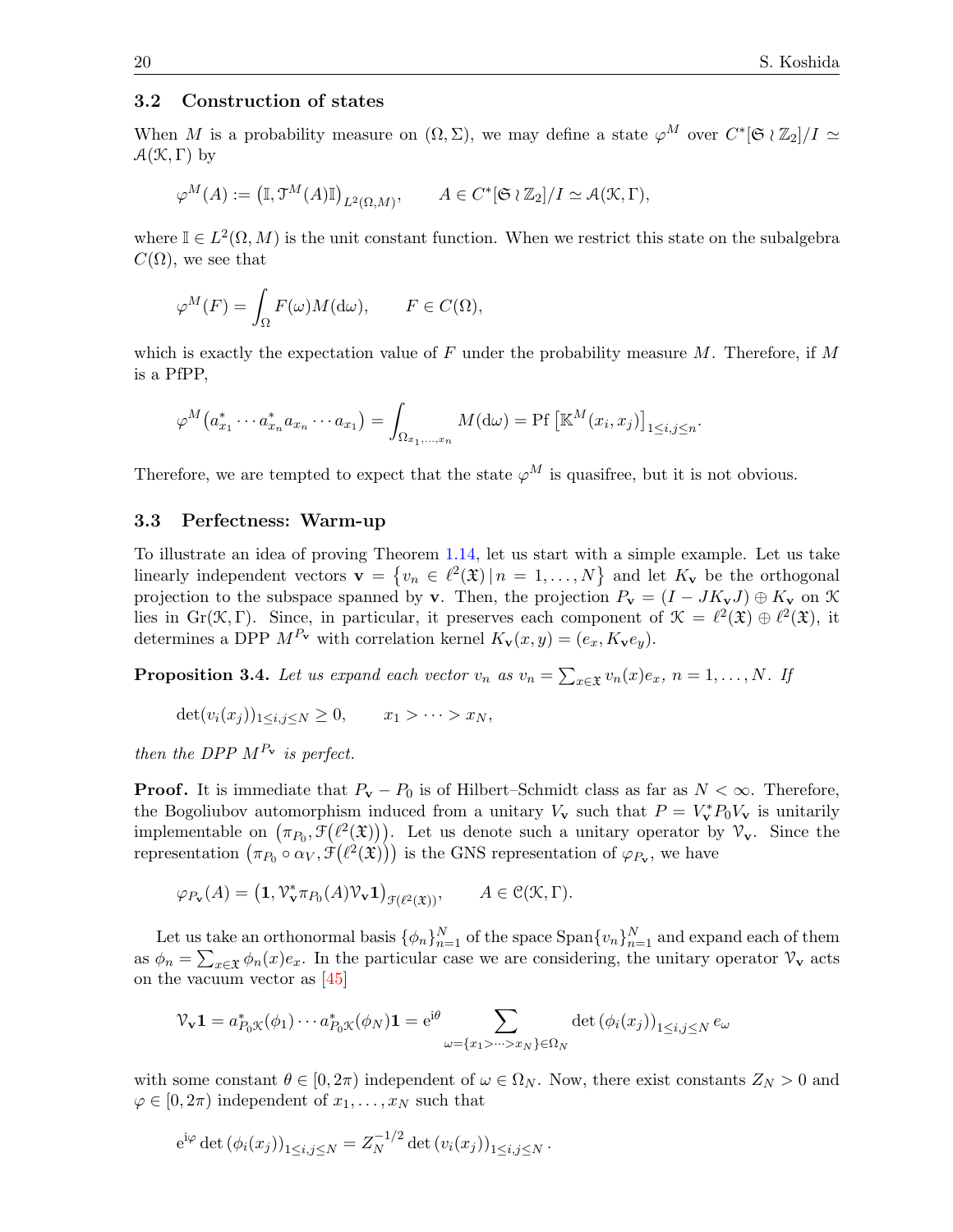Note that the right hand side is non-negative from the assumption. Therefore, we have

<span id="page-20-0"></span>
$$
\mathcal{V}_{\mathbf{v}} \mathbf{1} = e^{i(\theta - \varphi)} \sum_{\omega \in \Omega_N} M^{P_{\mathbf{v}}}(\omega)^{1/2} e_{\omega}.
$$
\n(3.1)

Here, we can choose  $\theta = \varphi$  without loss of generality.

Next, we construct an injective homomorphism  $\iota: L^2(\Omega, M^{P_v}) \hookrightarrow \mathcal{F}(\ell^2(\mathfrak{X}))$  of Hilbert spaces. Noting that  $L^2(\Omega, M^{P_v})$  is realized as  $\ell^2$  (supp $M^{P_v}, M^{P_v}$ ), we define it as

$$
\iota\colon\ \delta_{\omega}\mapsto M^{P_{\mathbf{v}}}(\omega)^{1/2}e_{\omega},
$$

where  $\delta_{\omega}$ ,  $\omega \in \Omega$  is the unit function supported at  $\omega$ . Then it is obviously an isometry. In particular, the unit constant function  $\mathbb I$  is mapped to  $\mathcal V_{\mathbf v} \mathbf 1$ . It remains to show that the homomorphism *ι* intertwines the representations  $\mathfrak{T}^{M^{P_{\mathbf{v}}}}$  and  $\pi_{P_0}$ :

$$
\iota \circ \mathfrak{T}^{M^{P_{\mathbf{v}}}}(A) = \pi_{P_0}(A) \circ \iota, \qquad A \in \mathcal{A}(\mathcal{K}, \Gamma).
$$

In fact, it implies that  $\varphi^{M^{P_{\mathbf{v}}}} = \varphi_{P_{\mathbf{v}}}|_{\mathcal{A}(\mathcal{K},\Gamma)}$ .

Let us investigate the actions  $\pi_{P_0}(p(\varepsilon_x))$ ,  $x \in \mathfrak{X}$  and  $\pi_{P_0}(p(s_{x,y}))$ ,  $x < y$ . It is immediate that  $\pi_{P_0}(p(\varepsilon_x))e_\omega = d_x(\omega)e_\omega$ , which implies that

$$
\pi_{P_0}(F)e_\omega = F(\omega)e_\omega, \qquad \omega \in \Omega^\circ, \qquad F \in C(\Omega).
$$

To investigate the action of  $\pi_{P_0}(p(s_{x,y}))$ ,  $x < y$ , we take  $\omega \in \Omega^{\circ}$  arbitrarily and set  $\omega' = s_{x,y}(\omega)$ . We consider the following distinct cases:

1. When  $\omega$  does not contain neither x nor y, we have  $\omega' = \omega$ . We have

$$
\pi_{P_0}(a_x^* a_y + a_y^* a_x)e_\omega = 0.
$$

Hence,

$$
\pi_{P_0}(p(s_{x,y}))e_{\omega} = \frac{1}{2}\pi_{P_0}(1 + \eta_x \eta_y)e_{\omega} = e_{\omega} = e_{\omega'}.
$$

2. When  $\omega$  contains both x and y, we again have  $\omega' = \omega$ . In this case,

$$
\pi_{P_0}(a_x^* a_y + a_y^* a_x)e_\omega = -\pi_{P_0}(a_y a_x^* + a_x a_y^*)e_\omega = 0.
$$

Hence,

$$
\pi_{P_0}(p(s_{x,y}))e_\omega = \frac{1}{2}\pi_{P_0}(1+\eta_x\eta_y)e_\omega = e_\omega = e_{\omega'}.
$$

3. When  $x \in \omega$  and  $y \notin \omega$ ,  $\omega' = \omega \setminus \{x\} \cup \{y\}$ . Suppose that  $e_{\omega}$  has the form

$$
e_{\omega} = \underbrace{\cdots}_{\ell_1} \wedge \hat{e}_y \wedge \underbrace{\cdots}_{\ell_2} \wedge e_x \wedge \cdots,
$$

where  $\hat{e}_y$  means that  $e_y$  is removed from the corresponding position. Then, we have

$$
\pi_{P_0}(a_x^* a_y + a_y^* a_x) e_\omega = (-1)^{\ell_1 + \ell_2} (-1)^{\ell_1} e_{\omega'} = (-1)^{\ell_2} e_{\omega'}
$$
  

$$
\pi_{P_0}(1 + \eta_x \eta_y) e_\omega = 0, \qquad \pi_{P_0}(1 - \eta_x \eta_y) e_\omega = 2e_\omega, \qquad \pi_{P_0}(\eta_{(x,y)}) e_\omega = (-1)^{\ell_2} e_\omega.
$$

These properties verify that

$$
\pi_{P_0}(p(s_{x,y}))e_\omega=e_{\omega'}.
$$

4. When  $x \notin \omega$  and  $y \in \omega$ , the same property is verified in a similar argument. To conclude, we have  $\pi_{P_0}(p(g))e_{\omega} = e_{g(\omega)}, g \in \mathfrak{S}$ .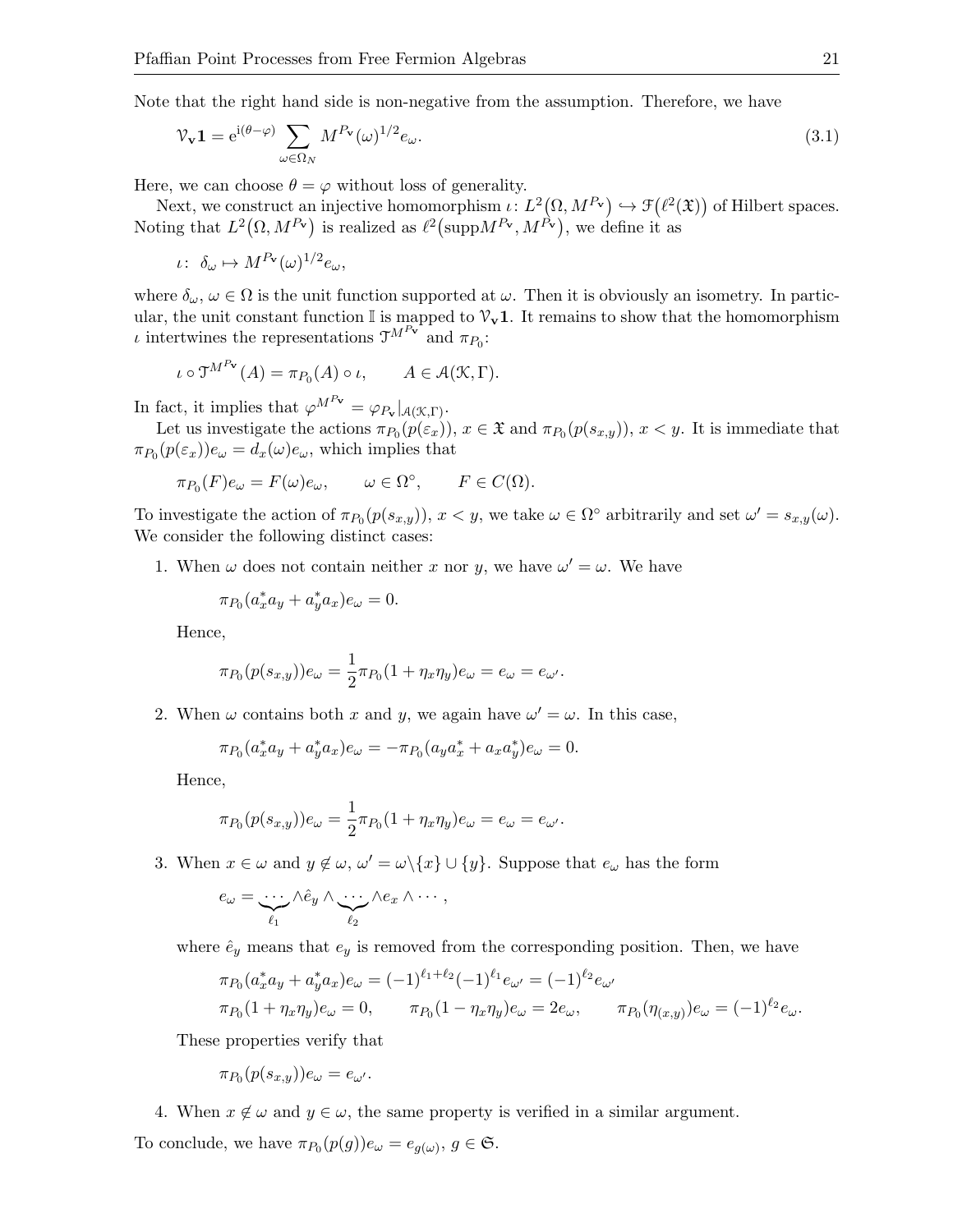For  $F \in C(\Omega)$ , it is obvious that

$$
\iota \circ \mathfrak{I}^{M^{P_{\mathbf{v}}}}(F)\delta_{\omega} = M^{P_{\mathbf{v}}}(\omega)^{1/2}F(\omega)e_{\omega} = \pi_{P_0}(F) \circ \iota \delta_{\omega}, \qquad \omega \in \Omega_N.
$$

For  $g \in \mathfrak{S}$ , we have

$$
\iota \circ \mathfrak{I}^{M^{P_{\mathbf{v}}}}(p(g))\delta_{\omega} = \iota \delta_{g(\omega)} \left(\frac{g_{M}P_{\mathbf{v}}}{M^{P_{\mathbf{v}}}}(g(\omega))\right)^{1/2} = M^{P_{\mathbf{v}}}(\omega)^{1/2}e_{g(\omega)}, \qquad \omega \in \Omega_N,
$$

while, on the other hand,

$$
\pi_{P_0}(p(g)) \circ \iota \delta_\omega = \pi_{P_0}(p(g)) M^{P_\mathbf{v}}(\omega)^{1/2} e_\omega = M^{P_\mathbf{v}}(\omega)^{1/2} e_{g(\omega)}, \qquad \omega \in \Omega_N.
$$

Therefore, we can conclude that  $\iota$  intertwines representations  $\mathfrak{I}^{M^{P_{\mathbf{v}}}}$  and  $\pi_{P_0}$ , and the proof is complete.

Notice that, in the above arguments, it is essential that the coefficients in the expansion [\(3.1\)](#page-20-0) are non-negative; in general, the squared absolute value of each coefficient gives a weight of the probability measure.

**Example 3.5.** Suppose that  $\mathfrak{X} \subset \mathbb{R}$  with the induced order. For a weight function  $W(x)$  such that

$$
\sum_{x \in \mathfrak{X}} x^{2N} W(x)^{1/2} < \infty,
$$

we take  $v_n = x^{N-n} W(x)^{1/2}, n = 1, ..., N$ . The corresponding DPP  $M^{P_v}$  is a discrete orthogonal polynomial ensemble [\[22\]](#page-33-21). It is immediate that

$$
\det \left( x_j^{N-i} W(x_j)^{1/2} \right)_{1 \le i,j \le N} = \prod_{i=1}^N W(x_i)^{1/2} \prod_{1 \le i < j \le N} (x_i - x_j) \ge 0, \qquad x_1 > \cdots > x_N.
$$

Therefore,  $M^{P_V}$  is perfect as was shown in [\[39\]](#page-33-7) by directly estimating the correlation kernel.

#### <span id="page-21-0"></span>3.4 Schur measures

#### 3.4.1 Schur functions and positive specialization

Let  $\Lambda_n = \mathbb{C}[x_1,\ldots,x_n]^{\mathfrak{S}_n}$  be the ring of symmetric polynomials of n variables. We write  $\Lambda$  $\lim_{\Delta n} \Lambda_n$  for the projective limit in the category of graded rings and call it the ring of symmetric functions. Note that an object like  $\prod_{i\geq 1}(1+x_i)$  is not, counter-intuitively, a symmetric function. We set  $p_n = \sum_{i\geq 1} x_i^n$  and call it the n-th power-sum symmetric function. Then, the powersum symmetric functions freely generate  $\Lambda$  so that  $\Lambda = \mathbb{C}[p_1, p_2, \dots]$ . The ring of symmetric functions  $\Lambda$  admits a distinguished basis  $\{s_\lambda | \lambda \in \mathbb{Y}\}\)$  constituted with the Schur functions, which are characterized in several manners (see [\[29\]](#page-33-22)).

An algebraic homomorphism  $\tau : \Lambda \to \mathbb{C}$  is said to be Schur-positive if  $\tau(s_\lambda) \geq 0$  for all  $\lambda \in \mathbb{Y}$ . It is a classical result  $[1, 15, 52]$  $[1, 15, 52]$  $[1, 15, 52]$  $[1, 15, 52]$  that Schur-positive specializations are parametrized by the set  $\mathbb T$ in the way that  $\rho = (\alpha; \beta)$  gives a Schur-positive specialization  $\tau_{\rho}$  defined by  $\tau_{\rho}(p_1) = 1$  and

$$
\tau_{\rho}(p_n) = \sum_{i \ge 1} \alpha_i^n + (-1)^{n-1} \sum_{i \ge 1} \beta_i^n, \qquad n \ge 2.
$$

For a symmetric function  $F \in \Lambda$ , we often write its image under  $\tau_{\rho}$  as  $F(\rho)$  instead of  $\tau_{\rho}(F)$ .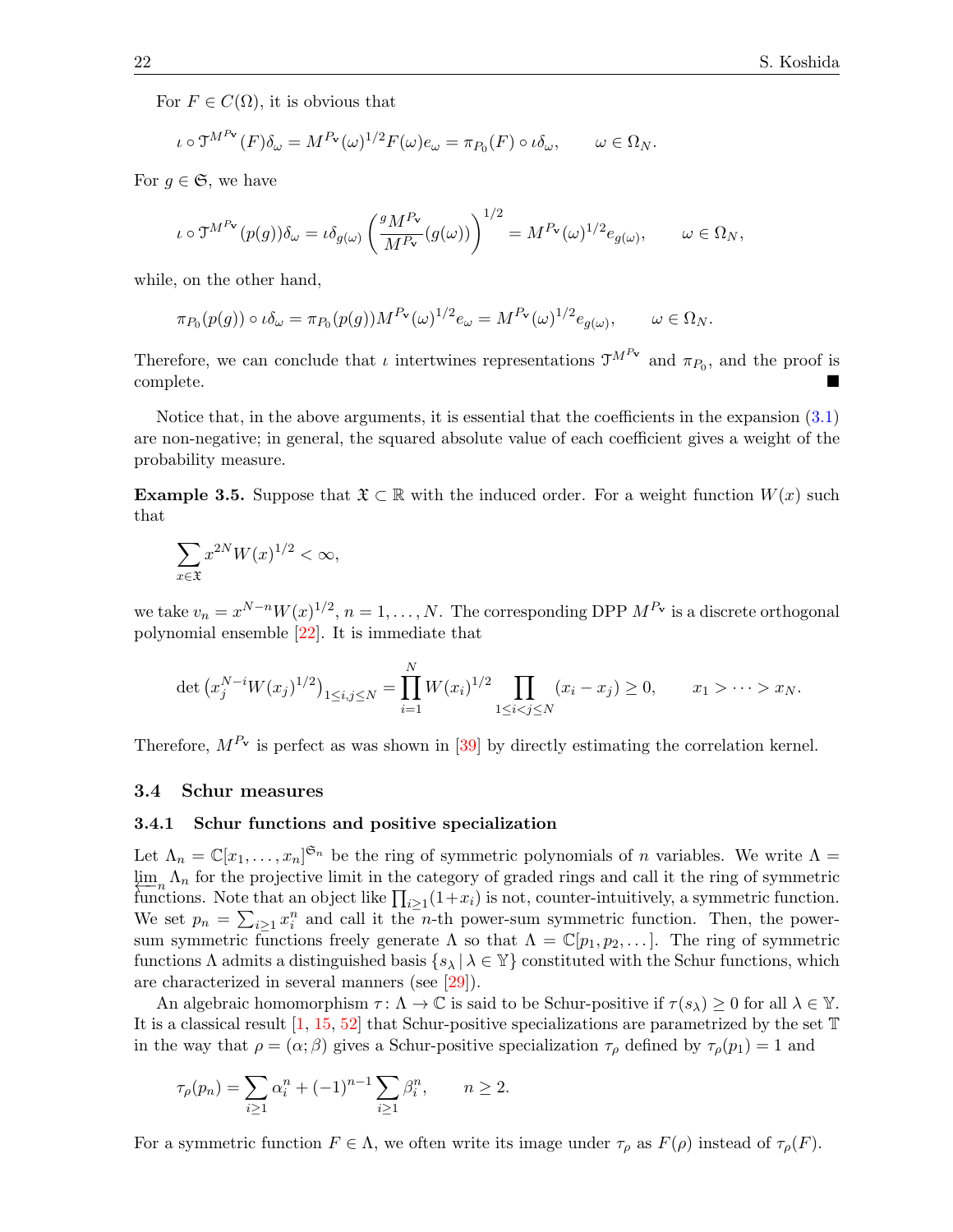#### 3.4.2 Free fermion description

Here, we consider the case when  $\mathfrak{X} = \mathbb{Z} + \frac{1}{2}$  $\frac{1}{2}$ . Let us write  $P_0^{\rm S}$  for the orthogonal projection onto  $\mathcal{K}^+_{\mathbb{Z}_{\geq 0} + \frac{1}{2}} \oplus \mathcal{K}^-_{\mathbb{Z}_{\geq 0}}$ corresponding Fock space  $\mathcal{F}(P_0^S\mathcal{K})$  as a space of infinite wedges. Let  $\Omega^S$  be the collection of  $\overline{Z}_{\leq 0-\frac{1}{2}}$ . Then, it is obvious that  $P_0^{\rm S} \in$  Gr( $\mathcal{K}, \Gamma$ ). It is standard to realize the  $\omega \in \Omega$  such that

$$
\omega_+ := \omega \cap \left( \mathbb{Z}_{\geq 0} + \frac{1}{2} \right) \quad \text{and} \quad \omega_- := \left( \mathbb{Z}_{\leq 0} - \frac{1}{2} \right) \Big\backslash \omega
$$

are finite. Equivalently, each element  $\omega \in \Omega^S$  is a collection  $\{x_1 > x_2 > \cdots\}$  such that  $x_1 < \infty$ and  $x_{j+1} = x_j - 1$  for all sufficiently large j. Then, the Fock space  $\mathcal{F}(P_0^S \mathcal{K})$  admits a complete orthonormal system  $\{e_{\omega} | \omega \in \Omega^{\rm S}\},\$  where

$$
e_{\omega}=e_{x_1}\wedge e_{x_2}\wedge\cdots, \qquad \omega=\{x_1>x_2>\cdots\}\in\Omega^S.
$$

The action of the CAR algebra  $\mathcal{C}(\mathcal{K}, \Gamma)$  has a natural description:

$$
\pi_{P_0^{\mathcal{S}}}(a_x^*)\eta := e_x \wedge \eta, \qquad x \in \mathfrak{X}, \qquad \eta \in \mathfrak{F}\big(P_0^{\mathcal{S}}\mathcal{K}\big),
$$

and  $\pi_{P_0^{\rm S}}(a_x)$  acts as its adjoint operator. The cyclic vector **1** is identified with

$$
\mathbf{1} = e_{-1/2} \wedge e_{-3/2} \wedge \cdots.
$$

Under the embedding,  $\mathbb{M}: \mathbb{Y} \hookrightarrow \Omega$ , the image is included in  $\Omega^S$ . Strictly speaking, the image is isomorphic to a subset of  $\Omega^S$  consisting of  $\omega$  such that  $\#\omega_+ = \#\omega_-$ . Under the inclusion M, the empty partition is mapped to the cyclic vector 1.

We set  $\mathcal{D}^S = \text{Span} \{e_\omega | \omega \in \Omega^S \}$  for a dense subspace of the Fock space  $\mathcal{F}(P_0^S \mathcal{K})$  Observe that, as operators on  $\mathcal{F}(P_0^{\text{S}}\mathcal{K}),$ 

$$
h_n:=\sum_{x\in\mathfrak{X}}\pi_{P_0^{\mathcal{S}}}(a_{x-n}^*a_x),\qquad n\in\mathbb{Z}\backslash\{0\}
$$

make sense with a dense domain  $\mathcal{D}^S$  and exhibit the Heisenberg commutation relations  $[h_m, h_n] =$  $m\delta_{m+n,0}, m, n \in \mathbb{Z}\setminus\{0\}$ . Notice that  $h_n^* = h_{-n}, n \in \mathbb{Z}\setminus\{0\}$ . For each  $\rho \in \mathbb{T}^{\circ}$ , we introduce operators on  $\mathcal{F}(P_0^{\text{S}}\mathcal{K})$  by

$$
\Xi_{\pm}(\rho) = \exp\left(\sum_{n=1}^{\infty} \frac{p_n(\rho)}{n} h_{\pm n}\right).
$$

**Proposition 3.6.** For  $\rho \in \mathbb{T}^{\circ}$ , the operators  $\Xi_{\pm}(\rho)$  are well-defined with a dense domain  $\mathcal{D}^{\mathcal{S}}$ .

**Proof.** First, let us verify that  $\Xi_+(\rho)e_\omega \in \mathcal{D}^S$  is at most a finite linear combination of  $e_\omega$ ,  $\omega \in \Omega^S$ . To this aim, we introduce the following energy operator:

$$
H = \sum_{x>0} x \pi_{P_0^{\mathcal{S}}}(a_x^* a_x) + \sum_{x<0} (-x) \pi_{P_0^{\mathcal{S}}}(a_x a_x^*).
$$

Then the complete orthonormal system  $\{e_\omega \mid \omega \in \Omega^S\}$  diagonalizes H. In fact, for  $\omega \in \Omega^S$ , we have

$$
He_{\omega} = \left(\sum_{x \in \omega_+} x + \sum_{x \in \omega_-} (-x)\right) e_{\omega}.
$$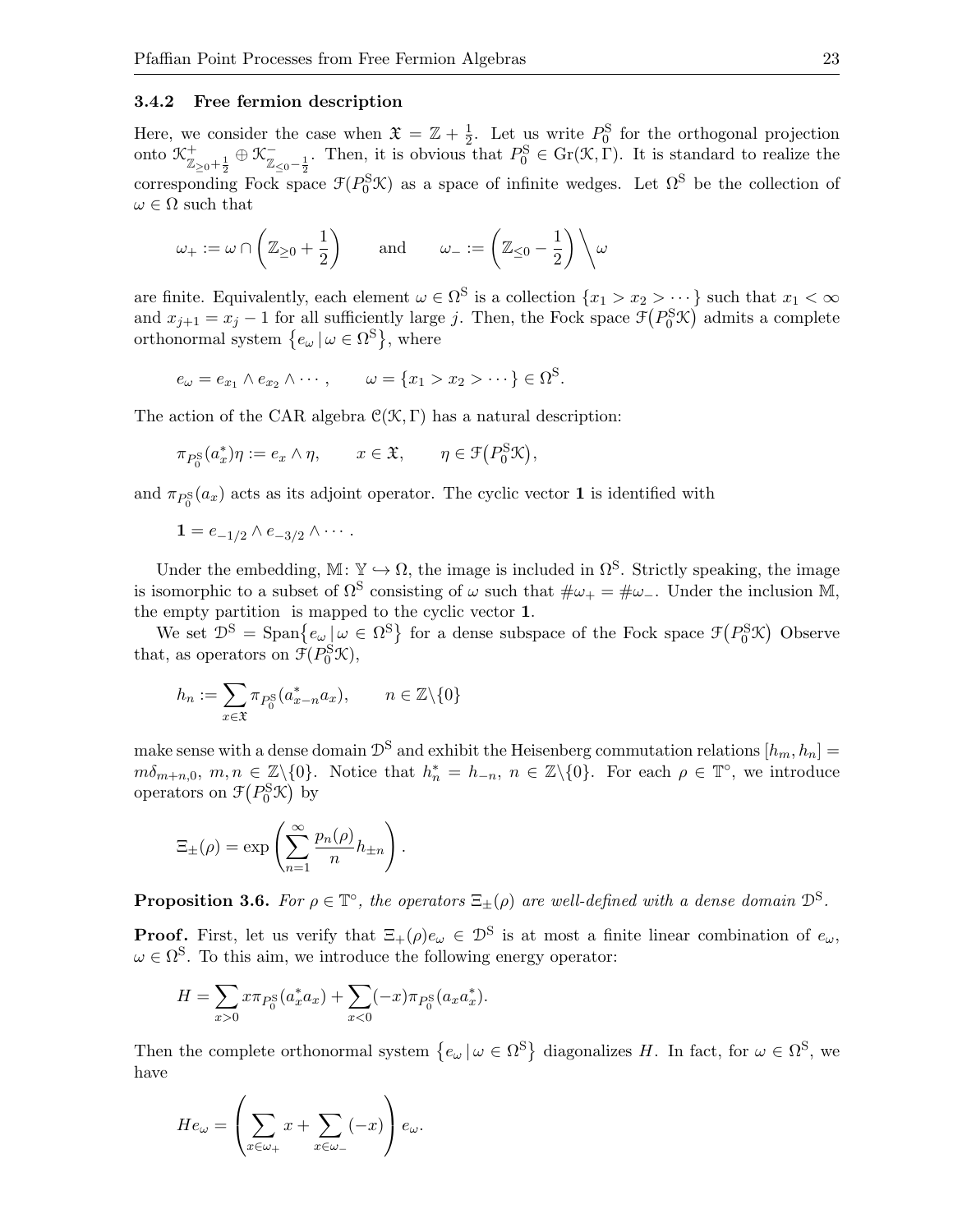In particular, we see that the spectrum of H coincides with  $\frac{1}{2}\mathbb{Z}_{\geq 0}$ . We can also show, by direct computation, that  $[H, h_n] = -nh_n$ ,  $n \in \mathbb{Z}$ , which implies that each operator  $h_n$  lowers the eigenvalue of H by n. Hence, for any  $\omega \in \Omega^S$ ,  $h_{n_1} \cdots h_{n_k} e_{\omega} = 0$  whenever  $n_1 + \cdots + n_k$  is sufficiently large. Therefore,  $\Xi_+(\rho)e_\omega \in \mathcal{D}^S$ .

Next, we show that  $\|\Xi_-(\rho)\mathbf{1}\| < \infty$  if  $\rho \in \mathbb{T}^{\circ}$ . From the properties  $\Xi_{\pm}(\rho)^* = \Xi_{\mp}(\rho)$  and  $\Xi_+(\rho)$ **1** = 0, we can see that the squared norm  $\|\Xi_-(\rho)\mathbf{1}\|^2$  appears in a commutation relation as

$$
\Xi_{+}(\rho)\Xi_{-}(\rho) = \|\Xi_{-}(\rho)\mathbf{1}\|^2 \Xi_{-}(\rho)\Xi_{+}(\rho).
$$

Hence we have  $\|\Xi_-(\rho)\mathbf{1}\|^2 = \exp\left(\sum_{n=1}^{\infty} \mathbf{1}\right)$  $p_n(\rho)^2$  $\binom{(\rho)^2}{n}$ . If  $\rho$  is trivial;  $\alpha_1 = \beta_1 = 0$ , then  $\|\Xi_-(\rho)\mathbf{1}\| =$  $e < \infty$ . Let us assume that  $\alpha_1 > 0$ . For any  $n \in \mathbb{N}$ , we find the following estimation

$$
\left(\sum_{j\geq 1} \alpha_j^n + (-1)^{n-1} \sum_{j\geq 1} \beta_j^n \right)^2 \leq \alpha_1^{2n} + \left(\sum_{j\geq 2} \alpha_j + \sum_{j\geq 1} \beta_j \right)^{2n} + 2\alpha_1^n \left(\sum_{j\geq 2} \alpha_j + \sum_{j\geq 1} \beta_j \right)^n,
$$

where, by assumption,  $\alpha_1$  and  $\sum_{j\geq 2} \alpha_j + \sum_{j\geq 1} \beta_j$  lie in  $(0, 1)$ , and so does their product. Hence, we have

$$
\|\Xi_{-}(\rho)\mathbf{1}\|^2 \leq \frac{\exp\left(1-\left(\sum_{j\geq 1}\alpha_j + \sum_{j\geq 1}\beta_j\right)^2\right)}{\left(1-\alpha_1^2\right)\left(1-\left(\sum_{j\geq 2}\alpha_j + \sum_{j\geq 1}\beta_j\right)^2\right)\left(1-\alpha_1\left(\sum_{j\geq 2}\alpha_j + \sum_{j\geq 1}\beta_j\right)\right)^2},
$$

which is finite by assumption. If  $\alpha_1 = 0$ , the above estimation works by using  $\beta_1$  instead of  $\alpha_1$ .

Finally, for general  $\omega \in \Omega^{\mathcal{S}}$ , we see that

$$
\|\Xi_{-}(\rho)e_{\omega}\|^2 = \|\Xi_{-}(\rho)\mathbf{1}\|^2 \|\Xi_{+}(\rho)e_{\omega}\|^2
$$

is finite.

Significantly, we have  $(e.g., [35, Appendix A])$  $(e.g., [35, Appendix A])$  $(e.g., [35, Appendix A])$ 

$$
\Xi_{-}(\rho)\mathbf{1} = \sum_{\lambda \in \mathbb{Y}} s_{\lambda}(\rho) e_{\mathbb{M}(\lambda)}.
$$
\n(3.2)

We define a state  $\varphi_{s(\rho)}, \rho \in \mathbb{T}^{\circ}$  over  $\mathcal{C}(\mathcal{K}, \Gamma)$  by

$$
\varphi_{s(\rho)}(A) := \frac{\left(\Xi_{-}(\rho)\mathbf{1}, \pi_{P_0^{\mathrm{S}}}(A)\Xi_{-}(\rho)\mathbf{1}\right)_{\mathcal{F}(P_0^{\mathrm{S}}\mathcal{K})}}{||\Xi_{-}(\rho)\mathbf{1}||^2}, \qquad A \in \mathcal{C}(\mathcal{K}, \Gamma).
$$

<span id="page-23-1"></span>**Proposition 3.7.** The state  $\varphi_{s(\rho)}$  is a quasi-free state and

$$
\varphi_{s(\rho)}(F) = \int_{\Omega} f(\omega) M_{s(\rho)}(\mathrm{d}\omega), \qquad F \in C(\Omega).
$$

**Proof.** When we set

$$
\widetilde{\Xi}_{\pm}(\rho) := \exp\left(-\sum_{n=1}^{\infty} \frac{p_n(\rho)}{n} h_{\pm n}\right),\,
$$

it is immediate that they are defined on a dense domain  $\mathcal{D}^S$ . Moreover, we have  $\Xi_{\pm}(\rho)\Xi_{\pm}(\rho) = \widetilde{\Xi}_{\pm}(\rho)\Xi_{\pm}(\rho)$  $\widetilde{\Xi}_{\pm}(\rho)\Xi_{\pm}(\rho)=1$  on  $\mathcal{D}^{\rm S}$ . Hence, it is verified that  $\widetilde{\Xi}_{\pm}(\rho)=\Xi_{\pm}(\rho)^{-1}$ . This properties allows us to have

$$
\varphi_{s(\rho)}(A) = \left(\mathbf{1}, \pi_{P_0^{\mathcal{S}}(\rho)}(A)\mathbf{1}\right)_{\mathcal{F}(P_0^{\mathcal{S}}\mathcal{K})}, \qquad A \in \mathcal{C}(\mathcal{K}, \Gamma),
$$

<span id="page-23-0"></span>
$$
\mathcal{L}_{\mathcal{A}}
$$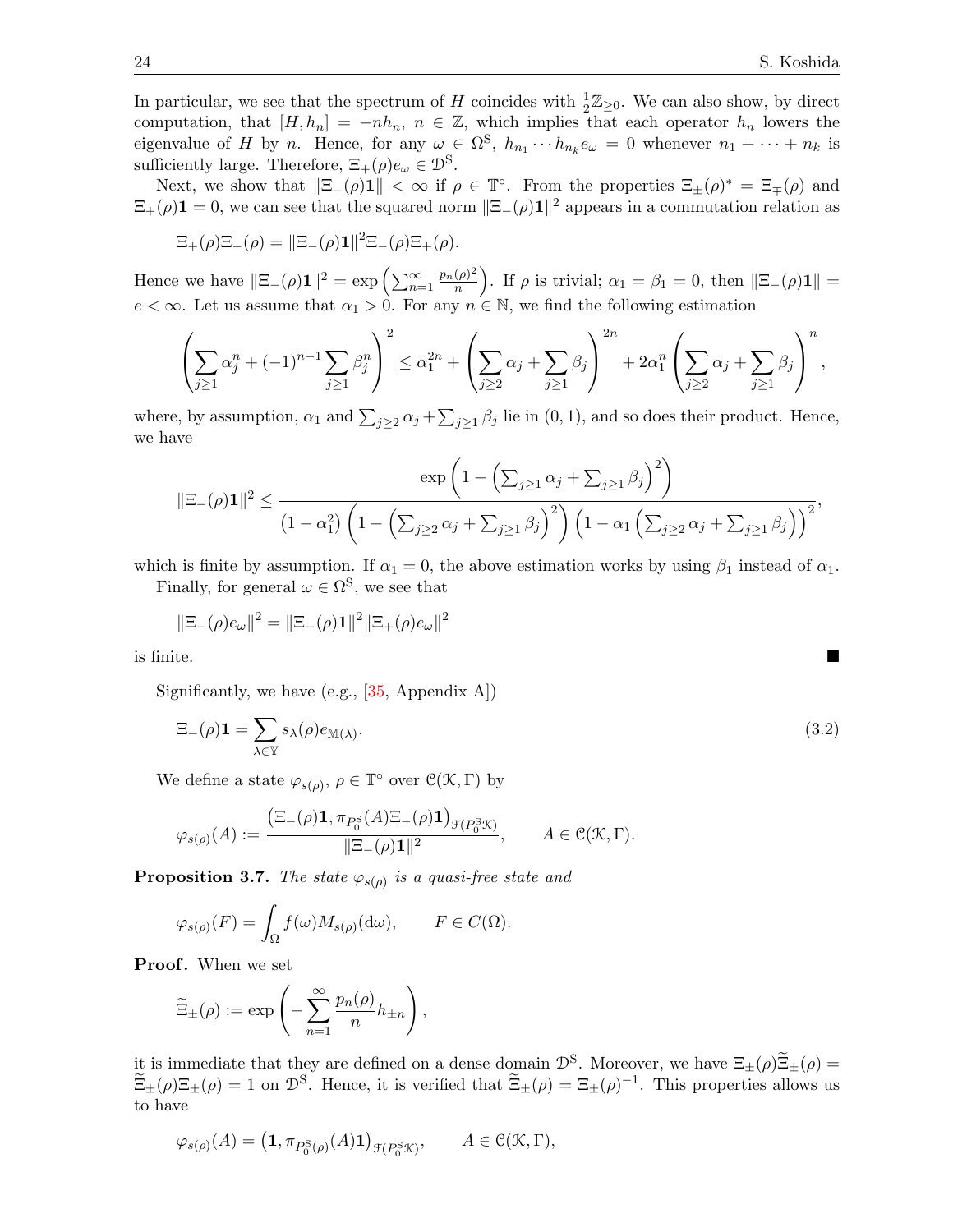where we set

$$
\pi_{P_0^{\rm S}(\rho)}(A) = \Xi_+(\rho)\Xi_-(\rho)^{-1}\pi_{P_0^{\rm S}}(A)\Xi_-(\rho)\Xi_+(\rho)^{-1}, \qquad A \in \mathcal{C}(\mathcal{K},\Gamma).
$$

It is obvious that the assignment  $A \mapsto \pi_{P^{\rm S}(\rho)}(A)$  gives a representation. Therefore, computation of  $\varphi_{s(\rho)}$  admits Wick's formula, implying that it is a quasi-free state.

#### 3.4.3 Proof of Theorem [1.14](#page-7-0)

The property [\(3.2\)](#page-23-0) implies that

$$
\frac{1}{\|\Xi_{-}(\rho)\mathbf{1}\|}\Xi_{-}(\rho)\mathbf{1}=\sum_{\omega\in\Omega^{\mathcal{S}}}M_{s(\rho)}(\omega)^{1/2}e_{\omega},
$$

where the coefficients are all non-negative; recall that this was a prominent observation in the proof of Proposition [3.4.](#page-19-0)

Now, it suffices to show that the embedding defined by

$$
\iota: L^2(\Omega, M_{s(\rho)}) \hookrightarrow \mathfrak{F}(P_0^{\mathcal{S}} \mathcal{K}); \qquad \delta_\omega \mapsto M_{s(\rho)}(\omega)^{1/2} e_\omega
$$

intertwines the representations  $\mathcal{T}^{M_{s(\rho)}}$  and  $\pi_{P_0^S}$ , which can be checked in the same manner as in the proof of Proposition [3.4.](#page-19-0)

# <span id="page-24-0"></span>4 Conditional measures

#### 4.1 Proof of Lemma [1.15](#page-8-1)

First, we notice that the subspace  $P\mathfrak{X}_{X,X'}$  consists of vectors  $v \in \mathfrak{X}_{\mathfrak{X}\setminus (X\sqcup X')}$  such that there exist  $a \in \mathcal{K}_X^+$ ,  $a' \in \mathcal{K}_{X'}^-$  and  $v + a + a' \in P\mathcal{K}$ . Due to the property  $\Gamma \mathcal{K}_X^{\pm} = \mathcal{K}_X^{\mp}$ , we can see that

$$
\Gamma_{\mathfrak{X}\setminus (X\sqcup X')}P\mathfrak{X}_{X,X'}=\left(\overline{P}\mathfrak{X} + \left(\mathfrak{X}_X^-\oplus \mathfrak{X}_{X'}^+\right)\right)\cap \mathfrak{X}_{\mathfrak{X}\setminus (X\cup X')}=\overline{P}\mathfrak{X}_{X',X}.
$$

We can also see that  $(P\mathfrak{K}_{X,X'})^{\perp} = \overline{P}\mathfrak{K}_{X',X}$ . In fact, for  $u \in P\mathfrak{K}_{X,X'}$  and  $v \in \overline{P}\mathfrak{K}_{X',X}$ , we can take  $a \in \mathcal{K}_X^+$ ,  $a' \in \mathcal{K}_{X'}^-$ ,  $b \in \mathcal{K}_X^-$ , and  $b' \in \mathcal{K}_{X'}^+$ , such that

 $u + a + a' \in P\mathcal{K}, \qquad v + b + b' \in \overline{P}\mathcal{K}.$ 

Now, since  $a, a', b, b'$  are mutually orthogonal and orthogonal to u and v, we have

$$
(u, v)_{\mathcal{K}_{\mathfrak{X}\setminus (X\cup X')}} = (u + a + a', v + b + b')_{\mathcal{K}} = 0,
$$

which implies  $(P\mathfrak{X}_{X,X'})^{\perp} = \overline{P}\mathfrak{X}_{X',X}$ . Therefore,  $\overline{P}_{X,X'} = 1 - P_{X,X'}$  holds.

#### <span id="page-24-1"></span>4.2 Conditioning on the CAR algebra

For finite disjoint subsets  $X, X' \subset \mathfrak{X}$ , the characteristic function on the corresponding cylinder set  $C(X, X')$  is identified as

$$
\chi_{C(X,X')} = \prod_{x \in X} a_x^* a_x \prod_{x \in X'} a_x a_x^* \in C(\Omega) \subset C(\mathcal{K}, \Gamma).
$$

In general, given a state  $\varphi$  over  $\mathcal{C}(\mathcal{K}, \Gamma)$  its conditioning over  $C(X, X')$  is a state defined by (see, e.g., [\[44\]](#page-34-10))

$$
\varphi(A|\chi_{C(X,X')}) = \frac{\varphi(\chi_{C(X,X')}\Lambda \chi_{C(X,X')})}{\varphi(\chi_{C(X,X')})}, \qquad A \in \mathcal{C}(\mathcal{K},\Gamma).
$$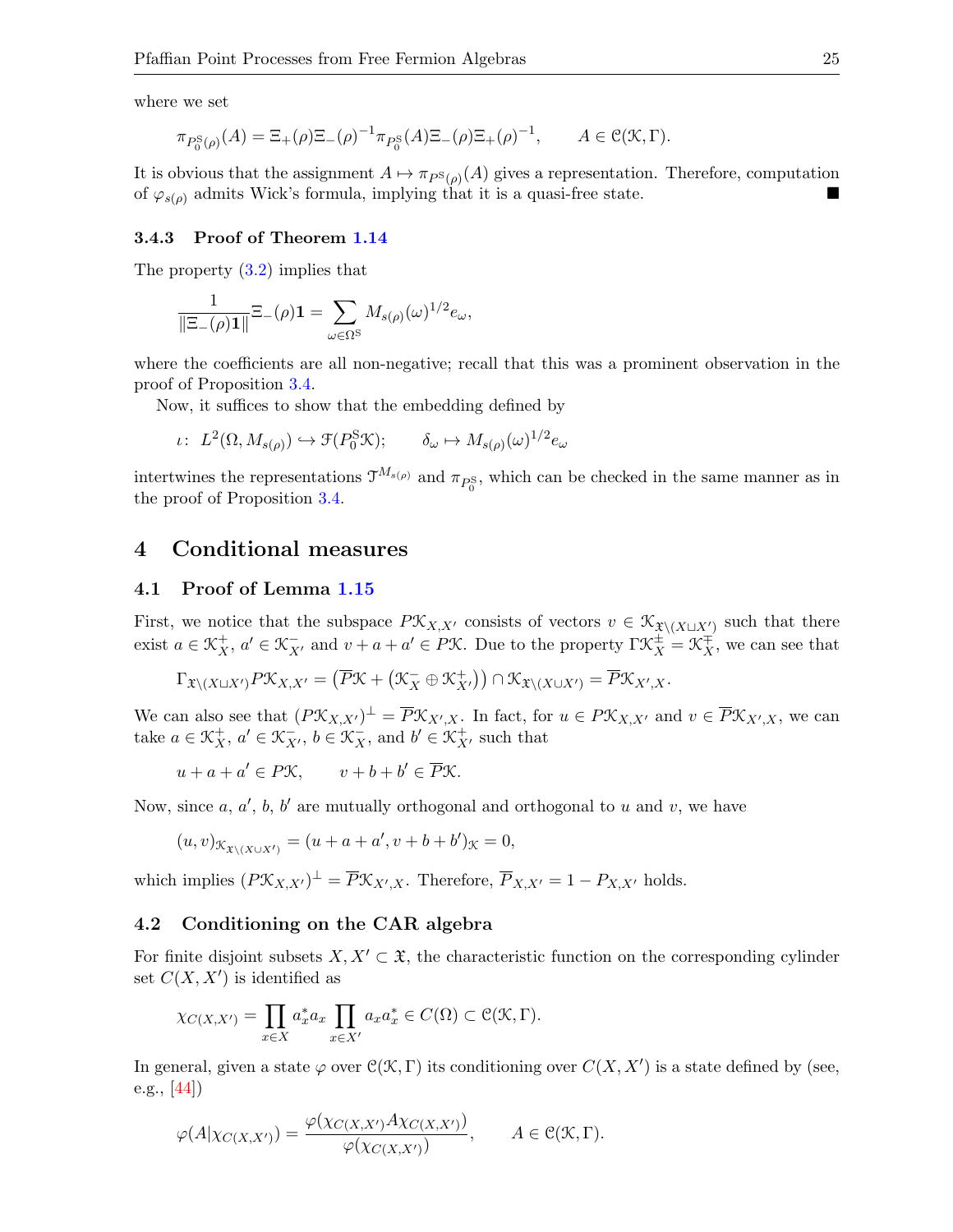According to the decomposition  $\mathfrak{X} = X \sqcup X' \sqcup \mathfrak{X}\setminus (X \sqcup X')$ , we have a decomposition

$$
\mathcal{C}(\mathcal{K},\Gamma)=\mathcal{C}(\mathcal{K}_{X\sqcup X'},\Gamma_{X\sqcup X'})\otimes\mathcal{C}(\mathcal{K}_{\mathfrak{X}\setminus (X\sqcup X')}),
$$

which enables us to regard  $C(\mathfrak{X}_{\mathfrak{X}\setminus (X\sqcup X')}, \Gamma_{\mathfrak{X}\setminus (X\sqcup X')})$  as a subalgebra of  $C(\mathfrak{X}, \Gamma)$  that coincides with the subalgebra realized as  $\chi_{C(X,X')}C(X,\Gamma)\chi_{C(X,X')}$ . Therefore, the conditional state  $\varphi(\cdot|\chi_{C(X,X')})$  is regarded as a state over  $C(\mathfrak{X}_{\mathfrak{X}\setminus (X\sqcup X')}, \Gamma_{\mathfrak{X}\setminus (X\sqcup X')})$  and computed as

$$
\varphi(A|\chi_{C(X,X')}) = \frac{\varphi(A\chi_{C(X,X')})}{\varphi(\chi_{C(X,X')})}, \qquad A \in C(\mathfrak{K}_{\mathfrak{X}\backslash (X \sqcup X')}, \Gamma_{\mathfrak{X}\backslash (X \sqcup X')}).
$$

In particular, in the case when  $\varphi = \varphi_S$  is a quasi-free state associated with  $S \in \mathcal{Q}(\mathcal{K}, \Gamma)$ , we have

$$
\varphi_S(F|\chi_{C(X,X')}) = \int_{\Omega(\mathfrak{X}\backslash (X \sqcup X'))} F(\omega)M_{X,X'}^S(\mathrm{d}\omega), \qquad F \in C(\Omega(\mathfrak{X}\backslash (X \sqcup X'))).
$$

#### 4.3 Some observations

We see that obtaining  $P_{X,X'}$  from a projection operator  $P \in Gr(\mathcal{K}, \Gamma)$  is decomposed into fundamental steps.

<span id="page-25-1"></span>Lemma 4.1. We have the following decomposition properties.

1. When  $X, X' \subset \mathfrak{X}$  are disjoint finite subsets, we have

<span id="page-25-0"></span>
$$
P_{X,X'} = (P_{\varnothing,X'})_{X,\varnothing} = (P_{X,\varnothing})_{\varnothing,X'}.\tag{4.1}
$$

2. When  $X = X_1 \sqcup X_2 \subset \mathfrak{X}$  is a disjoint union of finite subsets, then

$$
P_{X,\varnothing} = (P_{X_1,\varnothing})_{X_2,\varnothing}.
$$

3. When  $X' = X'_1 \sqcup X'_2 \subset \mathfrak{X}$  is a disjoint union of finite subsets, then

$$
P_{\varnothing,X'}=(P_{\varnothing,X'_1})_{\varnothing,X'_2}.
$$

**Proof.** We only prove  $(4.1)$  since the other two follow from arguments of the same type. We have noticed that PX consists of vectors  $u \in \mathcal{K}_{\mathfrak{X}\setminus (X\sqcup X')}$  such that there exist  $a \in \mathcal{K}_X^+$ ,  $a' \in \mathcal{K}_{X'}^$ and  $u + a + a' \in P\mathcal{K}$ . This exactly means that

$$
u + a \in \{v \in \mathcal{K}_{\mathfrak{X} \setminus X'} \mid \exists a' \in \mathcal{K}_{X'}, v + a' \in P\mathcal{K}\},\
$$

while the latter set is just  $P\mathfrak{X}_{\varnothing,X'}$ . Therefore,  $P\mathfrak{X}_{X,X'}=(P\mathfrak{X}_{\varnothing,X'})_{X,\varnothing}$ . The other relation  $P\mathfrak{X}_{X,X'} = (P\mathfrak{X}_{X,\varnothing})_{\varnothing,X'}$  is also shown. Consequently, we reach [\(4.1\)](#page-25-0).

We also notice that the regularity is inherited along decomposition.

<span id="page-25-2"></span>Lemma 4.2. We have the following properties regarding the regularity.

- 1. For disjoint finite subsets  $X, X' \subset \mathfrak{X}$ , a projection operator  $P \in \mathrm{Gr}(\mathfrak{X},\Gamma)$  is  $(X,X')$ -regular if and only if one of the following equivalent conditions holds:
	- (a) P is  $(X, \emptyset)$ -regular and  $P_{X, \emptyset}$  is  $(\emptyset, X')$ -regular.
	- (b) P is  $(\emptyset, X')$ -regular and  $P_{\emptyset, X'}$  is  $(X, \emptyset)$ -regular.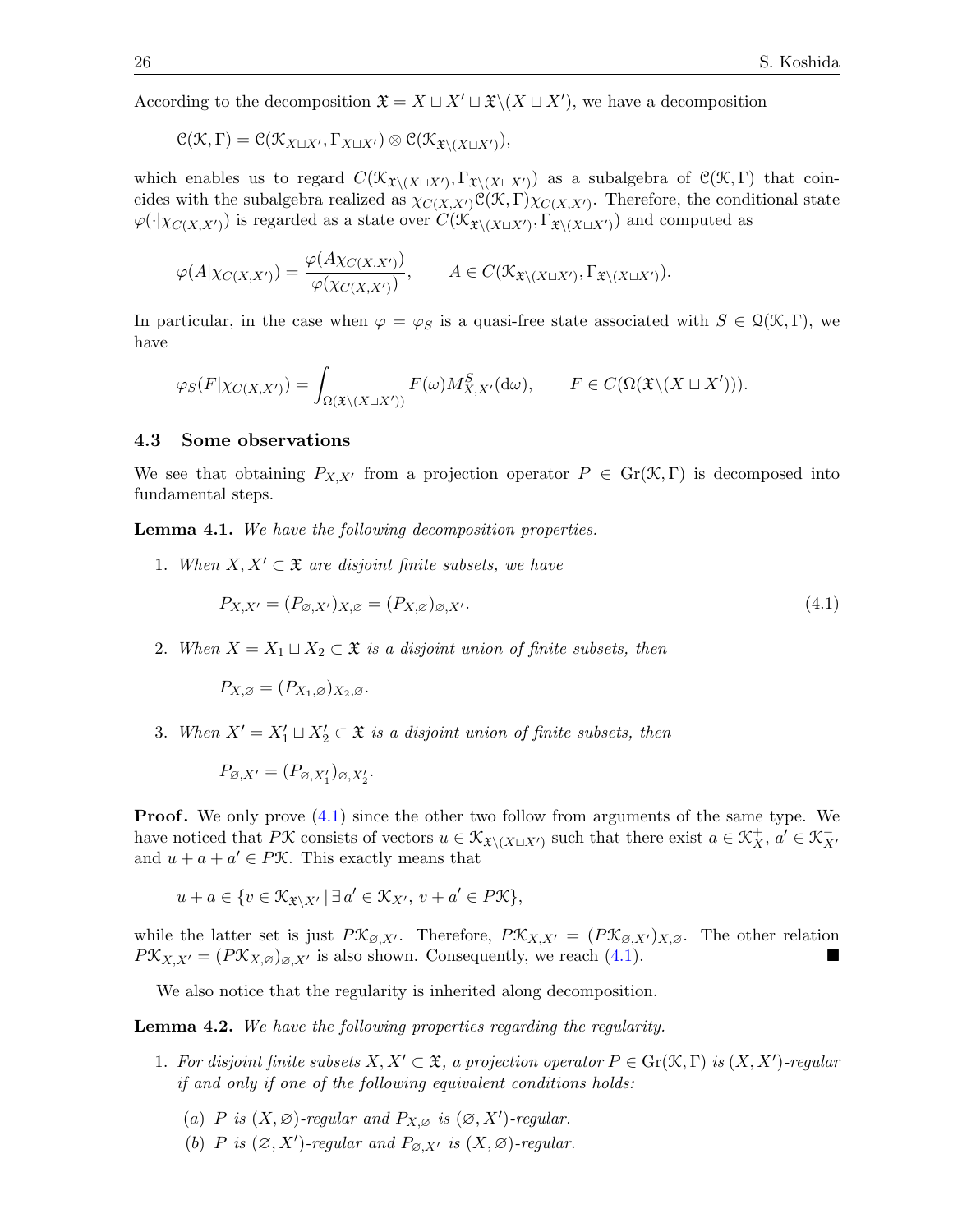- 2. When  $X = X_1 \sqcup X_2$  is a disjoint union of finite subsets, a projection operator  $P \in Gr(\mathcal{K}, \Gamma)$ is  $(X, \varnothing)$ -regular if and only if P is  $(X_1, \varnothing)$ -regular and  $P_{X_1, \varnothing}$  is  $(X_2, \varnothing)$ -regular.
- 3. When  $X' = X_1' \sqcup X_2'$  is a disjoint union of finite subsets, a projection operator  $P \in Gr(\mathcal{K}, \Gamma)$ is  $(\emptyset, X')$ -regular if and only if P is  $(\emptyset, X'_1)$ -regular and  $P_{\emptyset, X'_1}$  is  $(\emptyset, X_2)$ -regular.

**Proof.** We only prove the equivalence to the item (a) in  $(1)$  since the others are shown in similar arguments. Suppose that  $P \in \mathrm{Gr}(\mathcal{K}, \Gamma)$  is  $(X, X')$ -regular. Then, it is obvious that P is  $(X, \varnothing)$ regular. Now,  $P\mathfrak{X}_{X,\varnothing}$  consists of vectors  $u \in \mathfrak{X}_{\mathfrak{X}\setminus X}$  such that there exists  $a \in \mathfrak{X}_X^+$  and  $u+a \in P\mathfrak{X}$ . Let us take a vector  $u_0 \in P\mathfrak{X}_{X,\varnothing} \cap \mathfrak{X}_{X'}^-$ . Then, there exists  $a_0 \in \mathfrak{X}_X^+$  such that  $u_0 + a_0 \in P\mathfrak{X}$ , while we also have  $u_0 + a_0 \in \mathcal{K}_X^+ \oplus \mathcal{K}_{X'}^-$ , which implies that  $u_0 + a_0 \in P\mathcal{K} \cap \mathcal{K}_X^+ \oplus \mathcal{K}_{X'}^- = \{0\}$ by assumption. Therefore, we must have  $u_0 = 0$  and see that  $P\mathfrak{K}_{X,\varnothing}$  is  $(\varnothing,X')$ -regular.

Conversely, let us suppose that P is  $(X, \varnothing)$ -regular and  $P_{X, \varnothing}$  is  $(\varnothing, X')$ -regular. Take a nonzero vector  $u_1 \in P\mathcal{K} \cap \mathcal{K}_X^+ \oplus \mathcal{K}_{X'}^-$ . Since P is  $(X, \varnothing)$ -regular, when we write  $u_1 = a_1 + a'_1$ ,  $a_1 \in \mathcal{K}_X^+$ ,  $a' \in \mathcal{K}_{X'}^-$ , we must have  $a'_1 \neq 0$ . On the other hand, by definition,  $a'_1 \in P\mathcal{K}_{X,\varnothing}$ , which implies that  $a'_1 \in P\mathfrak{K}_{X,\varnothing} \cap \mathfrak{K}_{X'}^-$  contradicting the assumption that  $P_{X,\varnothing}$  is  $(\varnothing, X')$ -regular. Therefore, P is  $(X, X')$ -regular. )-regular.

Lemmas [4.1](#page-25-1) and [4.2](#page-25-2) verify that it suffices to prove Theorem [1.17](#page-8-0) in the case when  $(X, X') =$  $(\{x\}, \varnothing)$  and  $(\varnothing, \{x\})$  with  $x \in \mathfrak{X}$ . Let us introduce subspaces

$$
\mathcal{R}_{\pm}(x;\mathcal{K}) := \big\{ u \in \mathcal{K} \, | \, \big(\mathcal{K}_{\{x\}}^{\pm}, u\big)_{\mathcal{K}} = 0 \big\}, \qquad x \in \mathfrak{X},
$$

and set  $\mathcal{R}_{\pm}(x; P\mathcal{K}) = P\mathcal{K} \cap \mathcal{R}_{\pm}(x; \mathcal{K})$ . When we write an element  $u \in P\mathcal{K}$  as  $u = (f, g)$  according to the direct sum decomposition  $\mathcal{K} = \ell^2(\mathfrak{X}) \oplus \ell^2(\mathfrak{X})$ , these are just

$$
\mathcal{R}_+(x;P\mathcal{K}) = \{ (f,g) \in P\mathcal{K} \, | \, f(x) = 0 \}, \qquad \mathcal{R}_-(x;P\mathcal{K}) = \{ (f,g) \in P\mathcal{K} \, | \, g(x) = 0 \}.
$$

Then, we can see that  $P\mathcal{K}_{\{x\},\varnothing}$  is the image of  $\mathcal{R}_-(x;P\mathcal{K})$  under the orthogonal projection onto  $\mathcal{K}_{\mathfrak{X}\setminus\{x\}}$ , and similarly,  $P\mathcal{K}_{\varnothing,\{x\}}$  is the image of  $\mathcal{R}_+(x;P\mathcal{K})$  under the orthogonal projection onto  $\mathcal{K}_{\mathfrak{X}\setminus\{x\}}$ .

## 4.4 Computation of  $P_{\{x\},\varnothing}$  and  $P_{\varnothing,\{x\}}$

We introduce a lemma found in [\[14,](#page-32-11) Section 7] that plays prominent roles in computation of  $P_{\{x\},\varnothing}$  and  $P_{\varnothing,\{x\}}$ .

<span id="page-26-0"></span>**Lemma 4.3** ([\[14\]](#page-32-11)). Let H be a Hilbert space,  $H = H_1 \oplus H_2$  be its direct sum decomposition such that dim  $\mathfrak{H}_2 < \infty$  and write  $\pi_1 : \mathfrak{H} \to \mathfrak{H}_1$  for the canonical projection. Let  $\mathcal{L} \subset \mathfrak{H}$  be a closed subspace and write the orthogonal projection  $P$  onto  $\mathcal L$  in the form of

$$
P = \begin{pmatrix} A & B \\ C & D \end{pmatrix}
$$

according to the direct sum decomposition  $\mathcal{H} = \mathcal{H}_1 \oplus \mathcal{H}_2$ , where  $A \in \mathfrak{B}(\mathcal{H}_1)$ ,  $B \in \mathfrak{B}(\mathcal{H}_2, \mathcal{H}_1)$ ,  $C \in \mathfrak{B}(\mathfrak{H}_1, \mathfrak{H}_2)$ , and  $D \in \mathfrak{B}(\mathfrak{H}_2)$ .

- 1. We define a subspace  $\mathcal{L}_1 := \mathcal{L} \cap \mathcal{H}_1$  of  $\mathcal{H}_1$  and write  $P_1$  for the orthogonal projection onto  $\mathcal{L}_1$  in  $\mathcal{H}_1$ . If D is invertible, i.e.,  $\mathcal{L}^{\perp} \cap \mathcal{H}_2 = \{0\}$ , we have  $P_1 = A - BD^{-1}C$ .
- 2. We define a subspace  $\mathcal{L}_1 := \pi_1(\mathcal{L})$  of  $\mathcal{H}_1$  and write  $P_1$  for the orthogonal projection onto  $\mathcal{L}_1$ in  $\mathfrak{H}_1$ . If  $1 - D$  is invertible, i.e.,  $\mathcal{L} \cap \mathcal{H}_2 = \{0\}$ , we have  $\widetilde{P}_1 = A + B(1 - D)^{-1}C$ .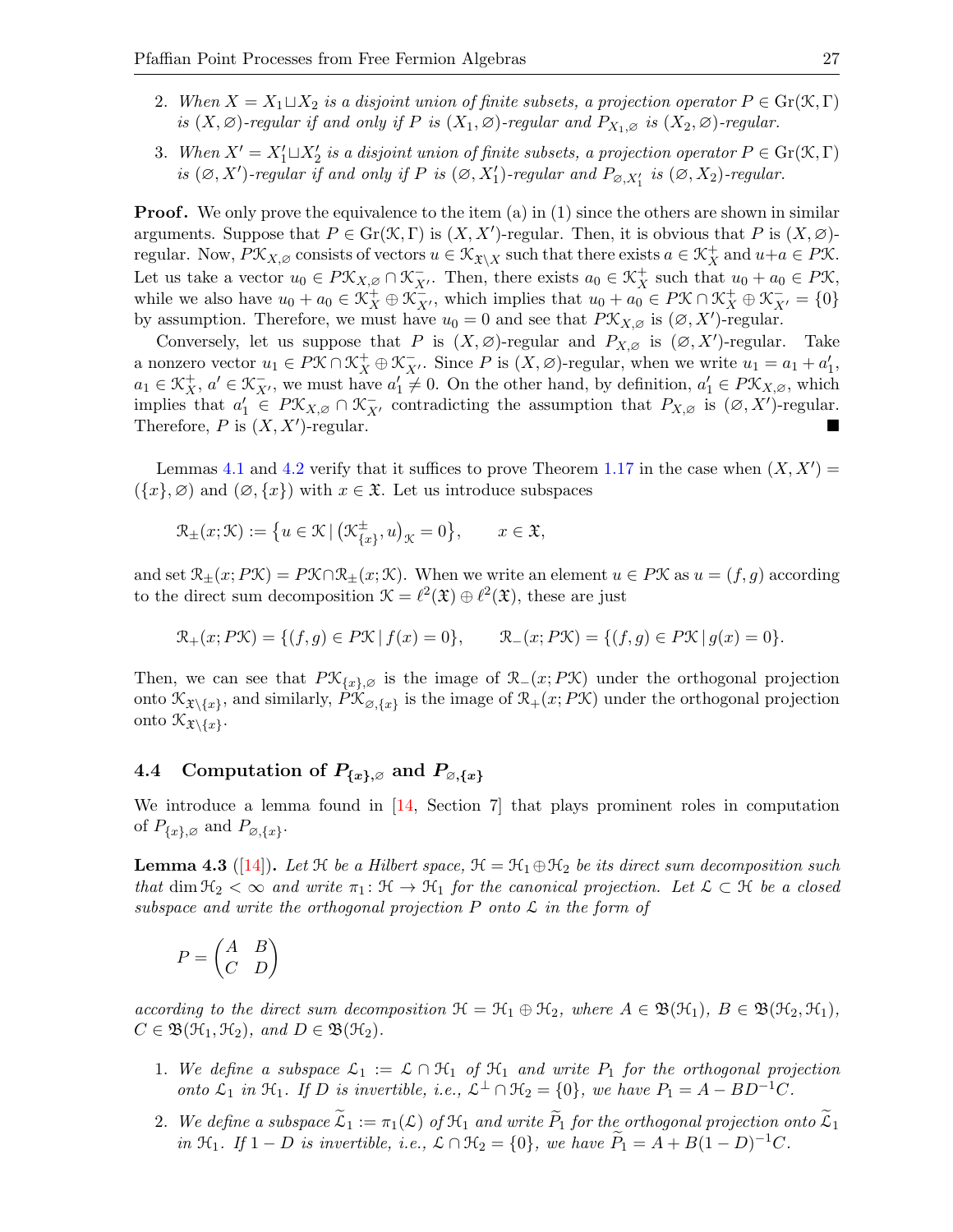**Proof.** Since P is an orthogonal projection, we have  $A^* = A$ ,  $B^* = C$ ,  $D^* = D$  and

<span id="page-27-0"></span>
$$
A^{2} + BC = A, \qquad AB + BD = B, \qquad CA + DC = C, \qquad CB + D^{2} = D. \tag{4.2}
$$

1. Set  $P'_1 := A - BD^{-1}C$ , which is obviously self-adjoint and is also checked by means of [\(4.2\)](#page-27-0) to be an idempotent. Therefore,  $P'_1$  is the orthogonal projection onto a closed subspace  $\mathcal{L}'_1 \subset \mathcal{H}_1$ . Suppose that  $\xi \in \mathcal{L}_1$ . Then  $(\xi, 0) \in \mathcal{H}_1 \oplus \mathcal{H}_2$  belongs to  $\mathcal L$  and fixed by P:

$$
\begin{pmatrix} A & B \\ C & D \end{pmatrix} \begin{pmatrix} \xi \\ 0 \end{pmatrix} = \begin{pmatrix} \xi \\ 0 \end{pmatrix},
$$

which is equivalent to  $A\xi = \xi$  and  $C\xi = 0$ . Therefore,  $\xi$  is fixed by  $P'_1$  implying that  $\mathcal{L}_1 \subset \mathcal{L}'_1$ . Conversely, suppose that  $\xi \in \mathcal{L}'_1$ . Then, we have  $(A - BD^{-1}C)\xi = \xi$  implying that

$$
(\xi, A\xi) - (\xi, BD^{-1}C\xi) = (\xi, \xi).
$$

Since P is an orthogonal projection, we have  $(\xi, A\xi) \leq (\xi, \xi)$ . Due to the property  $B^* = C$ , the operator  $BD^{-1}C$  is a positive operator and  $(\xi, BD^{-1}C\xi) \geq 0$ . Therefore, we must have  $A\xi = \xi$ and  $C\xi = 0$  implying  $\mathcal{L}'_1 \subset \mathcal{L}_1$ .

2. The operator  $A + B(1-D)^{-1}C$  is self-adjoint and shown to be an idempotent. An element  $\xi = (\xi_1, \xi_2) \in \mathcal{H}_1 \oplus \mathcal{H}_2$  belongs to  $\mathcal L$  if and only if

$$
A\xi_1 + B\xi_2 = \xi_1, \qquad C\xi_1 + D\xi_2 = \xi_2.
$$

Since we have assumed that  $1 - D$  is invertible, the latter equation gives us  $\xi_2 = (1 - D)^{-1}C\xi_1$ , substitution of which into the former one gives  $(A+B(1-D)^{-1}C)\xi_1 = \xi_1$ . Therefore, we obtain the desired result.

Now, we can obtain explicit expressions of  $P_{\{x\},\varnothing}$  and  $P_{\varnothing,\{x\}}$ . Let us first write  $P \in \mathrm{Gr}(\mathfrak{K},\Gamma)$ as

$$
P = \begin{pmatrix} P_{11} & P_{12} \\ P_{21} & P_{22} \end{pmatrix}
$$

according to the direct sum decomposition  $\mathcal{K} = \ell^2(\mathfrak{X}) \oplus \ell^2(\mathfrak{X})$ , and further write

$$
P_{ij} = \begin{pmatrix} a_{ij} & b_{ij} \\ c_{ij} & d_{ij} \end{pmatrix}, \qquad i, j = 1, 2,
$$

according to the direct sum decomposition  $\ell^2(\mathfrak{X}) = \ell^2(\mathfrak{X}\setminus\{x\}) \oplus \ell^2(\{x\}).$ 

<span id="page-27-1"></span>**Proposition 4.4.** Under the above notation, we have, if P is  $({x}, \emptyset)$ -regular,

$$
P_{\{x\},\varnothing} = \begin{pmatrix} a_{11} - b_{12}d_{22}^{-1}c_{21} + b_{11}(1 - d_{11})^{-1}c_{11} & a_{12} - b_{12}d_{22}^{-1}c_{22} + b_{11}(1 - d_{11})^{-1}c_{12} \\ a_{21} - b_{22}d_{22}^{-1}c_{21} + b_{21}(1 - d_{11})^{-1}c_{11} & a_{22} - b_{22}d_{22}^{-1}c_{22} + b_{21}(1 - d_{11})^{-1}c_{12} \end{pmatrix}
$$

and, if P is  $(\emptyset, \{x\})$ -regular,

$$
P_{\varnothing,\{x\}} = \begin{pmatrix} a_{11} - b_{11}d_{11}^{-1}c_{11} + b_{12}(1 - d_{22})^{-1}c_{21} & a_{12} - b_{11}d_{11}^{-1}c_{12} + b_{12}(1 - d_{22})^{-1}c_{22} \\ a_{21} - b_{21}d_{11}^{-1}c_{11} + b_{22}(1 - d_{22})^{-1}c_{21} & a_{22} - b_{21}d_{11}^{-1}c_{12} + b_{22}(1 - d_{22})^{-1}c_{22} \end{pmatrix}
$$

according to the direct sum decomposition  $\mathcal{K}_{\mathfrak{X}\setminus\{x\}} = \mathcal{K}^+_{\mathfrak{X}\setminus\{x\}} \oplus \mathcal{K}^-_{\mathfrak{X}}$  $\bar{\mathfrak{X}}\backslash\{x\}$  .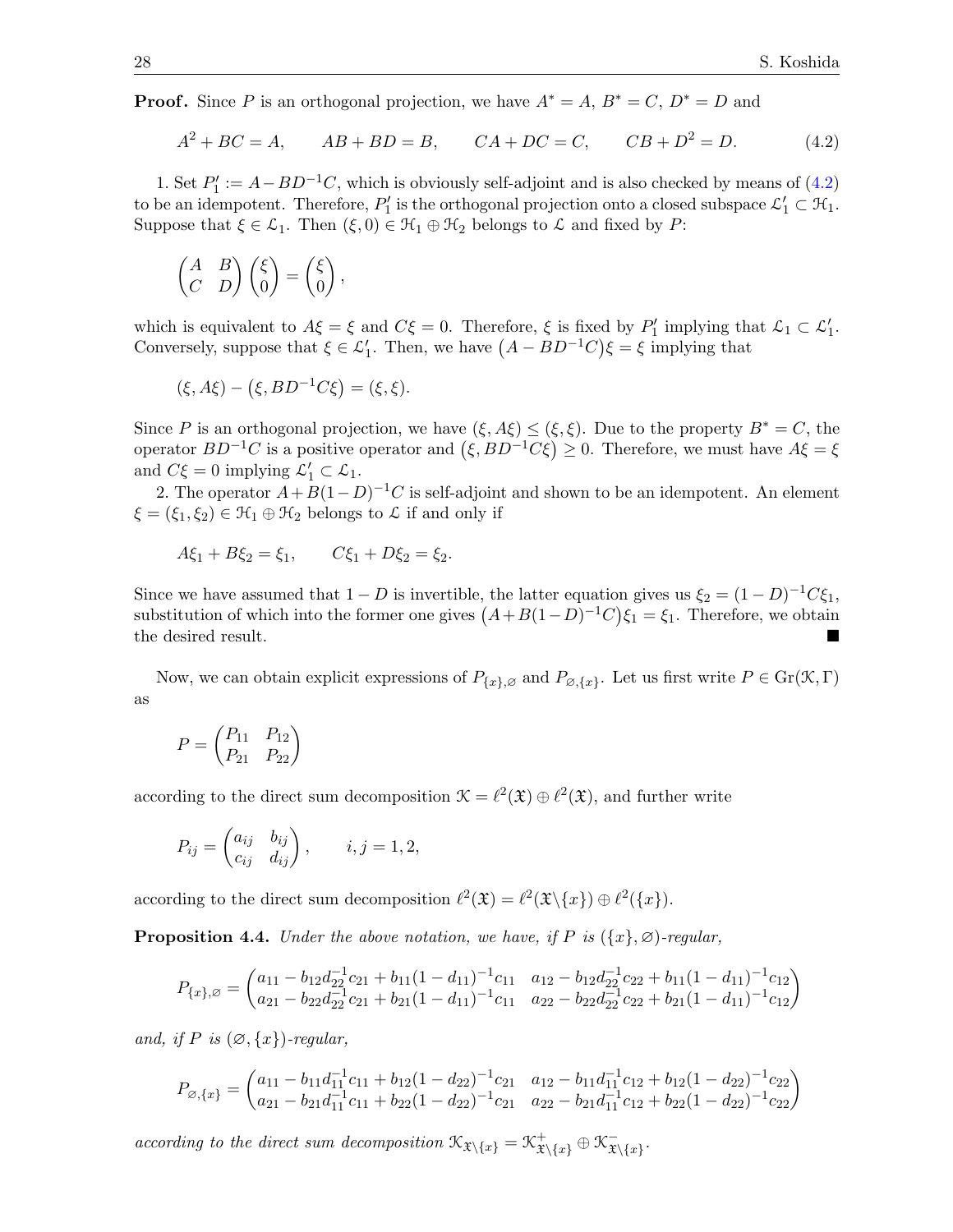**Proof.** As we saw in Remark [1.5,](#page-2-4)  $P_{12}$  and  $P_{21}$  are anti-symmetric; in particular,  $d_{12} = d_{21} = 0$ . We also saw that  $P_{11}$  and  $P_{22}$  are self-adjoint and  $JP_{11}J = 1 - P_{22}$ , which implies  $d_{11} = 1 - d_{22}$ .

Let us derive the expression of  $P_{\{x\},\varnothing}$ . By assumption that P is  $(\{x\},\varnothing)$ -regular, we have  $d_{11} \neq 1$  and  $d_{22} \neq 0$ . Therefore, the desired expression makes sense. It is convenient to write P as

$$
P = \begin{pmatrix} A & b_1 & b_2 \\ c_1^T & d_{11} & 0 \\ c_2^T & 0 & d_{22} \end{pmatrix}
$$

according to the direct sum decomposition  $\mathcal{K} = \mathcal{K}_{\mathfrak{X}\setminus\{x\}} \oplus \mathcal{K}_{\{x\}}^+ \oplus \mathcal{K}_{\{x\}}^ \bar{x}$ , where

$$
A = \begin{pmatrix} a_{11} & a_{12} \\ a_{21} & a_{22} \end{pmatrix}, \t b_1 = \begin{pmatrix} b_{11} \\ b_{21} \end{pmatrix}, \t b_2 = \begin{pmatrix} b_{12} \\ b_{22} \end{pmatrix},
$$
  

$$
c_1^T = (c_{11} \ c_{12}), \t c_2^T = (c_{21} \ c_{22}).
$$

Notice that  $\mathcal{R}_{-}(x;\mathcal{K}) = \mathcal{K}_{\mathfrak{X}\setminus\{x\}} \oplus \mathcal{K}_{\{x\}}^+$  ${+}_{\{x\}}$ . Since  $d_{22}\neq 0$ , we can apply the formula (1) in Lemma [4.3](#page-26-0) for  $\mathfrak{H}_1 = \mathfrak{R}_-(x;\mathfrak{K})$  and  $\mathfrak{H}_2 = \mathfrak{K}_{\ell_1}^ \begin{bmatrix} \mathcal{L} \\ \{x\} \end{bmatrix}$  to express the orthogonal projection onto  $\mathcal{R}_-(x; P\mathcal{K})$  in  $\mathcal{R}_-(x;\mathcal{K})$  as

$$
\begin{pmatrix} A & b_1 \ c_1^T & d_{11} \end{pmatrix} - \begin{pmatrix} b_2 \ 0 \end{pmatrix} d_{22}^{-1} (c_2^T & 0) = \begin{pmatrix} A - b_2 d_{22}^{-1} c_2^T & b_1 \ c_1^T & d_{11} \end{pmatrix}
$$

according to the direct sum decomposition  $\mathcal{R}_-(x;\mathcal{K}) = \mathcal{K}_{\mathfrak{X}\setminus\{x\}} \oplus \mathcal{K}_{\{x\}}^+$  $\{x\}$ . Recall that  $P\mathcal{K}_{\{x\},\varnothing}$  is the image of  $\mathcal{R}_{-}(x; P\mathcal{K})$  under the projection onto  $\mathcal{K}_{\mathcal{X}\setminus\{x\}}$ . Now, since  $d_{11} \neq 1$ , we can apply the formula (2) of Lemma [4.3](#page-26-0) for  $\mathcal{H}_1 = \mathcal{K}_{\mathfrak{X}\setminus\{x\}}$  and  $\mathcal{H}_2 = \mathcal{K}_{\{x\}}^+$  $\begin{bmatrix} + \{x\} & \text{to express } P_{\{x\},\varnothing} & \text{as} \end{bmatrix}$ 

$$
P_{\{x\},\varnothing} = A - b_2 d_{22}^{-1} c_2^{\mathrm{T}} + b_1 (1 - d_{11})^{-1} c_1^{\mathrm{T}},
$$

which is exactly the desired result for  $P_{\{x\},\varnothing}$ . The expression of  $P_{\varnothing,\{x\}}$  can also be derived in a similar way to prove the desired result.

#### 4.5 Correlation functions of conditional measures

Let us proceed to computation of the correlation functions under conditional measures. Let us take  $P \in \mathrm{Gr}(\mathcal{K}, \Gamma)$  that is  $(\{x\}, \varnothing)$ -regular. In this case  $M^P(C(\{x\}, \varnothing)) = \mathbb{K}_{12}^{M^P}(x, x) =$  $(e_x, P_{22}e_x)$  is non-zero. Therefore, the conditional measure  $M_{\{x\},\varnothing}^P$  on  $\Omega(\mathfrak{X}\backslash\{x\})$  is well-defined. Due to the arguments in Section [4.2,](#page-24-1) a correlation function of  $M_{\{x\},\varnothing}^P$  is computed as

$$
\rho^{M^P_{\{x\},\varnothing}}(x_1,\ldots,x_n) = \frac{\varphi_P(a^*_{x_1}\cdots a^*_{x_n}a_{x_n}\cdots a_{x_1}a^*_{x}a_x)}{\varphi_P(a^*_{x}a_x)} = \frac{\Pr\left[\mathbb{K}_P(x_i,x_j)\right]_{0\leq i,j\leq n}}{\mathbb{K}_{12}^{M^P}(x,x)},
$$

where we set  $x_0 := x$  and  $x_1, \ldots, x_n \in \mathfrak{X} \backslash \{x\}$  are distinct. It is standard to express the above quantity in terms of the Pfaffian of a matrix of smaller size. In fact, by means of the formula  $Pf(B<sup>T</sup>AB) = (\det B)(PfA)$  for an anti-symmetric matrix A and a matrix B, we can see that

$$
\rho^{M^P_{\{x\},\varnothing}}(x_1,\ldots,x_n)=\mathrm{Pf}\left[\widetilde{\mathbb{K}}(x_i,x_j)\right]_{1\leq i,j\leq n},
$$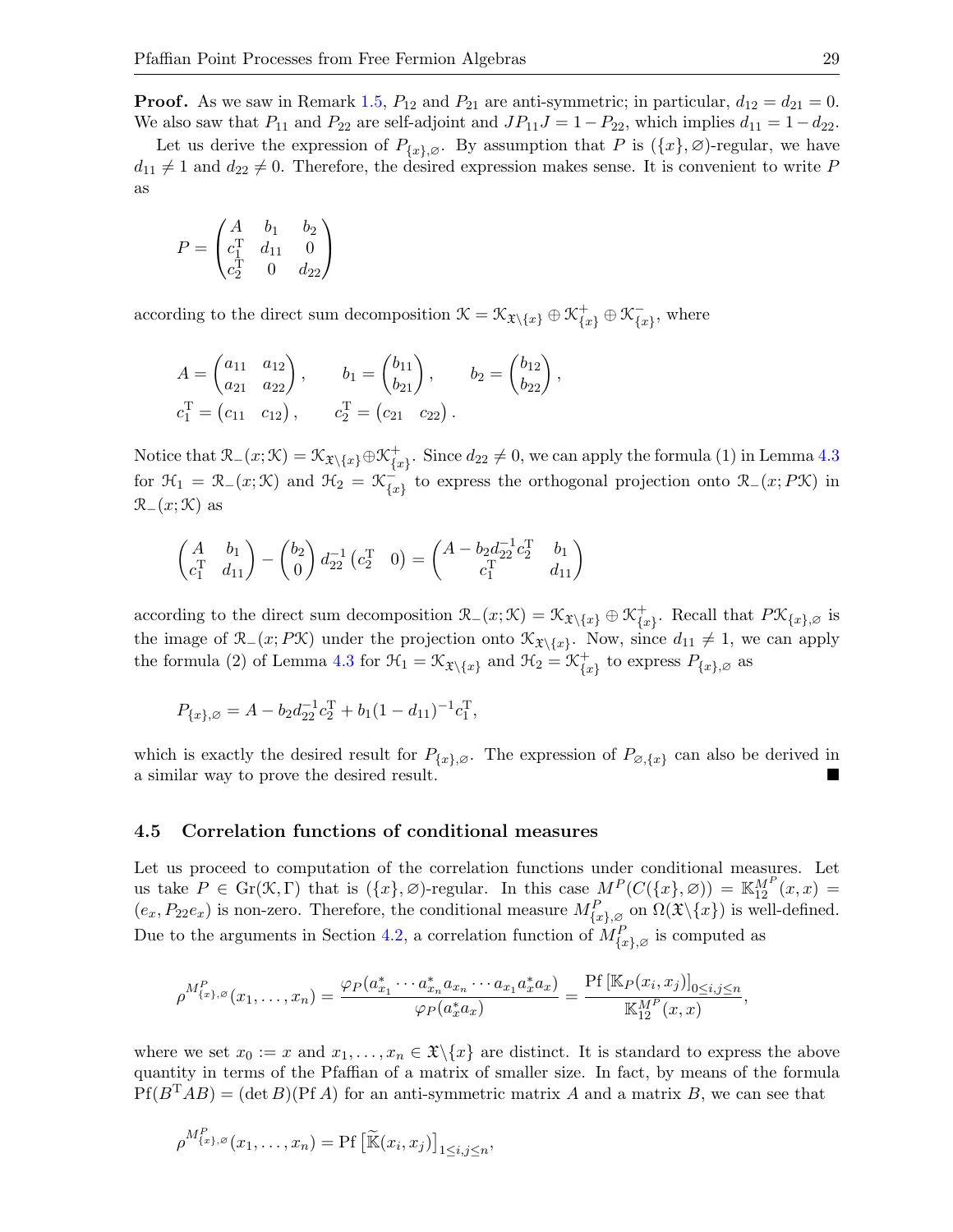where

$$
\widetilde{\mathbb{K}}_{11}(y,z) = \mathbb{K}_{11}^{M^P}(y,z) - \frac{\mathbb{K}_{12}^{M^P}(y,x)\mathbb{K}_{11}^{M^P}(x,z)}{\mathbb{K}_{12}^{M^P}(x,x)} + \frac{\mathbb{K}_{11}^{M^P}(y,x)\mathbb{K}_{12}^{M^P}(x,z)}{\mathbb{K}_{12}^{M^P}(x,x)}, \n\widetilde{\mathbb{K}}_{12}(y,z) = \mathbb{K}_{12}^{M^P}(y,z) - \frac{\mathbb{K}_{12}^{M^P}(y,x)\mathbb{K}_{12}^{M^P}(x,z)}{\mathbb{K}_{12}^{M^P}(x,x)} + \frac{\mathbb{K}_{11}^{M^P}(y,x)\mathbb{K}_{22}^{M^P}(x,z)}{\mathbb{K}_{12}^{M^P}(x,x)}, \n\widetilde{\mathbb{K}}_{22}(y,z) = \mathbb{K}_{22}^{M^P}(y,z) - \frac{\mathbb{K}_{22}^{M^P}(y,x)\mathbb{K}_{12}^{M^P}(x,z)}{\mathbb{K}_{12}^{M^P}(x,x)} + \frac{\mathbb{K}_{12}^{M^P}(y,x)\mathbb{K}_{22}^{M^P}(x,z)}{\mathbb{K}_{12}^{M^P}(x,x)},
$$

for  $y, z \in \mathfrak{X}\backslash\{x\}$ . Note that the other component  $\widetilde{\mathbb{K}}_{21}(y, z)$  is determined by the anti-symmetry  $\widetilde{\mathbb{K}}(y, z)^{\mathrm{T}} = -\widetilde{\mathbb{K}}(z, y).$ 

We next assume that  $P \in \text{Gr}(\mathcal{K}, \Gamma)$  is  $(\emptyset, \{x\})$ -regular. Then,  $M^P(C(\emptyset, \{x\})) = 1 \mathbb{K}_{12}^{M^P}(x,x) = (e_x, P_{11}e_y)$  is non-zero. Therefore, the conditional measure  $M_{\varnothing,\{x\}}^P$  on  $\Omega(\mathfrak{X}\setminus\{x\})$ is well-defined. A correlation function is computed as

$$
\rho^{M_{\varnothing,\{x\}}^P}(x_1,\ldots,x_n)=\frac{\varphi_P(a_{x_1}^*\cdots a_{x_n}^*a_{x_n}\cdots a_{x_1}a_xa_x^*)}{\varphi_P(a_xa_x^*)}=\frac{\Pr[\mathbb{K}_P'(x_i,x_j)]_{0\leq i,j\leq n}}{1-\mathbb{K}_{12}^{M^P}(x,x)},
$$

where we set  $x_0 := x, x_1, \ldots, x_n \in \mathfrak{X} \backslash \{x\}$  are distinct and

$$
\mathbb{K}'_P(x_i, x_j) := \begin{cases} \mathbb{K}_P(x_i, x_j), & 1 \le i, j \le n, \\ \begin{pmatrix} (e_x, P_{11}e_{x_j}) & (e_x, P_{12}e_{x_j}) \\ (e_x, P_{21}e_{x_j}) & (e_x, P_{22}e_{x_j}) \end{pmatrix}, & i = 0, 1 \le j \le n, \\ \begin{pmatrix} (e_{x_i}, P_{22}e_x) & (e_{x_i}, P_{21}e_x) \\ (e_{x_i}, P_{12}e_x) & (e_{x_i}, P_{11}e_x) \end{pmatrix}, & 1 \le i \le n, j = 0, \\ \begin{pmatrix} 0 & (e_x, P_{11}e_x) \\ (e_x, (P_{22} - 1)e_x) & 0 \end{pmatrix}, & i = j = 0. \end{cases}
$$

Again, we write the correlation function in terms of the Pfaffian of a  $(2n \times 2n)$ -anti-symmetric matrix. Consequently, we obtain

$$
\rho^{M^P_{\varnothing,\{x\}}}(x_1,\ldots,x_n)=\Pr\left[\widehat{\mathbb{K}}(x_i,x_j)\right]_{1\leq i,j\leq n},
$$

where

$$
\widehat{\mathbb{K}}_{11}(y,z) = \mathbb{K}_{11}^{M^P}(y,z) - \frac{\mathbb{K}_{11}^{M^P}(y,x)\mathbb{K}_{12}^{M^P}(x,z)}{1 - \mathbb{K}_{12}^{M^P}(x,x)} + \frac{\mathbb{K}_{12}^{M^P}(y,x)\mathbb{K}_{11}^{M^P}(x,z)}{1 - \mathbb{K}_{12}^{M^P}(x,x)},
$$
\n
$$
\widehat{\mathbb{K}}_{12}(y,z) = \mathbb{K}_{12}^{M^P}(y,z) - \frac{\mathbb{K}_{11}^{M^P}(y,x)\mathbb{K}_{22}^{M^P}(x,z)}{1 - \mathbb{K}_{12}^{M^P}(x,x)} + \frac{\mathbb{K}_{12}^{M^P}(y,x)\mathbb{K}_{12}^{M^P}(x,z)}{1 - \mathbb{K}_{12}^{M^P}(x,x)},
$$
\n
$$
\widehat{\mathbb{K}}_{22}(y,z) = \mathbb{K}_{22}^{M^P}(y,z) - \frac{\mathbb{K}_{12}^{M^P}(y,x)\mathbb{K}_{22}^{M^P}(x,z)}{1 - \mathbb{K}_{12}^{M^P}(x,x)} + \frac{\mathbb{K}_{22}^{M^P}(y,x)\mathbb{K}_{12}^{M^P}(x,z)}{1 - \mathbb{K}_{12}^{M^P}(x,x)}
$$

for  $y, z \in \mathfrak{X}\backslash\{x\}$ , and the other component is determined by the anti-symmetry  $\widehat{\mathbb{R}}(y, z)^{\mathrm{T}} =$  $-\widehat{\mathbb{K}}(z, y)$ .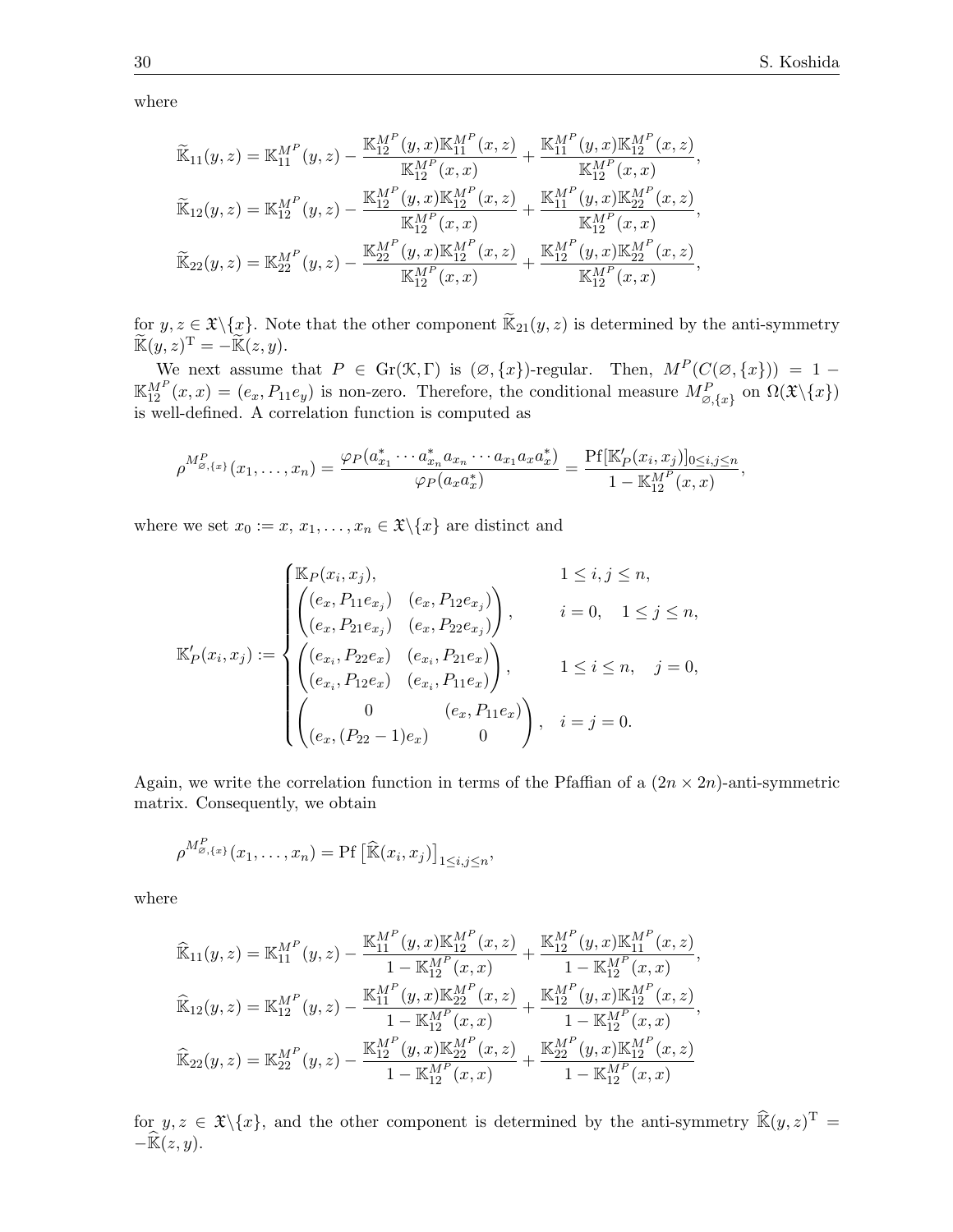#### 4.6 Proof of Theorem [1.17](#page-8-0)

It remains to show that  $\widetilde{\mathbb{K}}(y, z) = \mathbb{K}_{P_{\{x\}, \varnothing}}(y, z)$  and  $\widehat{\mathbb{K}}(y, z) = \mathbb{K}_{P_{\varnothing, \{x\}}}(y, z), y, z \in \mathfrak{X}\backslash\{x\}$ . It is straightforward that

$$
\widetilde{\mathbb{K}}_{11}(y,z) = (e_y, P_{21}e_z) - \frac{(e_y, P_{22}e_x)(e_x, P_{21}e_z)}{(e_x, P_{22}e_x)} + \frac{(e_y, P_{21}e_x)(e_x, P_{11}e_z)}{(e_x, (1 - P_{11})e_x)},
$$
\n
$$
\widetilde{\mathbb{K}}_{12}(y,z) = (e_y, P_{22}e_z) - \frac{(e_y, P_{22}e_x)(e_x, P_{22}e_z)}{(e_x, P_{22}e_x)} + \frac{(e_y, P_{21}e_x)(e_x, P_{12}e_z)}{(e_x, (1 - P_{11})e_x)},
$$
\n
$$
\widetilde{\mathbb{K}}_{22}(y,z) = (e_y, P_{12}e_z) - \frac{(e_y, P_{12}e_x)(e_x, P_{22}e_z)}{(e_x, P_{22}e_x)} + \frac{(e_y, P_{11}e_x)(e_x, P_{12}e_z)}{(e_x, (1 - P_{11})e_x)}.
$$

Comparing these descriptions with the result of Proposition [4.4,](#page-27-1) we conclude that  $\mathbb{K}(y, z) =$  $\mathbb{K}_{P_{\{x\},\varnothing}}(y,z),\,y,z\in \mathfrak{X}\backslash\{x\}.$  It also follows from

$$
\widehat{\mathbb{K}}_{11}(y,z) = (e_y, P_{21}e_z) - \frac{(e_y P_{21}e_x)(e_x, P_{11}e_z)}{(e_x, P_{11}e_x)} + \frac{(e_y, P_{22}e_x)(e_x, P_{21}e_z)}{(e_x, (1 - P_{22})e_x)},
$$
\n
$$
\widehat{\mathbb{K}}_{12}(y,z) = (e_y, P_{22}e_z) - \frac{(e_y P_{21}e_x)(e_x, P_{12}e_z)}{(e_x, P_{11}e_x)} + \frac{(e_y, P_{22}e_x)(e_x, P_{22}e_z)}{(e_x, (1 - P_{22})e_x)},
$$
\n
$$
\widehat{\mathbb{K}}_{22}(y,z) = (e_y, P_{12}e_z) - \frac{(e_y P_{11}e_x)(e_x, P_{12}e_z)}{(e_x, P_{11}e_x)} + \frac{(e_y, P_{12}e_x)(e_x, P_{22}e_z)}{(e_x, (1 - P_{22})e_x)}
$$

and Proposition [4.4](#page-27-1) that the other desired coincidence  $\widehat{\mathbb{K}}(y, z) = \mathbb{K}_{P_{\varnothing, \{x\}}}(y, z), y, z \in \mathfrak{X}\backslash\{x\}$ holds.

# <span id="page-30-0"></span>A Shifted Schur measures

The shifted Schur measures were introduced in [\[53\]](#page-34-11) associated with the Schur Q-functions. It follows from the result in [\[31\]](#page-33-9) that they are defined in terms of quasi-free states of a CAR algebra, as we overview in this appendix. Note that a free fermionic approach to shifted Schur measures has also been proposed in [\[55\]](#page-34-5) relying on a different algebra from the one adopted in [\[31\]](#page-33-9) and here.

#### A.1 Definition of shifted Schur measures

The notations regarding symmetric functions are inherited from Sestion [3.4.](#page-21-0) A partition  $\lambda =$  $(\lambda_1 \geq \lambda_2 \geq \cdots) \in \mathbb{Y}$  is said to be strict if  $\lambda_1 > \lambda_2 > \cdots$ . We write  $\mathbb D$  for the collection of strict partitions. We do not contain here a definition of the Schur Q-functions (see [\[29,](#page-33-22) Chapter III, Section 8]), but just say that, for each strict partition  $\lambda \in \mathbb{D}$ , the Schur  $Q$ -function  $Q_{\lambda} \in \Lambda$  is defined as the Macdonald symmetric function at the parameter  $(q, t) = (0, -1)$  and the Schur P-function is  $P_{\lambda} = 2^{-\ell(\lambda)}Q_{\lambda}$ , where  $\ell(\lambda)$  is the length of the partition. Another significant property of the Schur Q-functions is that, when we write  $\Lambda^{\text{odd}}$  for the subring generated by power-sum symmetric functions  $p_n$ ,  $n = 1, 3, 5, \ldots$  of odd degree, then  $Q_\lambda$ ,  $\lambda \in \mathbb{D}$  form a basis of  $Λ$ <sup>odd</sup>.

Positive specializations of the Schur Q-functions were classified in [\[18,](#page-33-23) [34\]](#page-33-24). Let  $\mathbb{T}_Q$  be the collection of data  $\rho = (\alpha_1 \geq \alpha_2 \geq \cdots \geq 0)$  such that  $\sum_{j\geq 1} \alpha_j \leq 1$ . Associated to such data  $\rho$ , we define an algebraic homomorphism  $\tau_{\rho} \colon \Lambda^{odd} \to \mathbb{C}$  by  $\tau_{\rho}(p_1) = 1$  and  $\tau_{\rho}(p_n) = \sum_{g \geq 1} \alpha_{j \geq 1}^n$ for  $n = 3, 5, \ldots$ . As usual, for a symmetric function  $F \in \Lambda^{\text{odd}}$  and  $\rho \in \mathbb{T}_Q$ , we write the specialization as  $F(\rho) := \tau_\rho(F)$ . Then, it is known that  $Q_\lambda(\rho) \geq 0$  for all  $\lambda \in \mathbb{D}$ .

Let  $\mathfrak{X} = \mathbb{N} = \{1, 2, \dots\}$ . Then, a strict partition  $\lambda \in \mathbb{D}$  gives a subset  $\{\lambda_i\}_{i=1}^{\ell(\lambda)} \subset \mathfrak{X}$ , inducing a bijection  $\mathbb{D} \to \Omega := \Omega(\mathfrak{X})$ . We consider the subset  $\mathbb{T}_Q^{\circ}$  of  $\mathbb{T}_Q$  that consists of data such that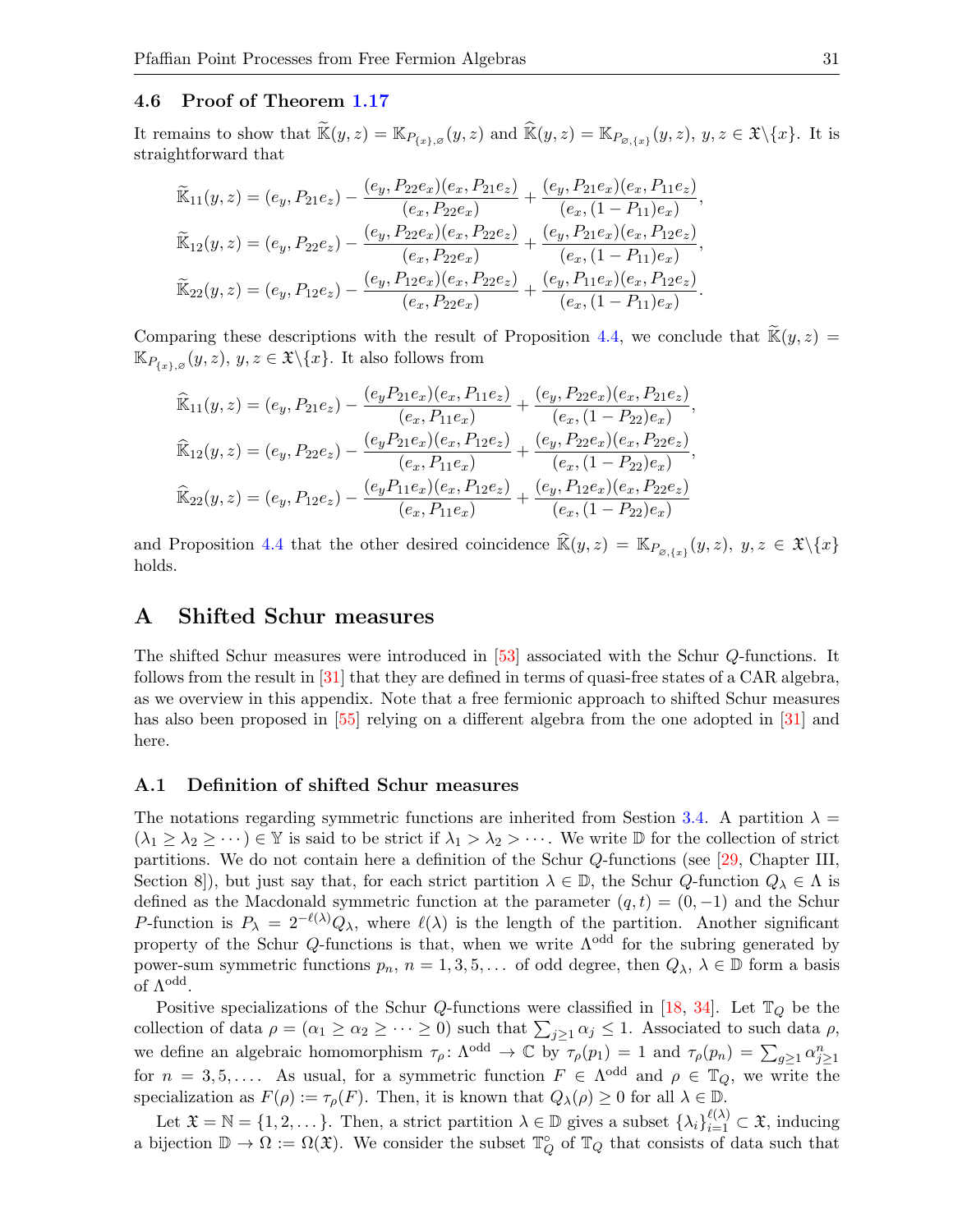$\alpha_1$  < 1. Equivalently, it is  $\mathbb{T}_Q^{\circ} = \mathbb{T}_Q \setminus \{(1, 0, \dots)\}.$  For  $\rho \in \mathbb{T}_Q^{\circ}$ , the associated shifted Schur measure  $M_{Q(\rho)}$  is the probability measure on  $(\Omega, \Sigma)$  defined by

$$
M_{Q(\rho)}(\lambda) \propto Q_{\lambda}(\rho) P_{\lambda}(\rho), \qquad \lambda \in \mathbb{D} \simeq \Omega.
$$

Note that, in general, the specializations for  $Q_{\lambda}$  and  $P_{\lambda}$  can be different. In this sense, we focus on special cases of shifted Schur measures. Some particular examples related to projective characters of the infinite symmetric group have been studied in [\[4,](#page-32-15) [40,](#page-33-25) [41\]](#page-33-26).

#### A.2 CAR algebra formalism

Recall that we are working on  $\mathfrak{X} = \mathbb{N}$ . Let  $P_0 \in \text{Gr}(\mathfrak{K}, \Gamma)$  be the projection defined by  $(1.5)$  and consider the corresponding Fock representation  $(\pi_{P_0}, \mathcal{F}(\ell^2(\mathfrak{X}))).$ 

We write  $S(-I)$  for the second quantization of  $-I \in \mathfrak{U}(\ell^2(\mathfrak{X}))$  (see [\[12,](#page-32-9) Section 5.2.1]). For a positive odd integer  $n$ , we define

$$
h_n := \sum_{j=1}^{\infty} \pi_{P_0}(a_j^* a_{n+j}) + \frac{1}{\sqrt{2}} S(-I) \pi_{P_0}(a_n) + \sum_{j=1}^{\frac{n-1}{2}} (-1)^j \pi_{P_0}(a_j a_{n-j})
$$

and

$$
h_{-n} := h_n^* = \sum_{j=1}^{\infty} \pi_{P_0}(a_{n+j}^* a_j) + \frac{1}{\sqrt{2}} \pi_{P_0}(a_n^*) S(-I) + \sum_{j=1}^{\frac{n-1}{2}} (-1)^j \pi_{P_0}(a_{n-j}^* a_j^*).
$$

Then, these operators exhibit the Heisenberg commutation relations  $[h_m, h_n] = \frac{m}{2} \delta_{m+n,0}$ .

Let  $\rho \in \mathbb{T}_Q^{\circ}$  and set

$$
\Xi_{\pm}(\rho) := \exp \left( \sum_{n \in 2\mathbb{Z}_{\geq 0}+1} \frac{p_n(\rho)}{n} h_{\pm n} \right).
$$

Then, it is obvious that  $\Xi_{\pm}(\rho)^* = \Xi_{\mp}(\rho)$ . The verification of these operators goes in a similar manner as the one in Section [3.4](#page-21-0) for Schur measures. The following theorem is an immediate consequence of [\[31\]](#page-33-9).

**Theorem A.1.** For  $\rho \in \mathbb{T}_Q^{\circ}$ , the functional  $\varphi_{Q(\rho)}$  defined by

$$
\varphi_{Q(\rho)}(A) := \frac{(\Xi_{-}(\rho)\mathbf{1}, \pi_{P_0}(A)\Xi_{-}(\rho)\mathbf{1})_{\mathcal{F}(\ell^2(\mathfrak{X}))}}{||\Xi_{-}(\rho)\mathbf{1}||^2}, \qquad A \in \mathcal{C}(\mathcal{K}, \Gamma)
$$

is a quasi-free state over  $\mathcal{C}(\mathcal{K}, \Gamma)$  and

$$
\varphi_{Q(\rho)}(f) = \int_{\Omega} f(\omega) M_{Q(\rho)}(\mathrm{d}\omega), \qquad f \in C(\Omega).
$$

Outline of proof. A significant observation is as follows: recall that the Fock space  $\mathcal{F}(\ell^2(\mathfrak{X}))$ admits a complete orthonormal system

$$
e_{\lambda} = e_{\lambda_1} \wedge \cdots \wedge e_{\lambda_{\ell}}, \qquad \lambda = (\lambda_1 > \cdots > \lambda_{\ell}) \in \mathbb{D}.
$$

We have [\[31,](#page-33-9) Proposition 3.2]

<span id="page-31-0"></span>
$$
\Xi_{-}(\rho)\mathbf{1} = \sum_{\lambda \in \mathbb{D}} 2^{-\ell(\lambda)/2} Q_{\lambda}(\rho) e_{\lambda}.\tag{A.1}
$$

The remaining part of the proof is similar to that of Proposition [3.7](#page-23-1) for the Schur measures.  $\blacksquare$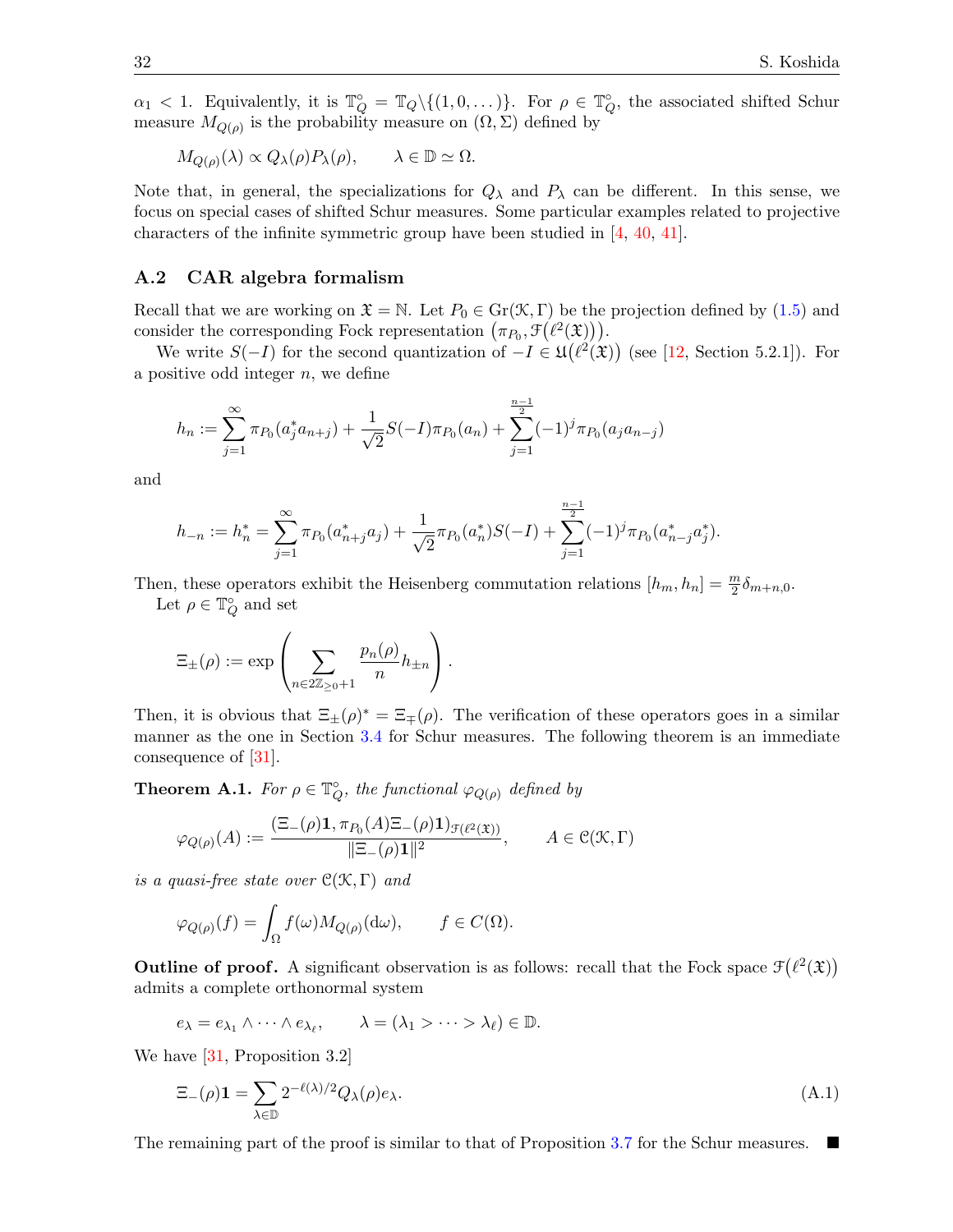From the definition of  $M_{Q(\rho)}$  and the expansion [\(A.1\)](#page-31-0), we have

$$
\frac{1}{\|\Xi_-(\rho)\mathbf{1}\|}\Xi_-(\rho)\mathbf{1}=\sum_{\lambda\in\mathbb{D}}M_{Q(\rho)}(\lambda)^{1/2}e_\lambda.
$$

Therefore, relying on a similar argument as the proof of Theorem [1.14,](#page-7-0) we have the following result.

**Theorem A.2.** Assume that a shifted Schur measure  $M_{Q(\rho)}$  is  $\mathfrak{S}\text{-quasi-invariant}$ . Then it is perfect.

#### Acknowledgements

The author is grateful to Makoto Katori, Tomoyuki Shirai and Sho Matsumoto for discussions and comments on the manuscript. He also thanks the anonymous referees for their useful suggestions for improvements of the manuscript. This work was supported by the Grant-in-Aid for JSPS Fellows (No. 19J01279).

# References

- <span id="page-32-13"></span>[1] Aissen M., Schoenberg I.J., Whitney A.M., On the generating functions of totally positive sequences. I, [J. Anal. Math.](https://doi.org/10.1007/BF02786970) 2 (1952), 93–103.
- <span id="page-32-7"></span>[2] Araki H., On quasifree states of CAR and Bogoliubov automorphisms, [Publ. Res. Inst. Math. Sci.](https://doi.org/10.2977/prims/1195193913) 6 (1970), 385–442.
- <span id="page-32-8"></span>[3] Binnenhei C., Implementation of endomorphisms of the CAR algebra, [Rev. Math. Phys.](https://doi.org/10.1142/S0129055X95000323) 7 (1995), 833–869, [arXiv:physics/9701009.](https://arxiv.org/abs/physics/9701009)
- <span id="page-32-15"></span>[4] Borodin A., Multiplicative central measures on the Schur graph, [J. Math. Sci.](https://doi.org/10.1007/BF02175824) 96 (1999), 3472–3477.
- <span id="page-32-4"></span>[5] Borodin A., Determinantal point processes, in The Oxford Handbook of Random Matrix Theory, Oxford University Press, Oxford, 2011, 231–249, [arXiv:0911.1153.](https://arxiv.org/abs/0911.1153)
- <span id="page-32-0"></span>[6] Borodin A., Olshanski G., Point processes and the infinite symmetric group. Part II: Higher correlation functions, [arXiv:math.RT/9804087.](https://arxiv.org/abs/math.RT/9804087)
- <span id="page-32-1"></span>[7] Borodin A., Olshanski G., Point processes and the infinite symmetric group. Part III: Fermion point processes, [arXiv:math.RT/9804088.](https://arxiv.org/abs/math.RT/9804088)
- <span id="page-32-2"></span>[8] Borodin A., Olshanski G., Point processes and the infinite symmetric group. Part IV: Matrix Whittaker kernel, [arXiv:math.RT/9810013.](https://arxiv.org/abs/math.RT/9810013)
- <span id="page-32-3"></span>[9] Borodin A., Olshanski G., Point processes and the infinite symmetric group, [Math. Res. Lett.](https://doi.org/10.4310/MRL.1998.v5.n6.a9) 5 (1998), 799–816, [arXiv:math.RT/9810015.](https://arxiv.org/abs/math.RT/9810015)
- <span id="page-32-5"></span>[10] Borodin A., Rains E.M., Eynard–Mehta theorem, Schur process, and their Pfaffian analogs, [J. Stat. Phys.](https://doi.org/10.1007/s10955-005-7583-z) 121 (2005), 291–317, [arXiv:math-ph/0409059.](https://arxiv.org/abs/math-ph/0409059)
- <span id="page-32-12"></span>[11] Bratteli O., Robinson D.W., Operator algebras and quantum statistical mechanics. 1. C\*- and W\*-algebras, symmetry groups, decomposition of states, 2nd ed., Texts and Monographs in Physics, [Springer-Verlag,](https://doi.org/10.1007/978-3-662-02520-8) New York, 1987.
- <span id="page-32-9"></span>[12] Bratteli O., Robinson D.W., Operator algebras and quantum statistical mechanics. 2. Equilibrium states. Models in quantum statistical mechanics, 2nd ed., Texts and Monographs in Physics, [Springer-Verlag,](https://doi.org/10.1007/978-3-662-03444-6) Berlin, 1997.
- <span id="page-32-10"></span>[13] Bufetov A.I., Cunden F.D., Qiu Y., J-Hermitian determinantal point processes: balanced rigidity and balanced Palm equivalence [arXiv:1912.10743.](https://arxiv.org/abs/1912.10743)
- <span id="page-32-11"></span>[14] Bufetov A.I., Olshanski G., A hierarchy of Palm measures for determinantal point processes with gamma kernels, [arXiv:1904.13371.](https://arxiv.org/abs/1904.13371)
- <span id="page-32-14"></span>[15] Edrei A., On the generating functions of totally positive sequences. II, [J. Anal. Math.](https://doi.org/10.1007/BF02786971) 2 (1952), 104–109.
- <span id="page-32-6"></span>[16] Ferrari P.L., Polynuclear growth on a flat substrate and edge scaling of GOE eigenvalues, [Comm. Math.](https://doi.org/10.1007/s00220-004-1204-6) [Phys.](https://doi.org/10.1007/s00220-004-1204-6) 252 (2004), 77–109, [arXiv:math-ph/0402053.](https://arxiv.org/abs/math-ph/0402053)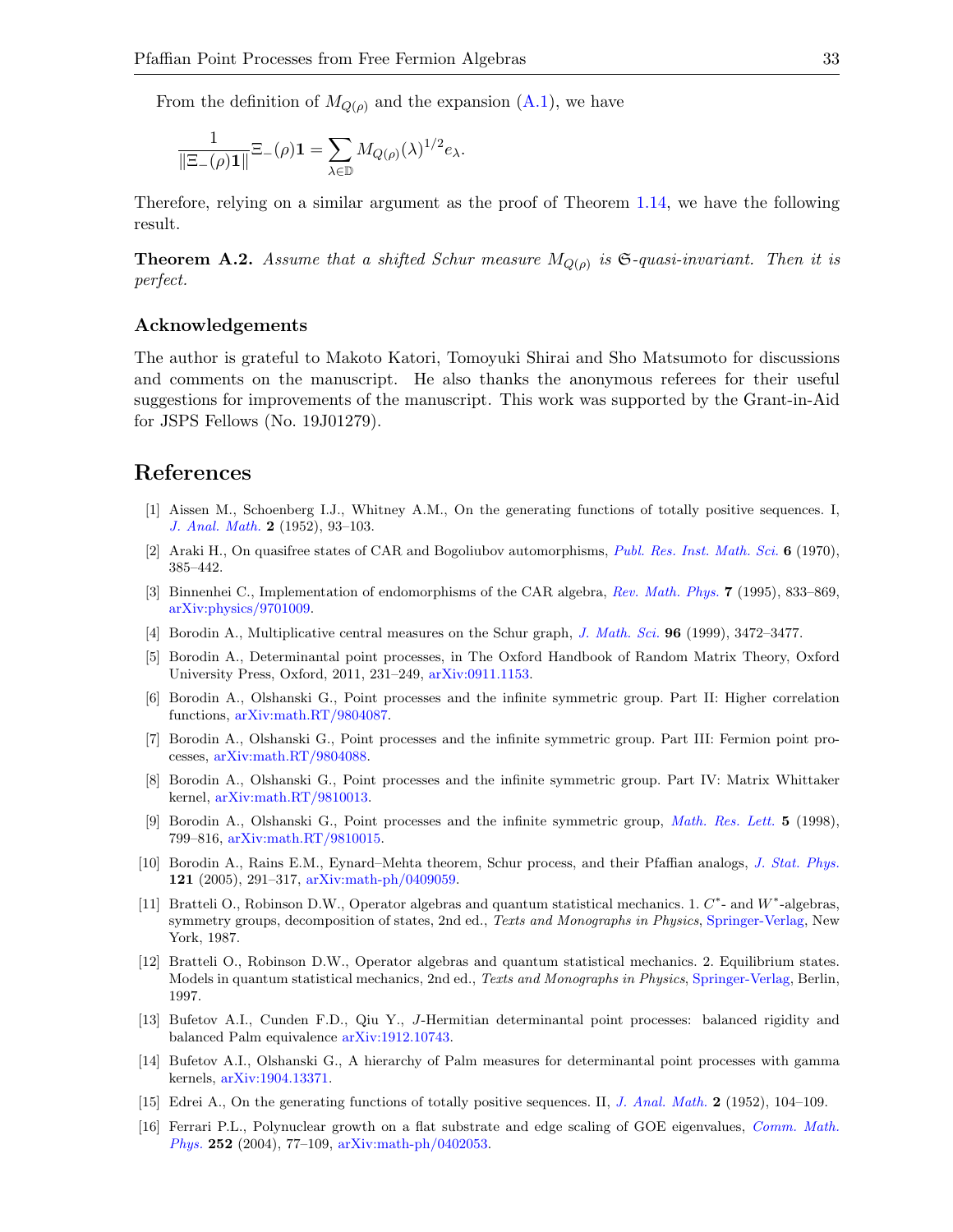- <span id="page-33-3"></span>[17] Hough J.B., Krishnapur M., Peres Y., Virág B., Determinantal processes and independence, [Probab. Surv.](https://doi.org/10.1214/154957806000000078) 3 (2006), 206–229, [arXiv:math.PR/0503110.](https://arxiv.org/abs/math.PR/0503110)
- <span id="page-33-23"></span>[18] Ivanov V.N., Dimensions of skew-shifted Young diagrams and projective characters of the infinite symmetric group, [J. Math. Sci.](https://doi.org/10.1007/BF02175830) 96 (1999), 3517–3530.
- <span id="page-33-15"></span><span id="page-33-14"></span>[19] Kargin V., On Pfaffian random point fields, [J. Stat. Phys.](https://doi.org/10.1007/s10955-013-0900-z) 154 (2014), 681–704, [arXiv:1210.6603.](https://arxiv.org/abs/1210.6603)
- [20] Kassel A., L´evy T., Determinantal probability measures on Grassmannians, [arXiv:1910.06312.](https://arxiv.org/abs/1910.06312)
- <span id="page-33-8"></span>[21] Katori M., Tanemura H., Infinite systems of noncolliding generalized meanders and Riemann–Liouville differintegrals, [Probab. Theory Related Fields](https://doi.org/10.1007/s00440-006-0015-4) 138 (2007), 113–156, [arXiv:math.PR/0506187.](https://arxiv.org/abs/math.PR/0506187)
- <span id="page-33-21"></span>[22] König W., Orthogonal polynomial ensembles in probability theory, [Probab. Surv.](https://doi.org/10.1214/154957805100000177) 2 (2005), 385–447, [arXiv:math.PR/0403090.](https://arxiv.org/abs/math.PR/0403090)
- <span id="page-33-17"></span>[23] Koshmanenko V., Singular quadratic forms in perturbation theory, Mathematics and its Applications, Vol. 474, [Kluwer Academic Publishers,](https://doi.org/10.1007/978-94-011-4619-7) Dordrecht, 1999.
- <span id="page-33-18"></span>[24] Lenard A., States of classical statistical mechanical systems of infinitely many particles. I, [Arch. Rational](https://doi.org/10.1007/BF00251601) [Mech. Anal.](https://doi.org/10.1007/BF00251601) 59 (1975), 219–239.
- <span id="page-33-19"></span>[25] Lenard A., States of classical statistical mechanical systems of infinitely many particles. II. Characterization of correlation measures, [Arch. Rational Mech. Anal.](https://doi.org/10.1007/BF00251602) 59 (1975), 240–256.
- <span id="page-33-4"></span>[26] Lyons R., Determinantal probability measures, *[Publ. Math. Inst. Hautes](https://doi.org/10.1007/s10240-003-0016-0) Études Sci.* (2003), 167–212, [arXiv:math.PR/0204325.](https://arxiv.org/abs/math.PR/0204325)
- <span id="page-33-5"></span>[27] Lytvynov E., Fermion and boson random point processes as particle distributions of infinite free Fermi and Bose gases of finite density, [Rev. Math. Phys.](https://doi.org/10.1142/S0129055X02001533) 14 (2002), 1073–1098, [arXiv:math-ph/0112006.](https://arxiv.org/abs/math-ph/0112006)
- <span id="page-33-6"></span>[28] Lytvynov E., Mei L., On the correlation measure of a family of commuting Hermitian operators with applications to particle densities of the quasi-free representations of the CAR and CCR, [J. Funct. Anal.](https://doi.org/10.1016/j.jfa.2006.12.017) 245 (2007), 62–88, [arXiv:math.PR/0608334.](https://arxiv.org/abs/math.PR/0608334)
- <span id="page-33-22"></span>[29] Macdonald I.G., Symmetric functions and Hall polynomials, Oxford Mathematical Monographs, The Clarendon Press, Oxford University Press, New York, 1979.
- <span id="page-33-13"></span>[30] Matsumoto S., α-Pfaffian, Pfaffian point process and shifted Schur measure, [Linear Algebra Appl.](https://doi.org/10.1016/j.laa.2005.02.005) 403 (2005), 369–398, [arXiv:math.CO/0411277.](https://arxiv.org/abs/math.CO/0411277)
- <span id="page-33-9"></span>[31] Matsumoto S., Correlation functions of the shifted Schur measure, [J. Math. Soc. Japan](https://doi.org/10.2969/jmsj/1158241925) 57 (2005), 619–637, [arXiv:math.CO/0312373.](https://arxiv.org/abs/math.CO/0312373)
- <span id="page-33-10"></span>[32] Matsumoto S., Shirai T., Correlation functions for zeros of a Gaussian power series and Pfaffians, [Electron. J.](https://doi.org/10.1214/EJP.v18-2545) [Probab.](https://doi.org/10.1214/EJP.v18-2545) 18 (2013), no. 49, 18 pages, [arXiv:1212.6108.](https://arxiv.org/abs/1212.6108)
- <span id="page-33-11"></span>[33] Nagao T., Pfaffian expressions for random matrix correlation functions, [J. Stat. Phys.](https://doi.org/10.1007/s10955-007-9415-9) 129 (2007), 1137– 1158, [arXiv:0708.2036.](https://arxiv.org/abs/0708.2036)
- <span id="page-33-24"></span>[34] Nazarov M.L., Factor representations of the infinite spin-symmetric group, [Russian Math. Surveys](https://doi.org/10.1070/RM1988v043n04ABEH001912) 43 (1988), 229–230.
- <span id="page-33-0"></span>[35] Okounkov A., Infinite wedge and random partitions, [Selecta Math. \(N.S.\)](https://doi.org/10.1007/PL00001398) 7 (2001), 57–81, [arXiv:math.RT/9907127.](https://arxiv.org/abs/math.RT/9907127)
- <span id="page-33-1"></span>[36] Olshanski G., Point processes and the infinite symmetric group. Part V: Analysis of the matrix Whittaker kernel, [arXiv:math.RT/9810014.](https://arxiv.org/abs/math.RT/9810014)
- <span id="page-33-2"></span>[37] Olshanski G., Point processes related to the infinite symmetric group, in The Orbit Method in Geometry and Physics (Marseille, 2000), Progr. Math., Vol. 213, Birkhäuser Boston, Boston, MA, 2003, 349–393.
- <span id="page-33-16"></span>[38] Olshanski G., The quasi-invariance property for the Gamma kernel determinantal measure, [Adv. Math.](https://doi.org/10.1016/j.aim.2010.09.015) 226 (2011), 2305–2350, [arXiv:0910.0130.](https://arxiv.org/abs/0910.0130)
- <span id="page-33-7"></span>[39] Olshanski G., Determinantal point processes and fermion quasifree states, [Comm. Math. Phys.](https://doi.org/10.1007/s00220-020-03716-1) 378 (2020), 507–555, [arXiv:2002.10723.](https://arxiv.org/abs/2002.10723)
- <span id="page-33-25"></span>[40] Petrov L., Random strict partitions and determinantal point processes, [Electron. Commun. Probab.](https://doi.org/10.1214/ECP.v15-1542) 15 (2010), 162–175, [arXiv:1002.2714.](https://arxiv.org/abs/1002.2714)
- <span id="page-33-26"></span>[41] Petrov L., Pfaffian stochastic dynamics of strict partitions, [Electron. J. Probab.](https://doi.org/10.1214/EJP.v16-956) 16 (2011), no. 82, 2246–2295, [arXiv:1011.3329.](https://arxiv.org/abs/1011.3329)
- <span id="page-33-20"></span>[42] Powers R.T., Størmer E., Free states of the canonical anticommutation relations, [Comm. Math. Phys.](https://doi.org/10.1007/BF01645492) 16 (1970), 1–33.
- <span id="page-33-12"></span>[43] Rains E.M., Correlation functions for symmetrized increasing subsequences, [arXiv:math.CO/0006097.](https://arxiv.org/abs/math.CO/0006097)